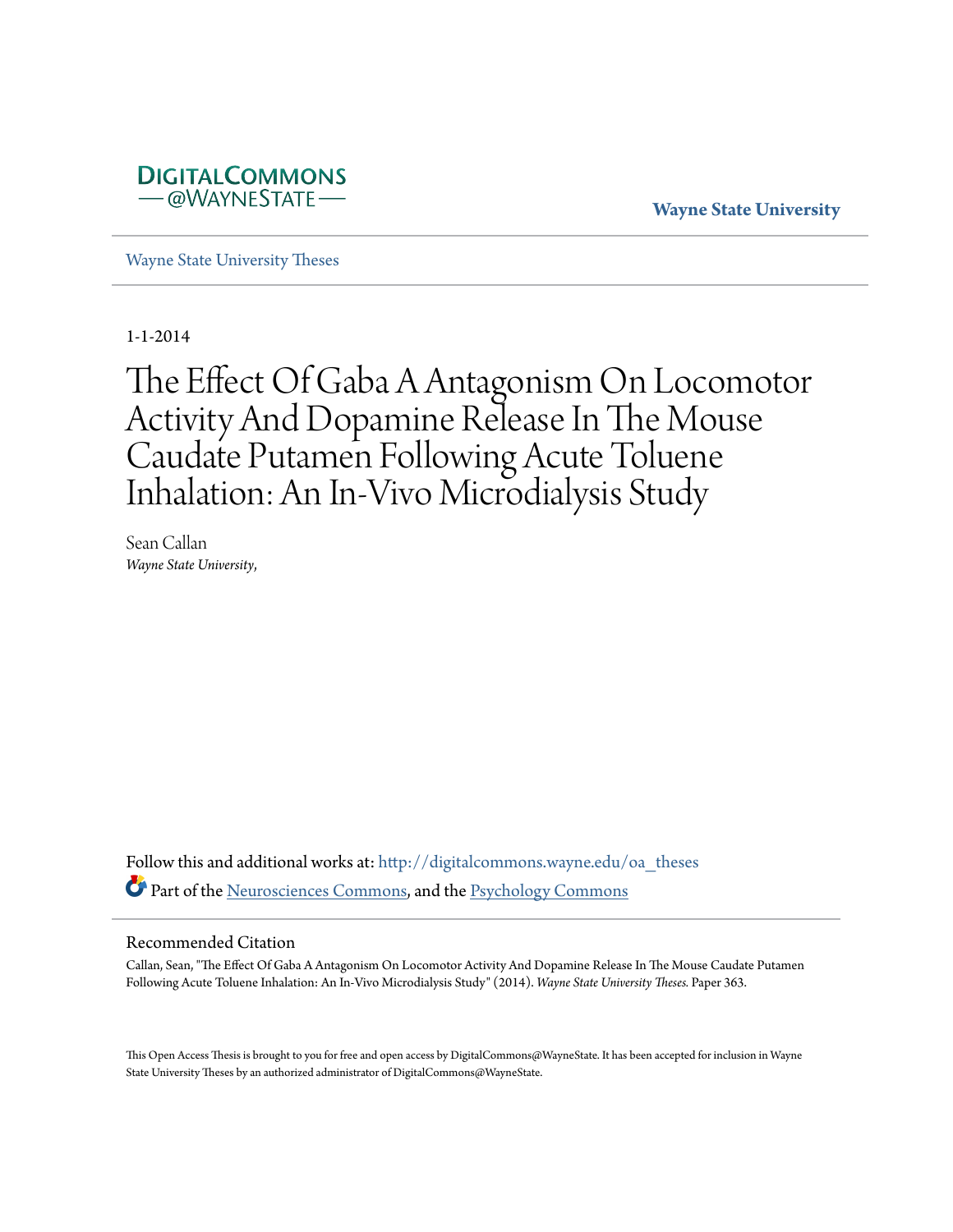# **THE EFFECT OF GABA A ANTAGONISM ON LOCOMOTOR ACTIVITY AND DOPAMINE RELEASE IN THE MOUSE CAUDATE PUTAMEN FOLLOWING ACUTE TOLUENE INHALATION: AN IN-VIVO MICRODIALYSIS STUDY**

by

## **SEAN P. CALLAN**

#### **THESIS**

Submitted to the Graduate School

of Wayne State University,

Detroit, Michigan

In partial fulfillment of the requirements

for the degree of

# **MASTER OF ARTS**

2014

MAJOR: PSYCHOLOGY (Behavioral and

\_\_\_\_\_\_\_\_\_\_\_\_\_\_\_\_\_\_\_\_\_\_\_\_\_\_\_\_\_\_\_\_\_\_\_\_\_\_\_\_

Cognitive Neuroscience)

Approved By:

Advisor Date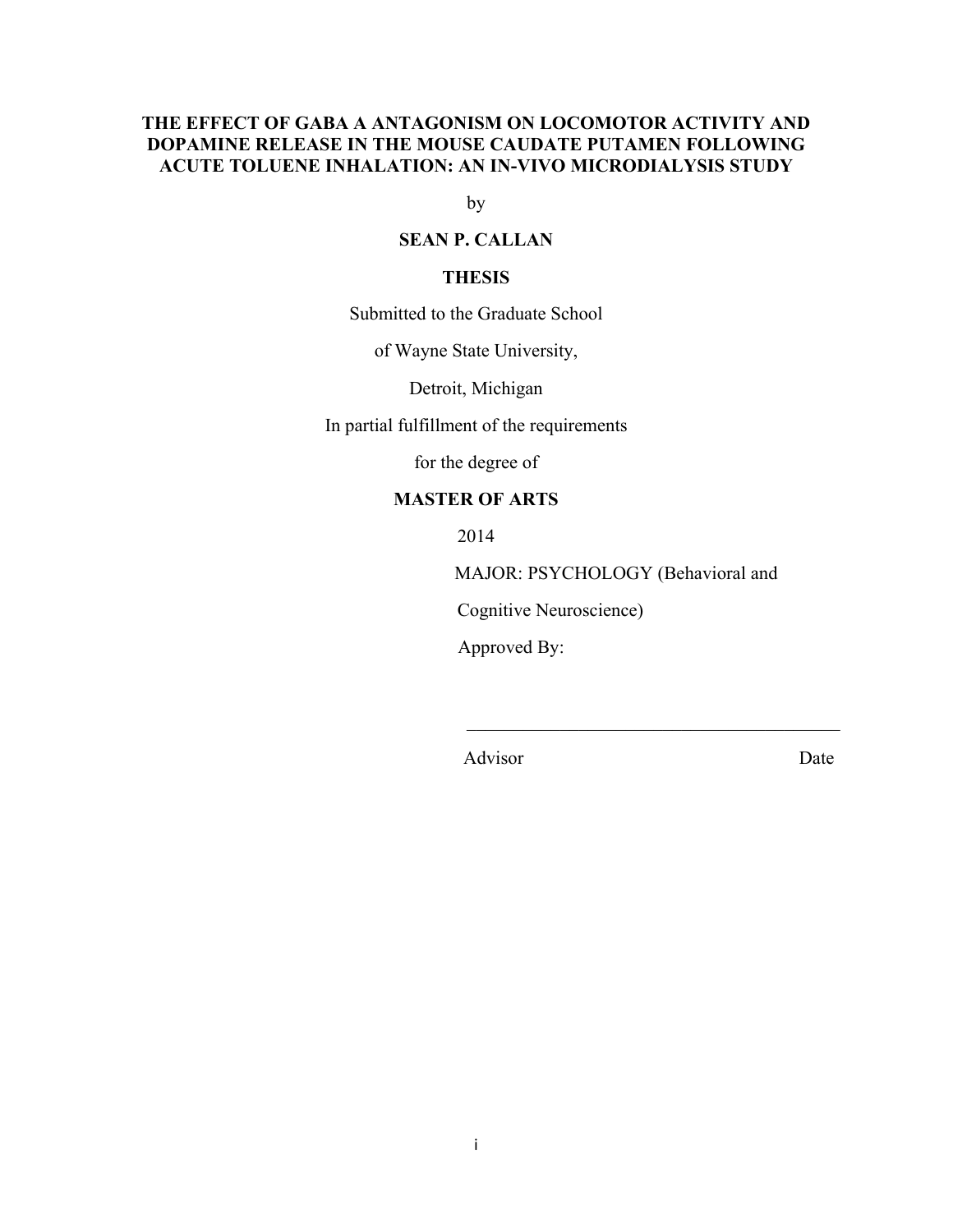# **DEDICATION**

This thesis is dedicated to my parents, who would settle for nothing less from a son, and to my wife Jade, obviously.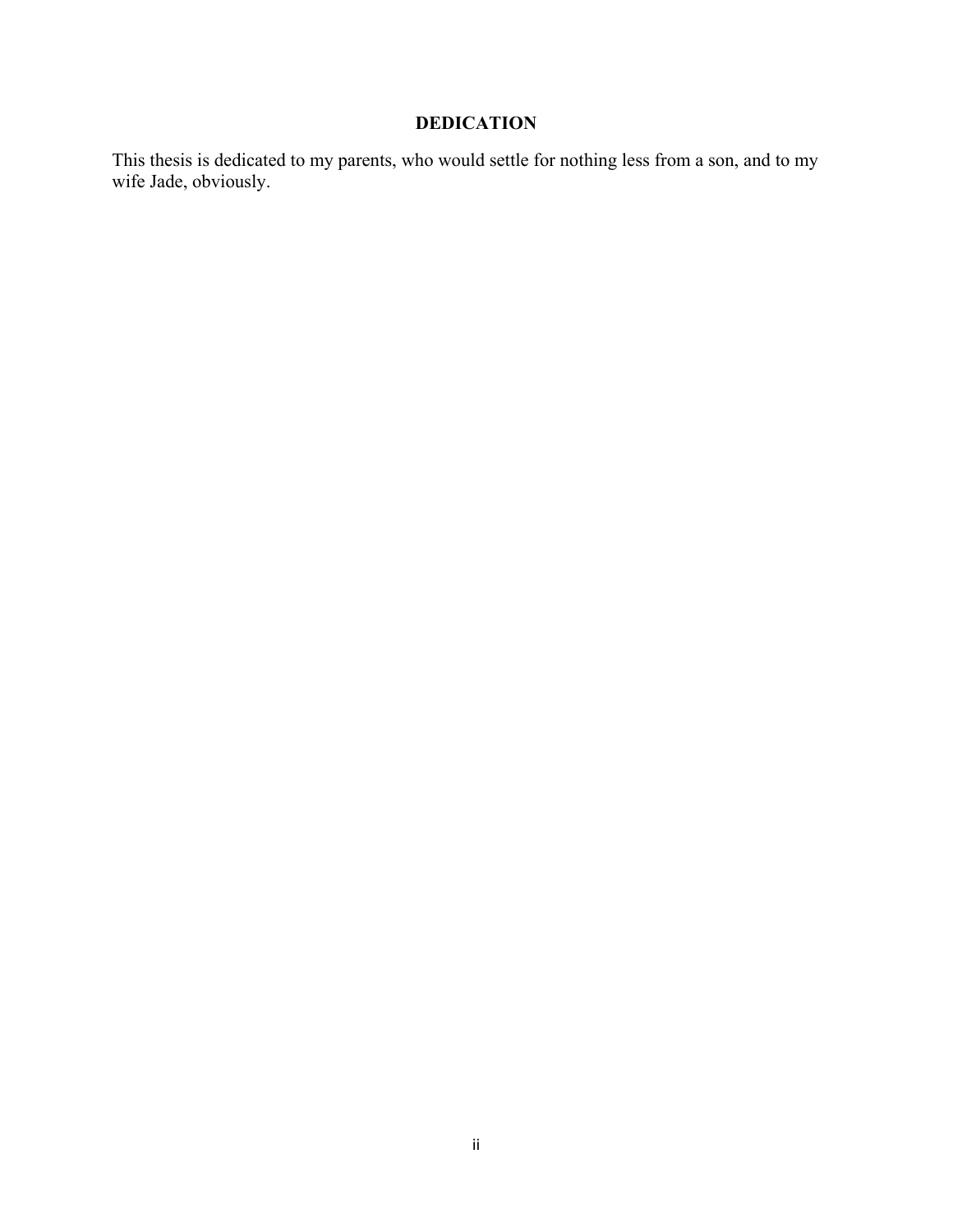# **ACKNOWLEDGEMENTS**

This work would not be possible without the help and guidance of my advisor, Dr. Scott Bowen and collaboration with Dr. Aaron Apawu, Dr. Brooke Newman, and the entire Mathews lab. Additionally, the timely help of Jennifer Kott during data collection / teaching overlaps was invaluable. Finally, I would like to express my gratitude and thanks to my thesis committee, Dr. George Borszcz, Dr. Michelle Tomaszycki, and Dr. Tiffany Mathews.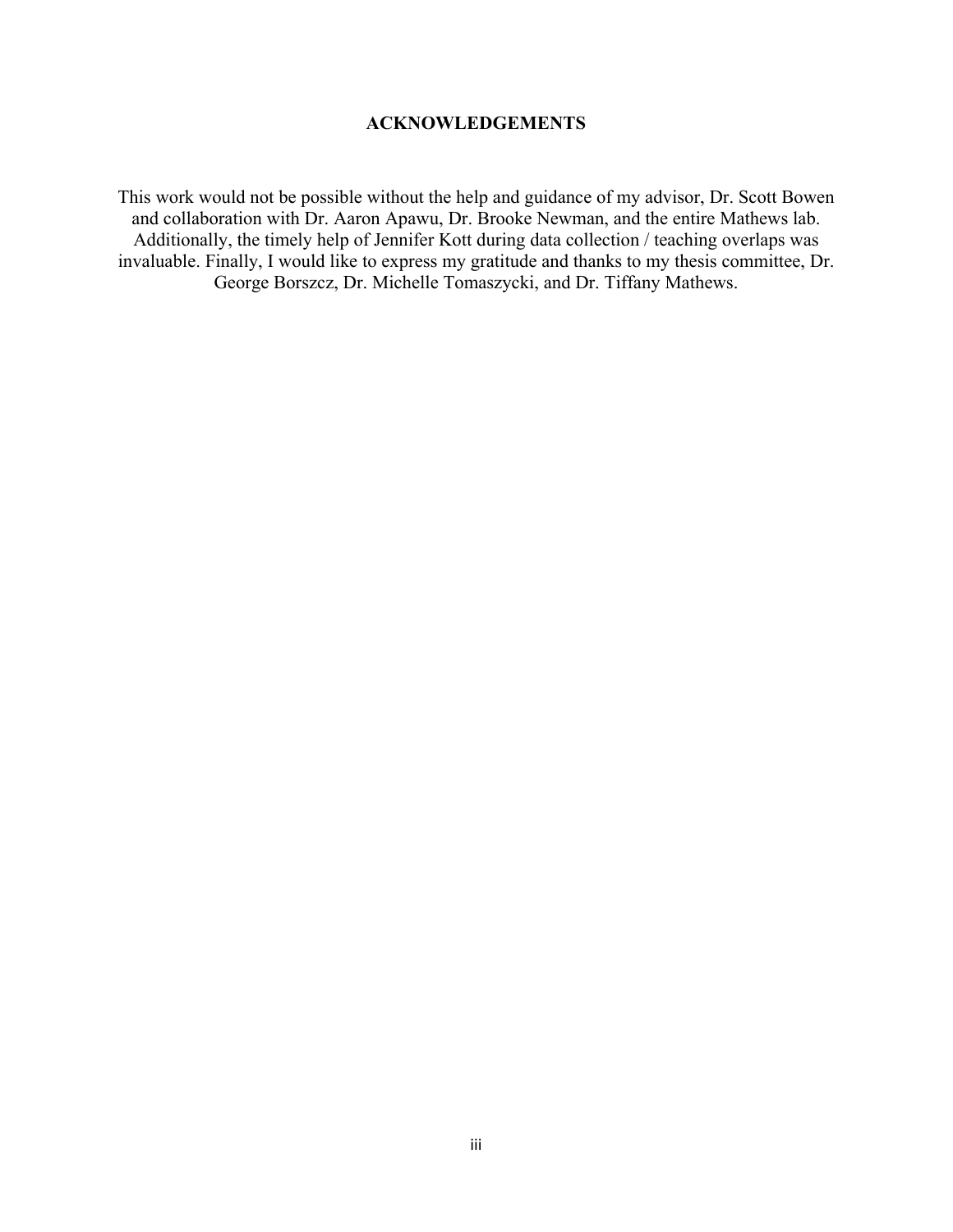| Chapter 1 "Introduction" 1                                                                                                                                                                                                     |    |
|--------------------------------------------------------------------------------------------------------------------------------------------------------------------------------------------------------------------------------|----|
| 1.1 Inhalants 1                                                                                                                                                                                                                |    |
| 1.2 Epidemiology of Inhalant Abuse 22                                                                                                                                                                                          |    |
|                                                                                                                                                                                                                                |    |
| 1.4 Effects of Inhalant Abuse 1.4 Effects of Inhalant Abuse                                                                                                                                                                    |    |
| 1.5 Cellular Mechanisms of Action 1.5 Cellular Mechanisms of Action 1.5 Cellular Mechanisms of Action 1.5 Cellular 1.5 Cellular Mechanisms of Action 1.1 Cellular 1.1 Cellular 1.1 Cellular 1.1 Cellular 1.1 Cellular 1.1 Cell |    |
| 1.6 Hypotheses 1.6 hypotheses 2.10                                                                                                                                                                                             |    |
|                                                                                                                                                                                                                                |    |
|                                                                                                                                                                                                                                | 12 |
|                                                                                                                                                                                                                                | 13 |
| 2.3 Microdialysis Array                                                                                                                                                                                                        | 14 |
|                                                                                                                                                                                                                                | 15 |
| 2.5 System for Solvent Exposure and Behavioral Testing _________________________16                                                                                                                                             |    |

# **TABLE OF CONTENTS**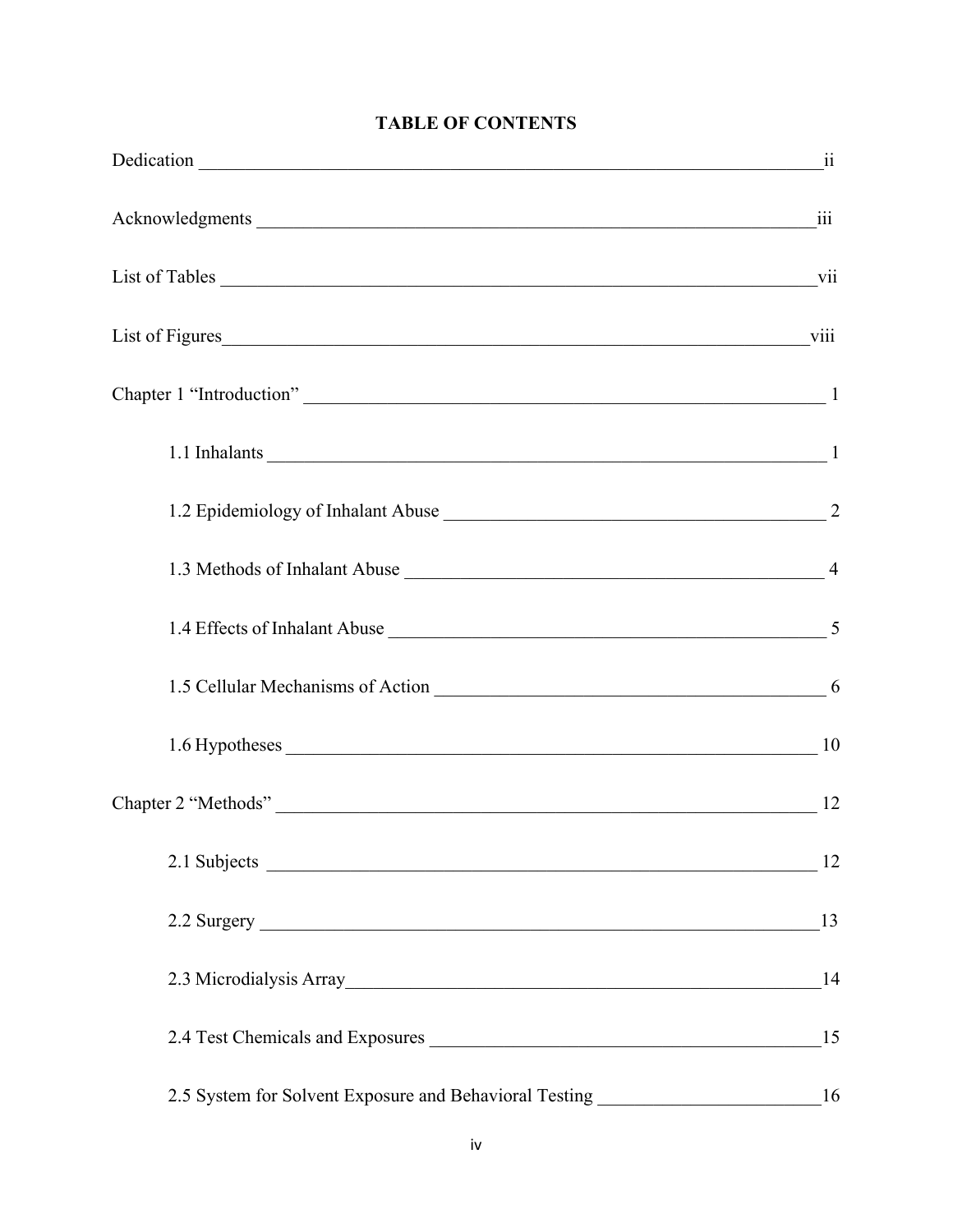| 2.7 Histological Verification of Microdialysis probe placement __________________18                                                                                                                                                                                                                                  |           |
|----------------------------------------------------------------------------------------------------------------------------------------------------------------------------------------------------------------------------------------------------------------------------------------------------------------------|-----------|
| 2.8 Data Analysis 19                                                                                                                                                                                                                                                                                                 |           |
| Chapter 3 "Results" 20                                                                                                                                                                                                                                                                                               |           |
|                                                                                                                                                                                                                                                                                                                      |           |
|                                                                                                                                                                                                                                                                                                                      |           |
| 3.3 Locomotor Activity during acute toluene recovery ____________________________ 23                                                                                                                                                                                                                                 |           |
| 3.4 Neurochemical Activity 24                                                                                                                                                                                                                                                                                        |           |
|                                                                                                                                                                                                                                                                                                                      |           |
| 3.4.2 Extracellular DA levels during acute toluene administration following Bicuculline<br>pretreatment 24                                                                                                                                                                                                           |           |
|                                                                                                                                                                                                                                                                                                                      |           |
|                                                                                                                                                                                                                                                                                                                      |           |
|                                                                                                                                                                                                                                                                                                                      | 28        |
| 4.1 Dynamic Exposure System<br><u> 2000 - 2000 - 2000 - 2000 - 2000 - 2000 - 2000 - 2000 - 2000 - 2000 - 2000 - 2000 - 2000 - 2000 - 2000 - 200</u>                                                                                                                                                                  | 28        |
| 4.2 Toluene administration dose-dependently altered locomotor behavior in naïve animals<br><u> 1989 - Johann John Stein, marwolaethau (b. 1989)</u>                                                                                                                                                                  | 29        |
| 4.3 The GABA antagonist, Bicuculline, enhanced the locomotor increasing effects of<br>toluene et al. and the contract of the contract of the contract of the contract of the contract of the contract of the contract of the contract of the contract of the contract of the contract of the contract of the contrac | 32        |
| 4.4 Acute toluene exposure increases extracellular DA in the mouse<br><u> 1989 - Johann Stoff, Amerikaansk politiker († 1908)</u>                                                                                                                                                                                    | CPu<br>33 |
| GABA antagonism increases DA levels during acute toluene exposure<br>4.5<br><u> 1989 - Johann Barn, fransk politik formuler (d. 1989)</u>                                                                                                                                                                            | 35        |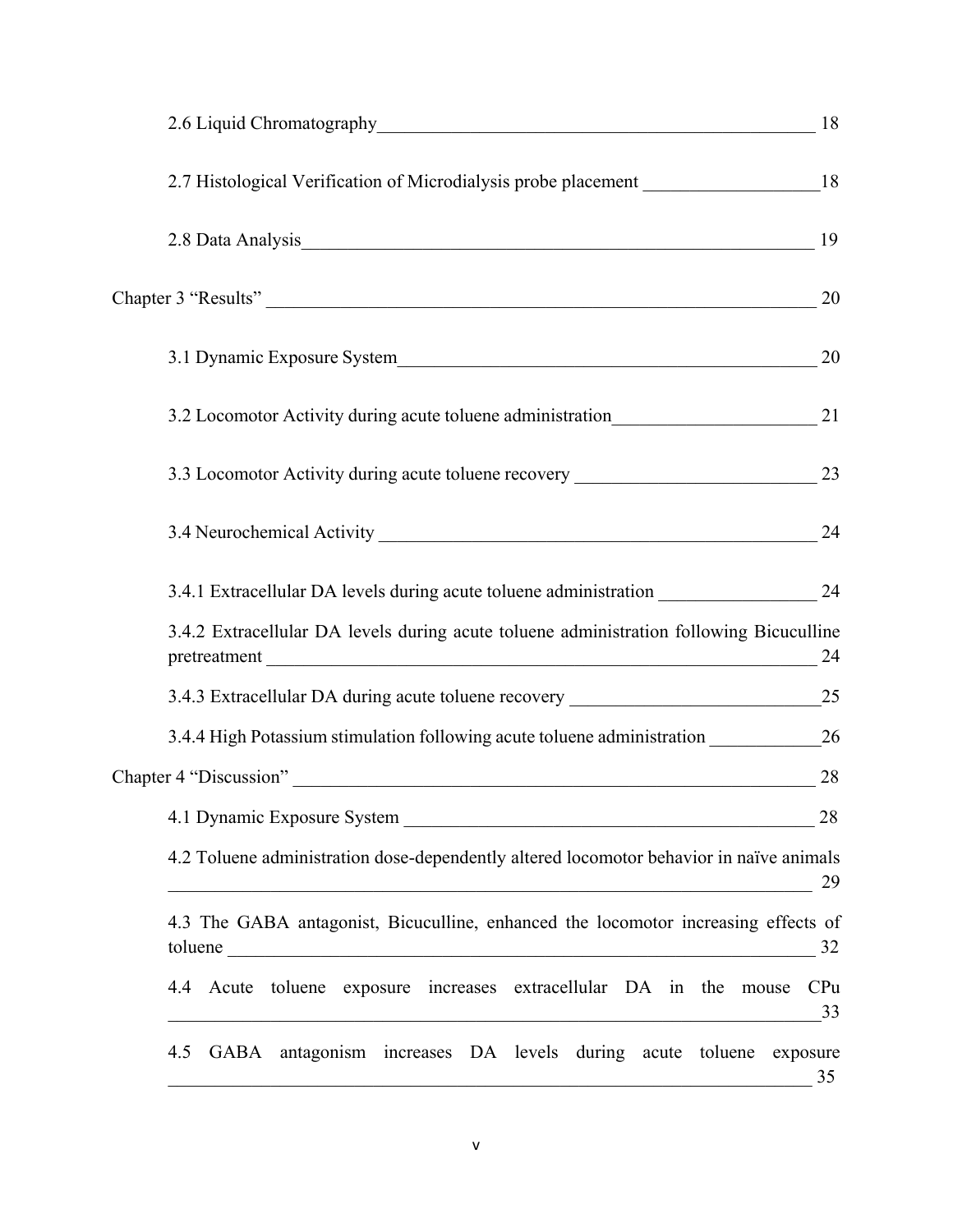|  |                            |            |                       |  | 4.6 Acute toluene inhalation increases sensitivity to High Potassium stimulation |
|--|----------------------------|------------|-----------------------|--|----------------------------------------------------------------------------------|
|  |                            |            |                       |  | 37                                                                               |
|  |                            |            | 4.7 Future Directions |  | 38                                                                               |
|  |                            |            |                       |  | 39                                                                               |
|  |                            |            |                       |  | 51                                                                               |
|  |                            | References |                       |  |                                                                                  |
|  |                            | Abstract   |                       |  | 50                                                                               |
|  | Autobiographical Statement |            |                       |  | 51                                                                               |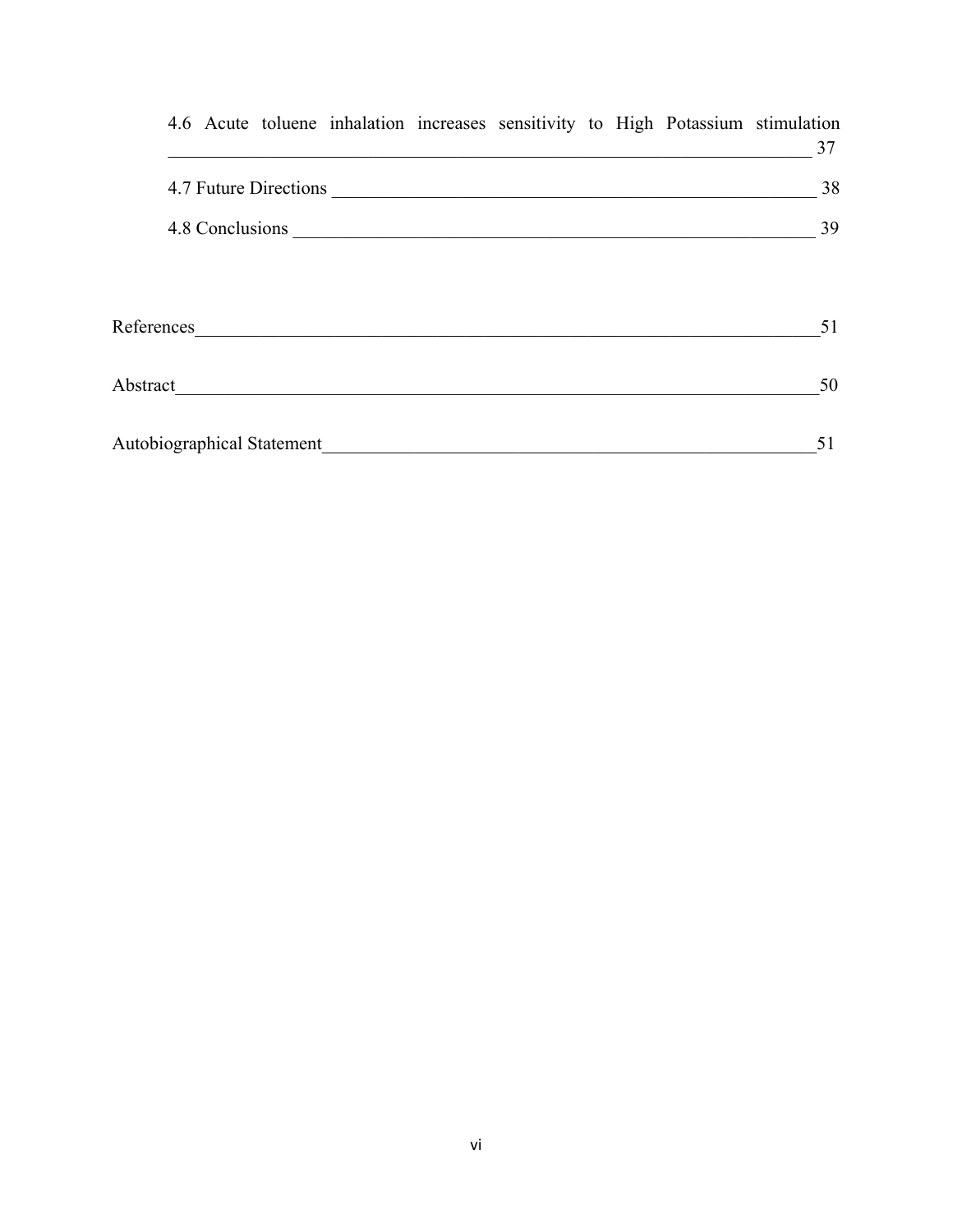# **LIST OF TABLES**

|--|--|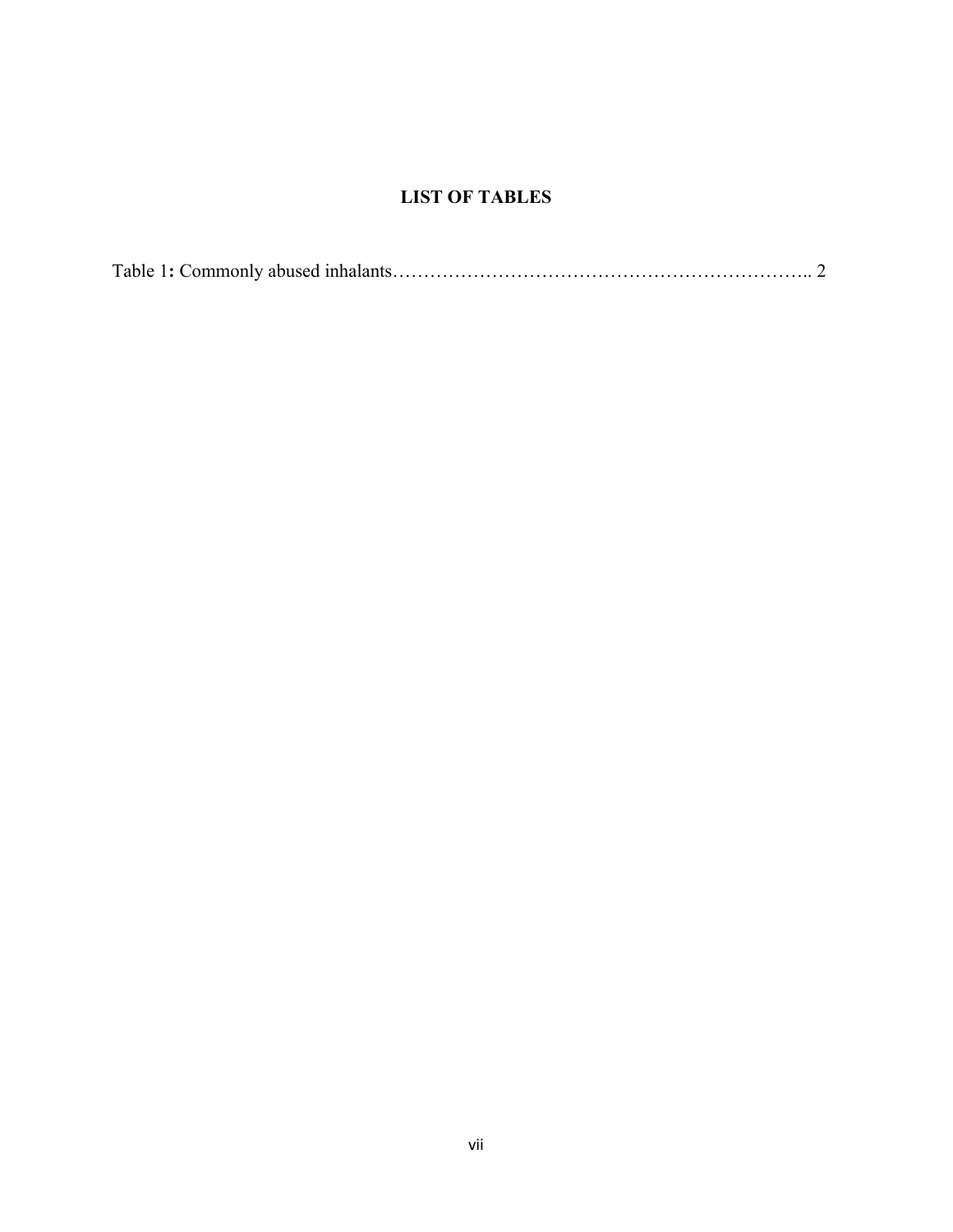# **LIST OF FIGURES**

| Figure 1: Experimental Design Schematic                                                                      | 15 |
|--------------------------------------------------------------------------------------------------------------|----|
| Figure 2: Dynamic Exposure System Schematic                                                                  | 17 |
| Figure 3: Infrared Spectroscopy Plot of Dynamic System Concentration                                         | 21 |
| Figure 4: Locomotor Activity during Acute Exposure to Toluene                                                | 22 |
| Figure 5: Locomotor Activity during Recovery from Acute Exposure to Toluene                                  | 23 |
| Figure 6: Extracellular Dopamine Levels during Acute Exposure to Toluene                                     | 25 |
| Figure 7: Extracellular Dopamine Levels During Recovery from Acute Exposure to Toluene 26                    |    |
| Figure 8: Extracellular Dopamine Levels During High Potassium Stimulation after Acute<br>Exposure to toluene | 27 |
| Figure 9: Schematic of theorized effect of toluene on CPu DA dynamics                                        | 36 |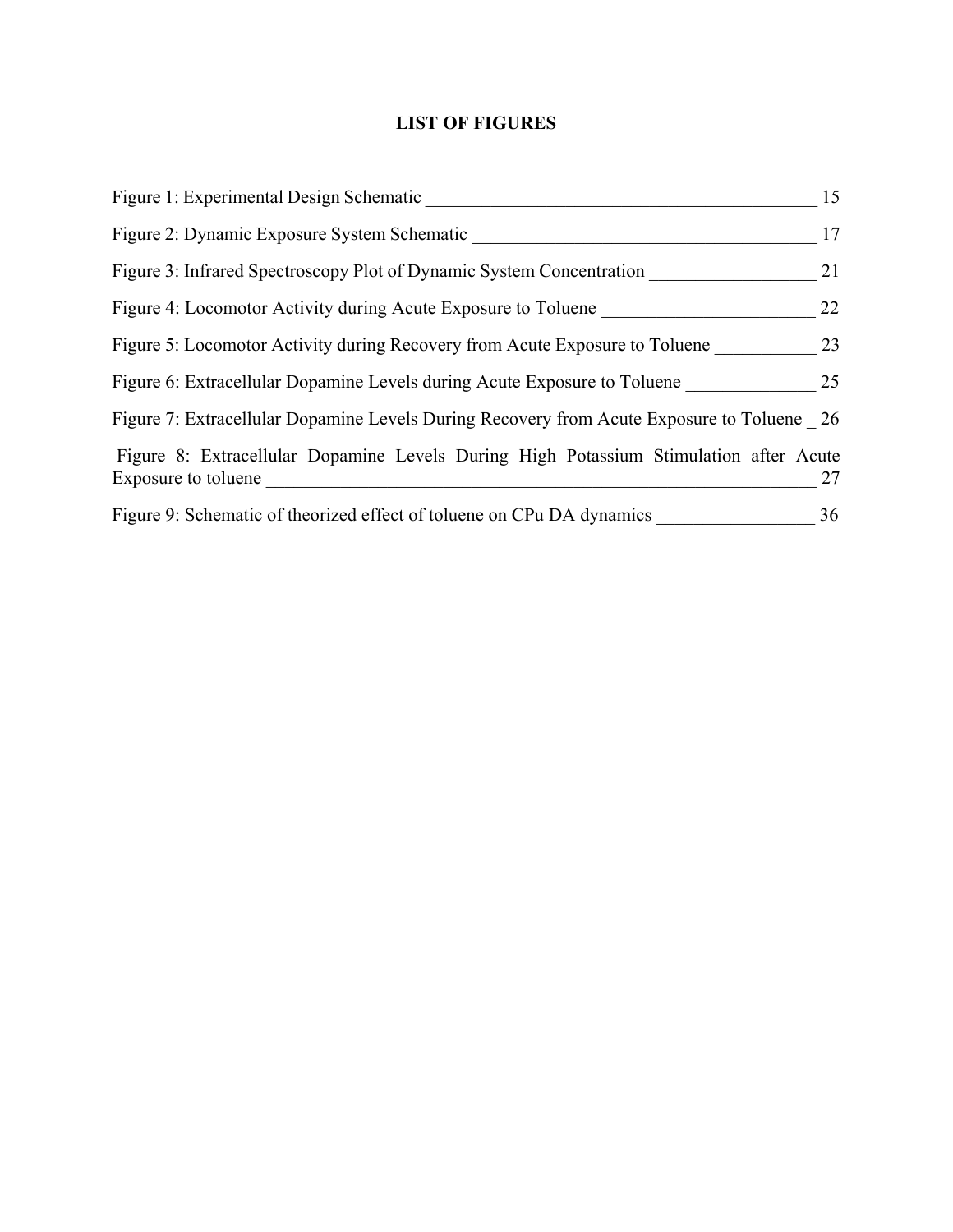#### **1.0 Chapter One: Introduction**

The deliberate inhalation of volatile substances with the intention of intoxication is one of the most under-appreciated and under-researched substance abuse concerns in the world (Cruz, 2011; Cruz and Bowen, 2008; Howard *et al.*, 2011). This is despite the highly dangerous and volatile nature of solvents, and the risk of serious neurological harm or death that can result from such abuse (Bowen, *et al.*, 1999; Butland *et al.*, 2012). The scientific study of inhalant abuse is complicated by the diverse chemical nature of inhalants, which comprise several distinct chemical groups (see Table 1) with numerous different molecular structures (see Bowen and Cruz, 2014 for a review). The aromatic hydrocarbon toluene (methylbenzene), found in a variety of household and industrial products, is one of the most ubiquitous substances with thousands of industrial and commercial products containing some level of this solvent (Hass, 1999) including airplane glue, gasoline, paint thinner, spray paint, and sealant. Estimates of toluene production per year are in the millions of tons, with upwards of a third of that amount being used in commercial products (IARC, 1989; ATSDR, 2000).

#### **1.1 Inhalants**

Inhalants are comprised of an extensive category of abused compounds. This group is comprised of compounds that are volatile at room temperature. It should be noted therefore that drugs which are inhaled but are not volatile at room temperature (e.g., cocaine, tobacco, marihuana, etc.) are not considered to be inhalants. Many substances can be included in this definition of inhalants and, as such, several classification schemes can be used. If we classify inhalants based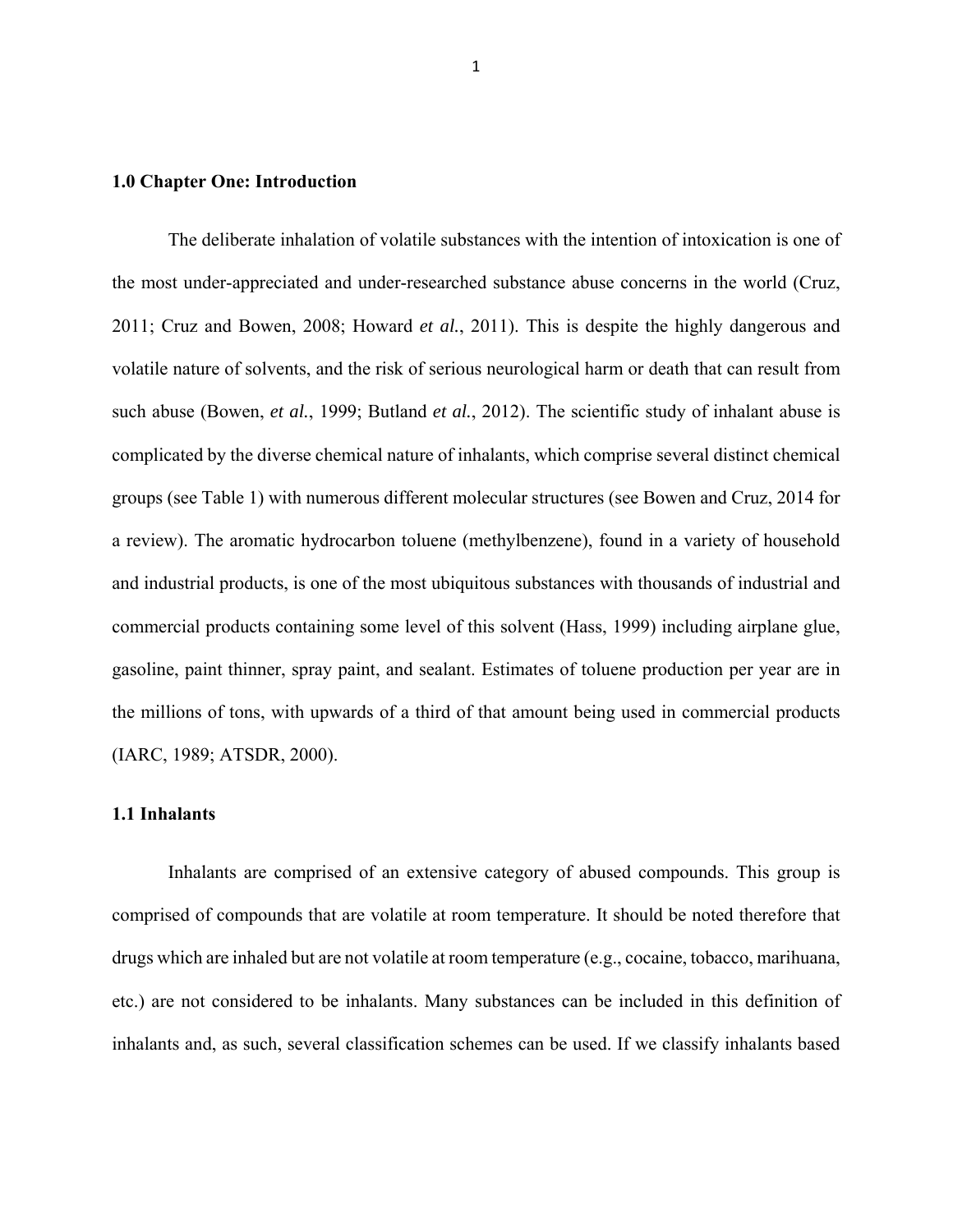on the commercial products that contain them, we can distinguish categories such as adhesives, aerosols, cleaning agents, solvents and odorizers, among others.

| Group             | <b>Characteristics</b> | <b>Effects</b>              | Commercial                       |
|-------------------|------------------------|-----------------------------|----------------------------------|
|                   |                        |                             | <b>Products</b>                  |
| Alkyl-nitrites    | A nitrite group        | Vasodilation, smooth        | "Poppers"                        |
|                   |                        | muscle relaxation           | Room Odorizers                   |
| Nitrous Oxide     | Inorganic anesthetic   | CNS depression, hilarity,   | Whipped dairy                    |
|                   | gas / propellant       | analgesia, anesthesia       | cream chargers,                  |
|                   |                        |                             | nitrous oxide tanks              |
| Other             | Gases or volatile      | Relaxation, numbness        | Anesthesia bottles               |
| Anesthetics       | liquids                | analgesia, anesthesia,      | (ether, Halothane <sup>®</sup> , |
|                   |                        | respiratory depression      | Isoflurane <sup>®</sup> ,        |
|                   |                        |                             | $Desflurane^{\circledR})$        |
| Propellants-fuels | Flammable gases that   | Relaxation, hallucinations, | Cigarette lighters,              |
|                   | are liquefied under    | illusions                   | cooking fuels,                   |
|                   | pressure               |                             | hairsprays, central              |
|                   |                        |                             | air conditioning                 |
|                   |                        |                             | units                            |
| Solvents          | Liquids that dissolve  | Initial disinhibition       | Paints, paint                    |
|                   | other substances       | followed by a more          | thinners, glues,                 |
|                   | without any change     | prolonged depression.       | inks, lacquers,                  |
|                   | in chemical            | Illusions, hallucinations.  | varnish removers,                |
|                   | composition            |                             | degreaser agents,                |
|                   |                        |                             | spot removers,                   |
|                   |                        |                             | motor fuels                      |

Table 1. Commonly misused inhalants. Adapted from Bowen and Cruz (2012).

Solvents (e.g., toluene) as a class of chemicals are especially noted for their high level of solubility. The high lipid solubility displayed by solvents results in these compounds easily absorbing into bodily tissues. Toluene, for example, is absorbed efficiently by lung, fat, and brain tissue and in high concentrations is known to produce "intoxication" (Cruz, 2011). Given how widely available and cheap products containing toluene are it is no surprise that toluene-based inhalants are prime targets for recreational misuse.

#### **1.2. Epidemiology of Inhalant Abuse**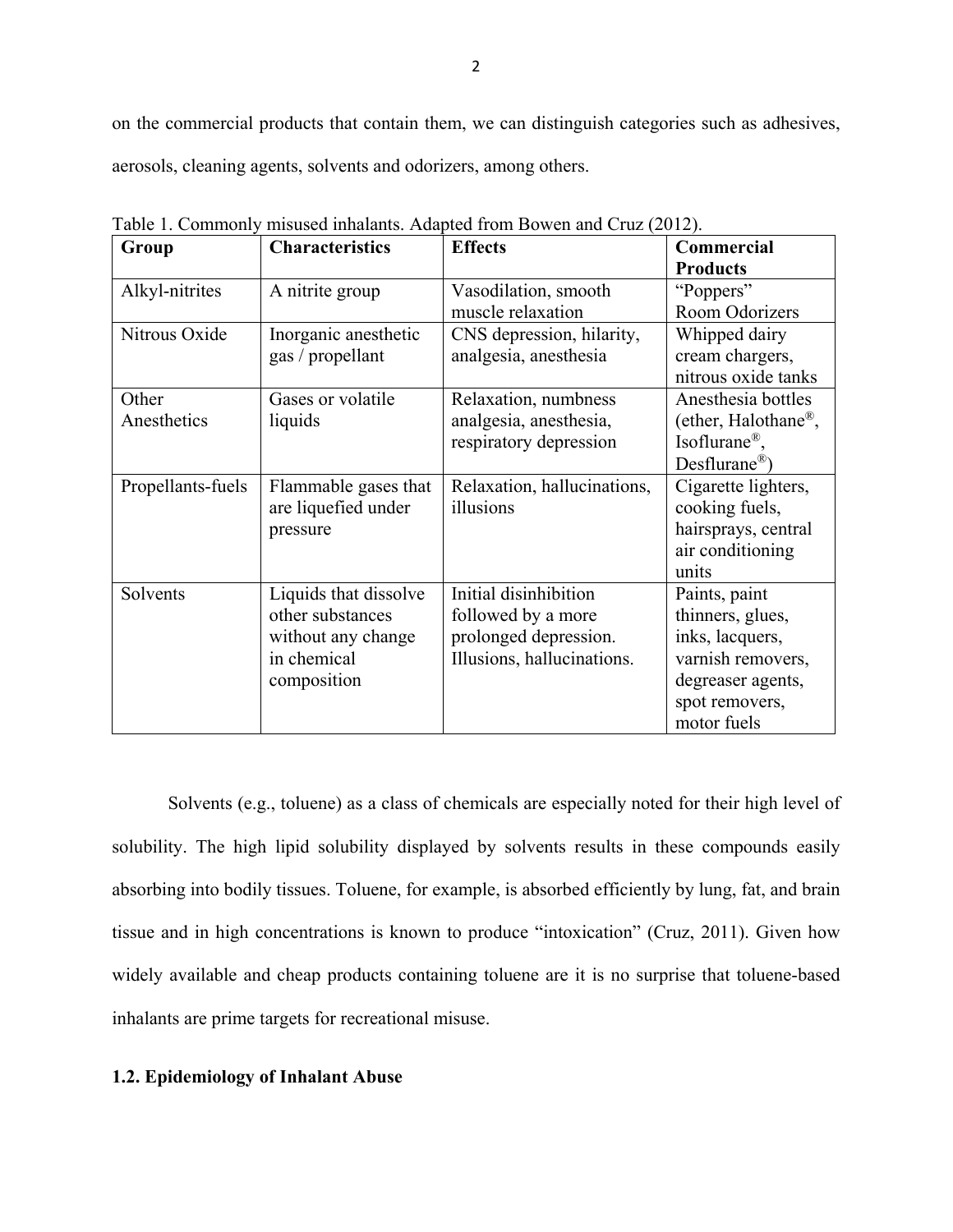The abuse of volatile substances, such as toluene, is a worldwide phenomenon of considerable importance (Dell *et al.*, 2011; Medina-Mora and Real, 2008). According to SAMHSA's National Survey on Drug Use and Health, it has been estimated that, among United States residents over the age of 12, 8% admit to deliberately misusing an inhalant at least once, and of those individuals who began using illicit drugs for the first time within the past month, 7.5% chose to abuse inhalants (SAMHSA, 2012). Furthermore, in 2011 inhalants were the fifth most initiated illicit drug amongst United States residents over the age of 12, ahead of both cocaine and heroin (SAMHSA, 2012). Inhalant abuse is very common among adolescents and pre-adolescents with 14.9% of eighth graders admitting to having deliberately inhaled something in order to get high at least once in their lives. This places inhalant abuse as the second most commonly abused substance in this age group behind cannabis inhalation (Bowen 2011).

The problem of inhalant abuse begins early. According to the results of the 2007 Monitoring the Future National Survey, over half of students who admit to misusing an inhalant did so for the first time by the end of their first year in high school (Johnston, *et al.*, 2007). However, evidence from the same survey suggests that, of high school individuals who admit to misusing an inhalant, half had not done so in the past year. Thus, individuals who experiment with inhalant misuse at a young age generally do not continue to regularly abuse the compound. However, it is also possible that abuse continues and the children simply drop out of school. The number of users is estimated to increase at a rate exceeding three-quarters of a million individuals every year (Howard *et al.*, 2011). Evidence also suggests, that among high school students, the perception that inhalant abuse is harmful is decreasing (Williams and Storck, 2007), which is an indicator of the risk for future increases in inhalant abuse amongst high school students.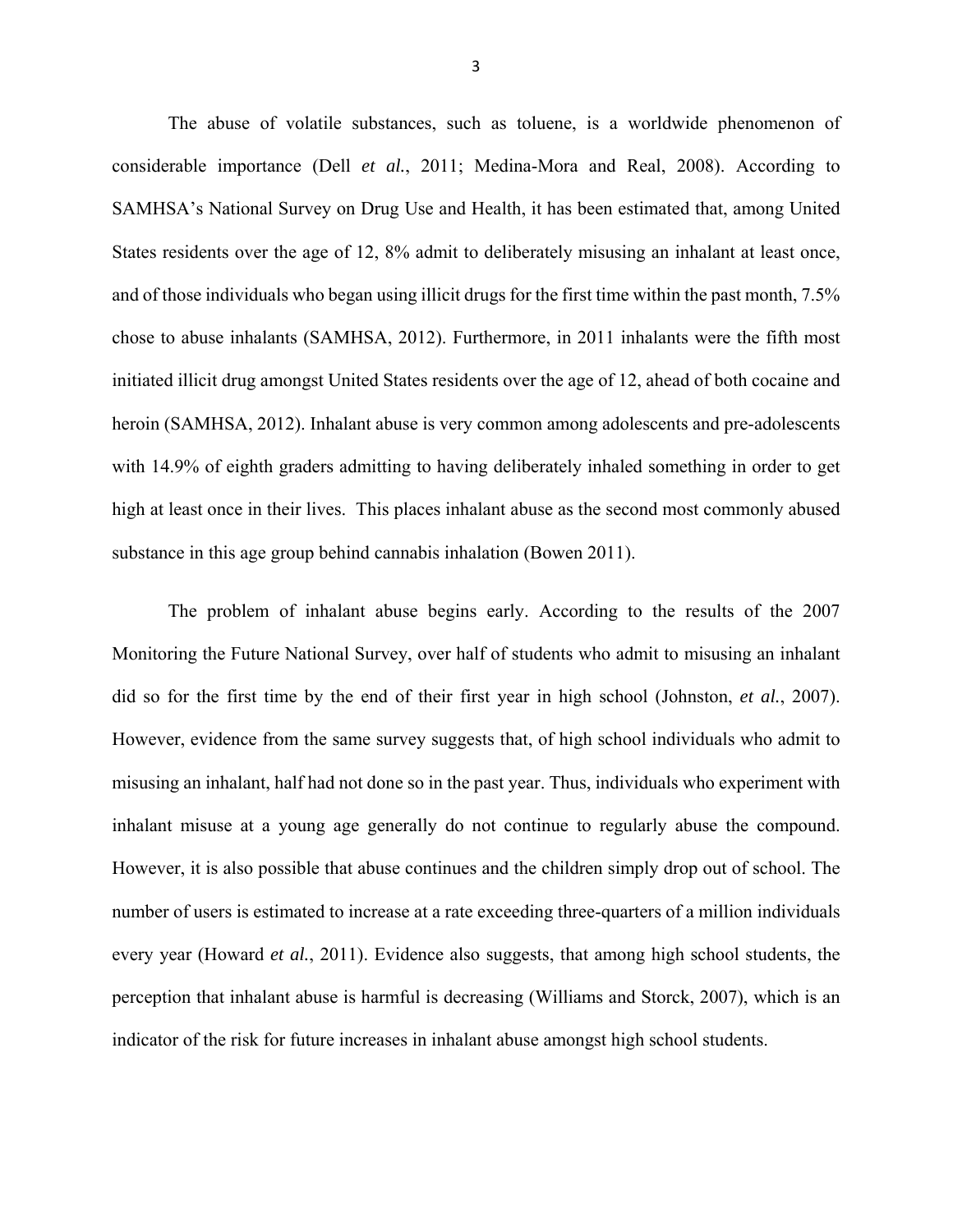Initially, research suggested that inhalant misuse (toluene misuse in particular) was more likely among adolescent boys than girls. However, recent survey data has suggested that this gap has closed and there is now almost no sex difference in the prevalence of deliberate solvent abuse (SAMHSA, 2007). The above evidence produces a disheartening picture of inhalant abuse. According to a recent review of the morbidity and mortality of inhalant abuse, 22 % of individuals found dead of an inhalant-related consequence had no history of prior use of the inhalant itself, indicating that almost a quarter of new (or, at least, relatively new) users face death (Williams and Storck, 2007). In addition, Bennett *et al.* (2000) suggests that adolescent or pre-adolescent inhalant abuse doubles the rate of adulthood binge drinking and significantly increases "hard drug" abuse in adult college students, supporting the notion that toluene and other inhalants act as "gateway" drugs and that the life-damaging consequences of inhalant abuse do not end when the individual stops experimenting with the substance.

#### **1.3. Methods of Inhalant Abuse**

Inhalation of these chemicals is not complicated and several methods exist for quickly achieving high blood/tissue concentrations following self-administration. Among the many methods of abuse is to spray or pour a judicious amount of the substance into a container, such as a paper/plastic bag or a balloon, and then to breathe deeply from the container (Bowen, 2011). Other methods of abuse include placing objects such as permanent markers, directly under the nose and inhaling the contents ("sniffing"), painting the product onto the fingernails and raising the fingernails to the nose and/or mouth ("nailing"), inhaling the product directly from the container ("sniffing" or "snorting"), soaking cotton balls, cotton swabs or cloth and placing them into the nose or mouth ("soaking"), turning a spray can upside down and spraying the aerosolized compounds directly into the nose and/or mouth ("spraying") and "huffing" which is soaking a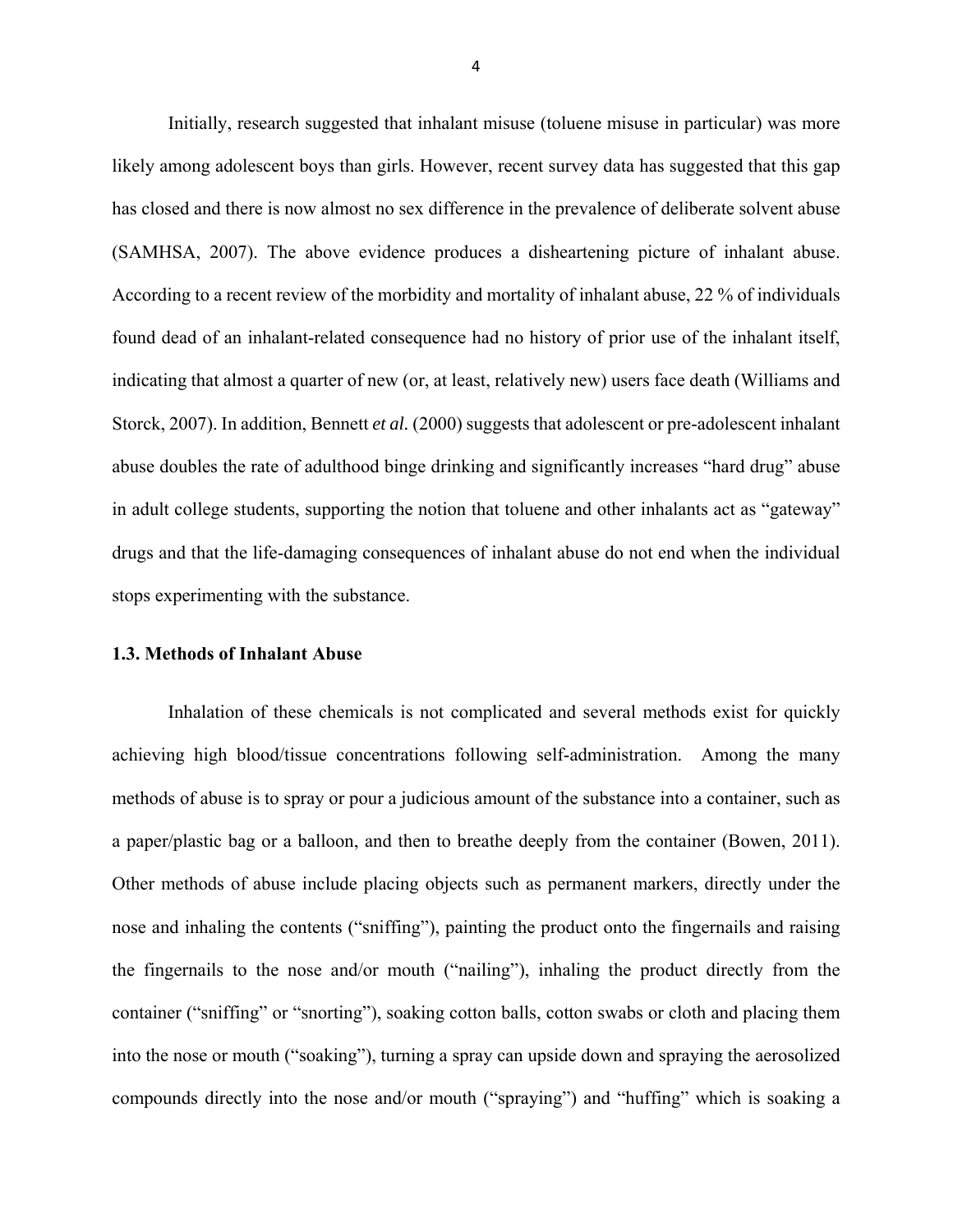cloth with a solvent, such as toluene, and inhaling the fumes that arise therein (Flanagan *et al.*, 1990; Cruz and Bowen, 2008). With each of these procedures, the individual deeply inhales the high concentrations of the desired solvent. The behavioral effects occur very rapidly, usually within just a few seconds (Cruz and Bowen, 2008). Evidence suggests that nearly 80% of toluene vapor inhaled is absorbed into the bloodstream through the lungs (due to the high lipid solubility noted above) with the intoxicating effects continuing for up to 60 min, making inhalant abuse an extremely effective form of drug abuse (reviewed in Donald *et al.*, 1991).

### **1.4. Effects of Inhalant Abuse**

Like many psychoactive compounds, toluene and other solvents are known to have pronounced behavioral effects in both humans and animals (for review, see Bowen *et al.*, 2006; Bowen and Cruz, 2014; Cruz and Bowen, 2008). Individuals who have abused toluene report that initial or subjectively low-level exposure to this solvent produces ethanol-like disinhibition and euphoria along with the sensation of lightheadedness (Cruz, 2011; Siegel *et al.*, 2009; Cruz and Bowen, 2008; Henretig, 1996). Despite the similarity to ethanol, toluene and other solvents appear to be much more potent than ethanol, and therefore require much lower concentrations to produce behaviorally meaningful effects (Cruz, 2011). As the process of inhalant abuse is so heavily reliant on personal experimentation, and allowing humans to voluntarily administer toluene in a laboratory setting is unethical, it is difficult to estimate an inhaled concentration of a "typical" human abuse episode. As such, most dosimetric information about toluene abuse comes from animal studies. In a further similarity to ethanol, individuals exposed to higher solvent concentrations (in excess of 12,000 ppm) report ataxia, confusion, slurred speech, shallow breathing, tiredness, and slowed reflexes (reviewed by Bowen, 2011). Extremely high concentrations of toluene (> 22,000 ppm) have been observed to cause respiratory suppression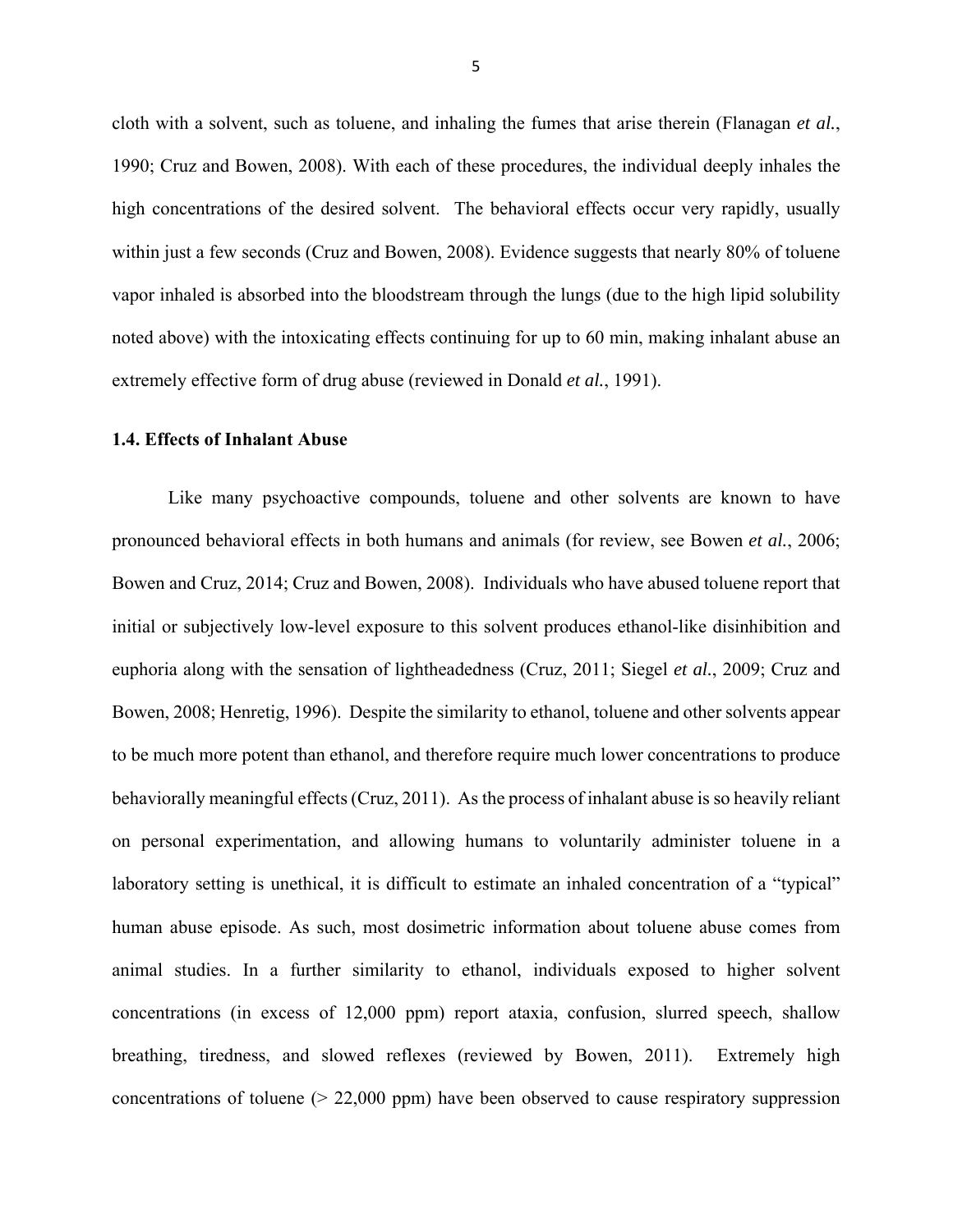leading to death, similar to what is observed in ethanol overdose (Moser and Balster, 1985). In addition, solvents have been observed in both animal and human studies to have a variety of pseudo-beneficial effects (so-called because the deleterious effects of solvent misuse far outweigh any incidental benefits) including anxiolytic, antidepressant and anesthetic effects, making solvent misuse a popular and readily available method of "self-medicating" for mood and anxiety disorders (Cruz, 2011).

This higher potency is especially problematic with solvents as they do not have prestandardized doses for effective and/or safe use. An individual set upon "huffing" a particular commercial product generally has to rely on word of mouth as to the strength of product they are about to inhale (e.g., anecdotal rumor suggests that gold spray paint produces a more intense "high" than other colors). This lack of standardization for what dose accomplishes what effect, coupled with the imprecise methods of administration (e.g., a "bag full" of paint thinner is hardly an exact measurement), means that accidental overdoses are alarmingly easy (e.g., "Sudden Sniffing Death;" Bowen, 2011). In fact, acute exposure to solvents is known to cause an increase in the sensitivity of the heart to the effects of the so-called "fight or flight" hormones (i.e., adrenaline and noradrenaline), meaning that even a single bout of toluene abuse can result in heart failure and death (Cruz, 2011).

#### **1.5. Neurochemical mechanisms of action**

Toluene, like many psychoactive compounds, has wide action in the brain with c-Fos data suggesting that toluene administration increases activity in a large number of distinct brain regions, including the ventral tegmental area (VTA), nucleus accumbens (NAc), amygdala, caudate putamen (CPu), hypothalamus, and cingulate cortex (Perit *et al.*, 2012; Tomaszycki et al.*et al.*,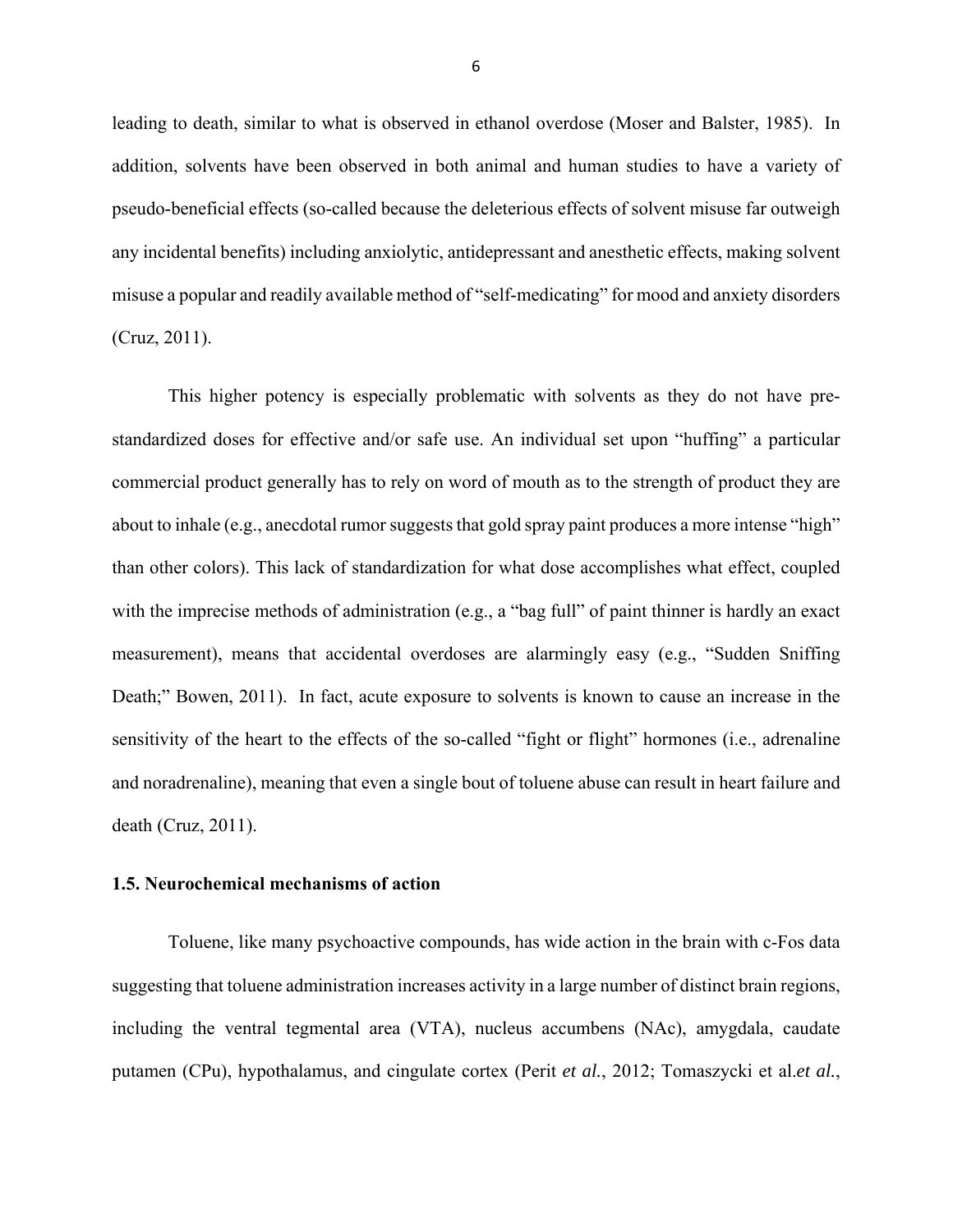2013). Additionally, inhalation of abuse levels of toluene vapor is known to change brain neurotransmitter dynamics, particularly in the dopamine (DA) system. However, the neurochemical mechanisms that underlie toluene intoxication are not yet fully understood (Yavich & Zvartau, 1994; Funada *et al.*, 2002; Bowen *et al.*, 1999). For example, Riegel *et al.* (2007) found that directly administering toluene into the VTA resulted in an increase in DA release in the nucleus NAc, while Stengard *et al.* (1994) found that acutely inhaled toluene increased DA levels in the striatum CPu. This evidence is corroborated by further research showing that sub-chronic injections of toluene (600 mg/kg, i.p.) increased levels of DA present in the CPu and the NAc exvivo and that the increased DA found in the CPu was present for several hours after the last toluene treatment (Riegel *et al.*, 2004). The *in-vivo* microdialysis technique has seen limited use in a repeated measures design, and no use in a chronic abuse paradigm. However, Beyer *et al.* (2001) demonstrated that repeated exposure to 8000 ppm toluene increases DA levels in the NAc following a cocaine challenge. The impact of toluene on the DA system is also supported by evidence that toluene may be a  $D_2$  receptor agonist. There is evidence that the effect of toluene on behavioral activity is at least in part mediated by the  $D_2$  receptor, as pretreatment with  $5mg/kg$  $(i.p.)$  remoxipride (a  $D_2$  antagonist) reduces the locomotor stimulating effects of toluene injections (600 -1200 mg/kg i.p.; Riegel and French, 1999).

However, the evidence for the impact of toluene abuse on the DA system is not necessarily clear-cut. Kondo *et al.* (1995) found no effect of acutely injected toluene on DA levels in the striatum, inferring that toluene does not act upon DA metabolism in the ventral striatum. Likewise, Gerasimov *et al.* (2002) did not find an effect of acute toluene alone on DA levels in the NAc, though they did find a super-additive effect of toluene and cocaine. These conflicting reports are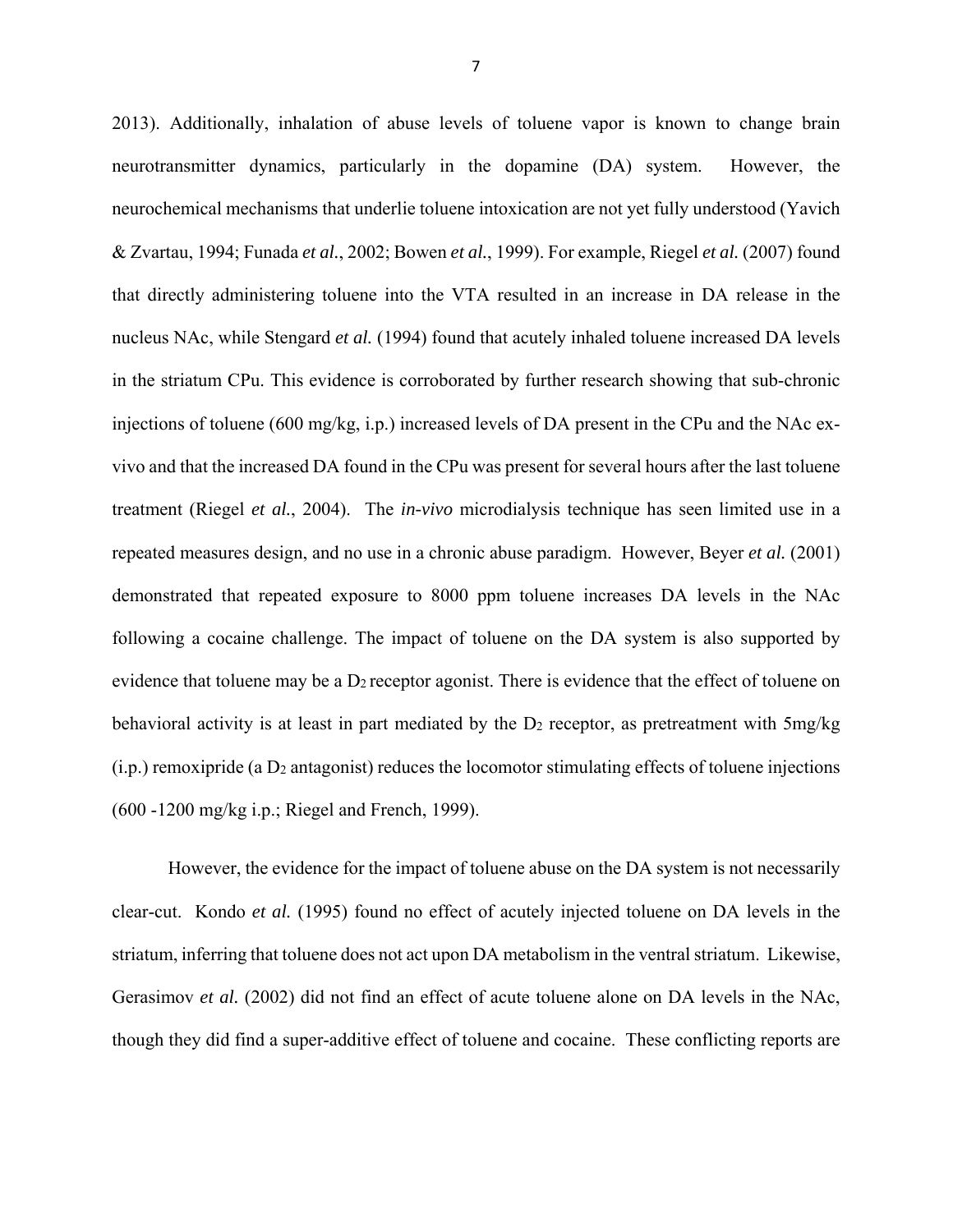particularly important, as microdialysis remains a highly utilized technique for categorizing neurochemical effects.

While DA is of primary importance for the abuse potential of inhaled toluene, research has also suggested that toluene exerts its effects on other neurotransmitters. For example, antagonism of GABAA receptor with bicuculline has been shown to block the hypothermia induced by acutely inhaled toluene (Paez-Martinez *et al.*, 2013). Likewise, *in vitro* research has suggested that toluene administration enhances GABAA receptor function, reversibly increasing synaptic currents at those sites (Beckstead *et al.*, 2000). Bale *et al.* (2005) found that repeated *in vitro* application of toluene to neurons increased NMDA current amplitude but decreased the amplitude of GABA-activated currents. This pattern of application is similar to what has been observed with ethanol administration. When taken together, these studies implicate GABAA as a potential target for toluene's action in the brain. However, even here the effect of toluene is far from clear. O'Leary-Moore *et al.* (2007) reported that acutely administered toluene reduced hippocampal GABA levels in juvenile rats. These effects, when taken together, suggest that GABA itself is a promising target for research.

In addition, *in vitro* evidence suggests that toluene also has an inhibitory action upon the glutamate system, specifically NMDA receptors (Bale *et al.*, 2005). The same study demonstrated that repeated *in vitro* exposure to toluene resulted in up-regulation of NMDA sub-receptors N2A and N2B, suggesting that the action of toluene upon NMDA is inhibitory at those binding sites. However, mice lacking the calcium/calmodulin adenylyl cyclases 1 and 8 (important plasticityrelated second messenger proteins thought to be associated with intracellular actions of NMDA receptors) still show increased ambulatory activity in response to acutely administered toluene vapor (Conti *et al.*, 2012). This suggests that calcium-related adenylyl cyclases (and by extension,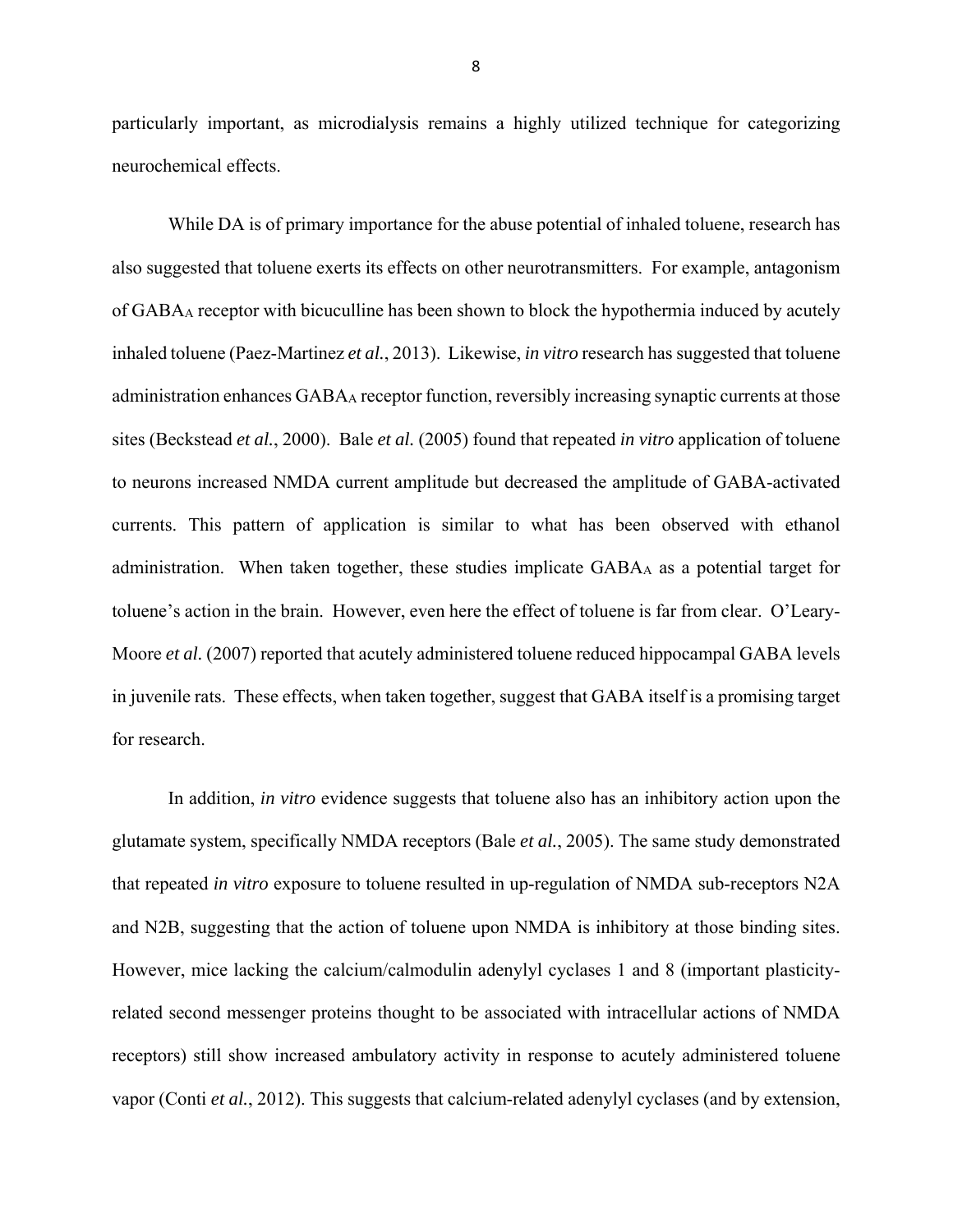NMDA) function is not implicated in toluene-induced locomotion. Likewise, acute and repeated administration of toluene appears to have anticonvulsant properties such that mice that have been exposed to toluene are resistant to NMDA-induced seizures (Cruz, *et al.*, 2003). This further suggests that toluene has NMDA antagonist properties.

*In vivo* microdialysis is a sampling method where extracellular neurotransmitter levels can be examined. Several studies have attempted to simultaneously use *in vivo* microdialysis during their toluene abuse models (e.g., Riegel et al, 2007; Gerasimov et al, 2002; Stengard et al, 1993; Stengard et al, 1994). In addition, an established technique for *in vivo* microdialysis is infusing high concentration of potassium to chemically induce action potentials via depolarization of the cell membrane (e.g., Casanova *et al.*, 2013; Fuentealba *et al.*, 2010). This chemical induction of action potentials can have a super-additive effect when paired with drugs of abuse (as is seen in Casanova *et al.*, 2013). Infusing a specific brain region with a compound through the microdialysis probe is referred to as "reverse-dialysis," and relies upon the principle that the drug goes down its concentration gradient, moving in the direction from high to low concentration from the probe to the brain (e.g., Farrar *et al.*, 2011; Mabrouk *et al.*, 2013). Additionally, reverse dialysis can be used to locally administer a receptor antagonist to a specific brain region without the need for a separate infusion or the cessation of sample collection (Mabrouk *et al.*, 2013).

A review of the current research has identified a need for additional investigation into the neurochemical systems involved with toluene abuse, specifically changes to DA and GABA levels following toluene intoxication. While evidence exists that toluene acts upon both DA and GABA, these findings are conflicted, and therefore require further investigation. Additionally, the effect of toluene inhalation on the DA and GABA relationship has not been examined and doing so would provide further information about the actions of toluene upon the brain as a whole. This is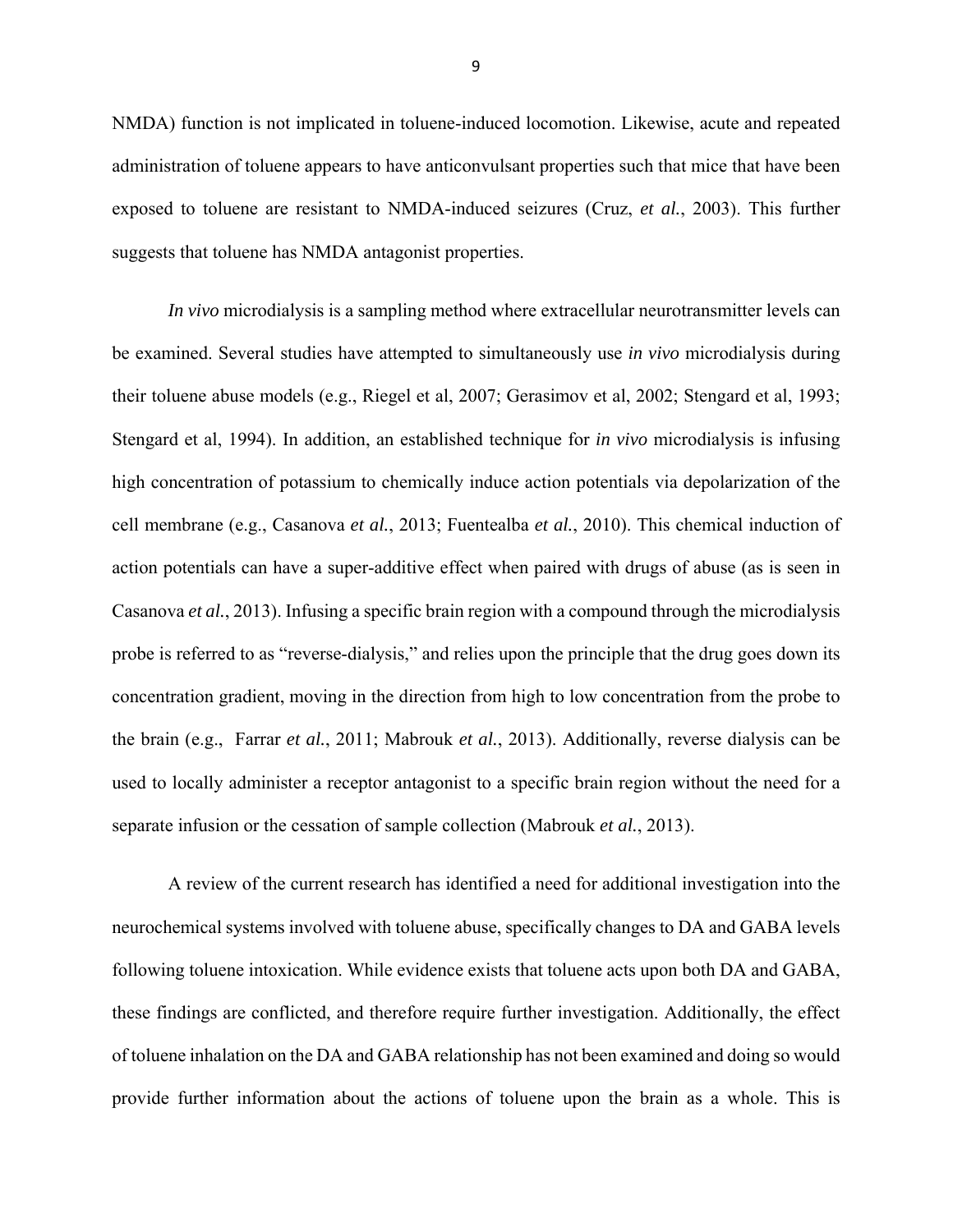especially important in the CPu, where DA and GABA comprise two of the primary neurotransmitters. Understanding not only the impact of toluene inhalation on DA in the CPu, but the role of toluene's action on GABA in this region would be highly instructive regarding toluene's effects on both drug-seeking behavior and increased locomotor activity. Based on the above research, it is logical to assume that inhalation of abuse levels of toluene vapor alters brain neurotransmitter dynamics (specifically DA), which in turn has implications both for crosssensitization and susceptibility to drug abuse after repeated exposure.

Therefore, the purpose of this thesis was threefold. First, I aimed to establish a mouse model for *in vivo* microdialysis following exposure to volatilized solvents. This would allow for the eventual use of techniques and methods specific to mouse models, including the use of genetic models to achieve greater target specificity. Second, I aimed to use this model to examine the relationship between acutely inhaled toluene and DA levels in the CPu. Finally, I sought to explore the relationship between toluene's action on GABA and DA in the mouse CPu.

#### **1.6. Hypotheses**

The hypotheses for this study were as follows: First, acutely administered toluene would alter locomotor levels in a dose-dependent manner with 4000 ppm increasing overall activity and 8000 ppm depressing activity. Acutely inhaled toluene would also increase DA levels present in the CPu, indicating the importance of the CPu in the behavioral actions of toluene and identifying the CPu as a target for further neurochemical investigation. Second, the acute administration of toluene would sensitize the neurons of the CPu to further stimulation such that treatment with high-potassium aCSF would increase DA levels, indicating that toluene exposure altered cellular sensitivity to external stimulation. Third, the increase in DA levels and locomotor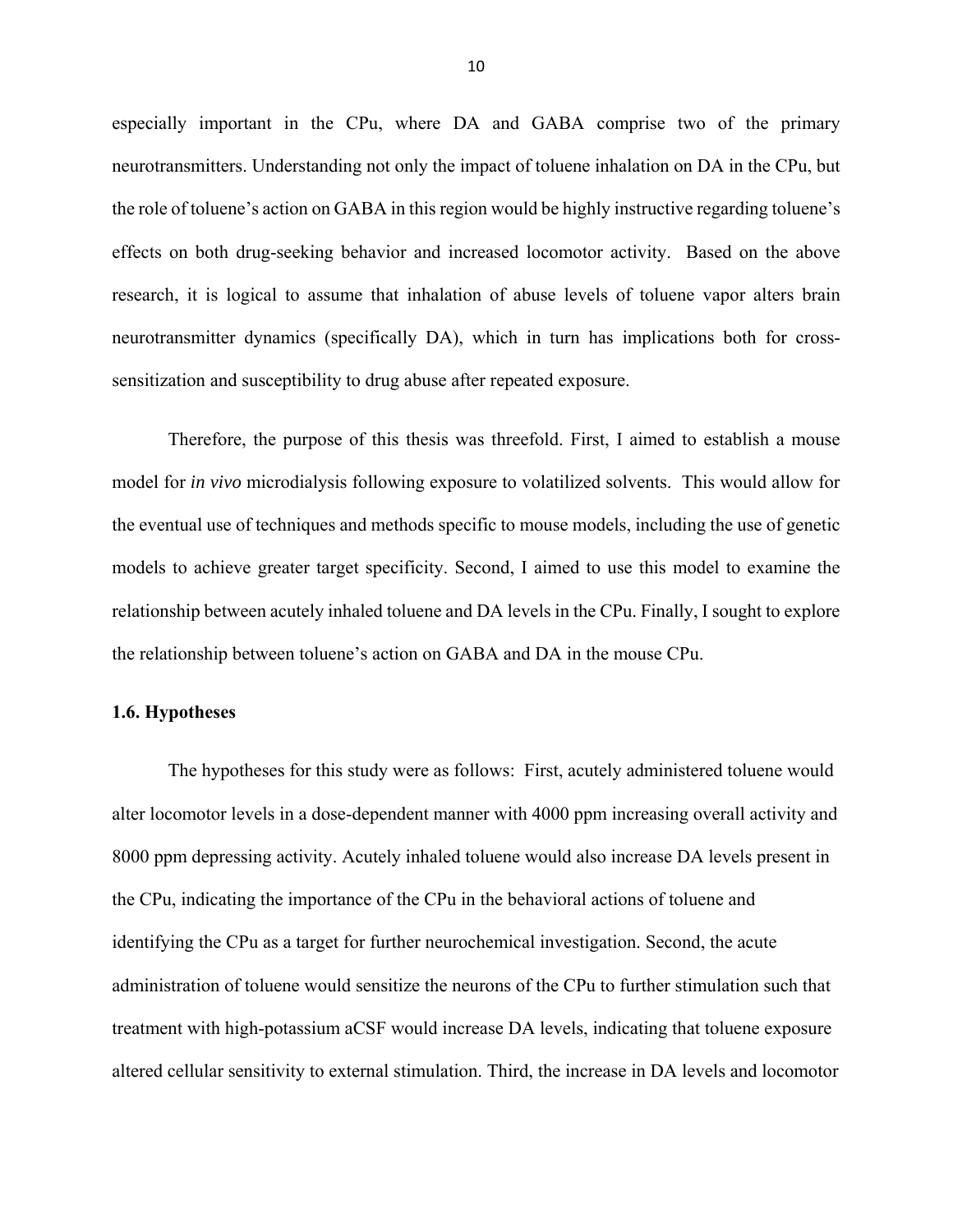activity observed after exposure to 4000 ppm toluene would be attenuated by pretreatment with the GABAA antagonist bicuculline, suggesting that toluene's action on GABA is linked both to toluene's locomotor-enhancing effects and to toluene's action on extracellular DA.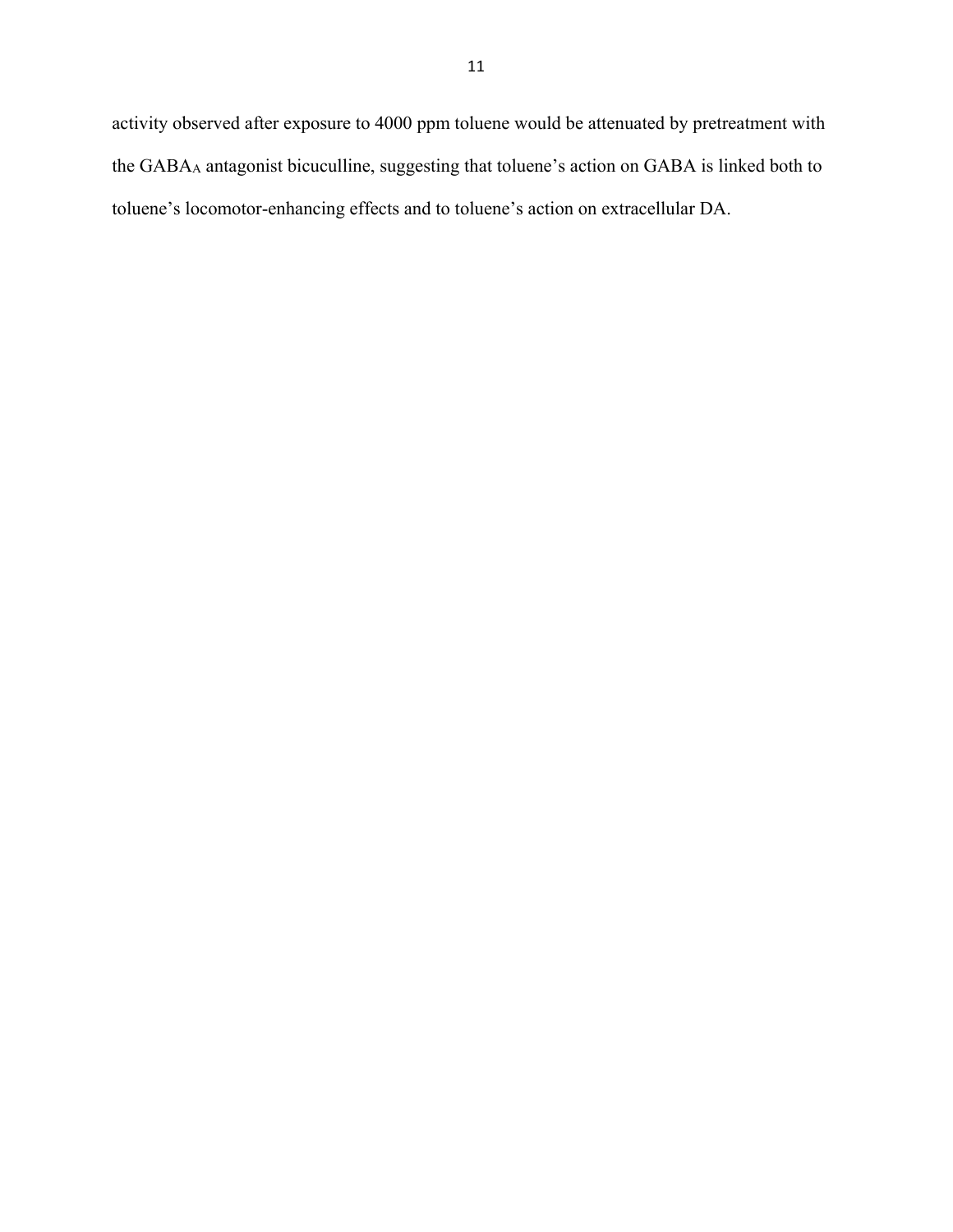#### **2.0. Chapter Two: Methods**

#### **2.1. Subjects**

Adult male Swiss Webster mice ( $N = 26$ , approximate postnatal day (PND) = 30), were used for this experiment. The mice were purchased from Harlan Breeding Laboratories (Portage, MI, USA). The Institutional Animal Care and Use Committee at Wayne State University approved all animal procedures and behavioral experiments which were in accordance with the NIH "Guide for the Care and Use of Laboratory Animals: Eighth edition" (National Academy of Sciences 2011, revised 2010). For this study, there were five groups which included three doses of toluene (0 ppm, 4000 ppm, and 8000 ppm) and two toluene-plus-drug conditions (4000 ppm toluene or air control, both with a 30 min pretreatment of 10  $\mu$ M bicuculline with approximately N = 6 for each group). The selected dose of bicuculline was shown by prior research to be effective at locally antagonizing GABAa receptors using reverse dialysis (e.g., Farrar *et al.*, 2011 and Mabrouk *et al.*, 2013).

Prior to the microdialysis surgery, mice were housed in groups of 4 - 5 in polypropylene cages (18 cm x 29 cm x 13 cm) with hardwood chip bedding and steel-wire tops within a certified vivarium (Association for Assessment and Accreditation of Laboratory Animal Care; AAALAC) at Wayne State University. Mice were allowed *ad lib* access to food and water (Rodent Lab Diet 5001) in their home cages. The vivarium was temperature controlled  $(20 - 22 \degree C)$  and kept on a standard 12 hour light dark cycle with lights on at 0600 hrs. While in the vivarium, animal welfare was monitored by trained veterinary staff. The animals were transported from the vivarium in the basement of the Biological Sciences building to the adjacent Chemistry building to undergo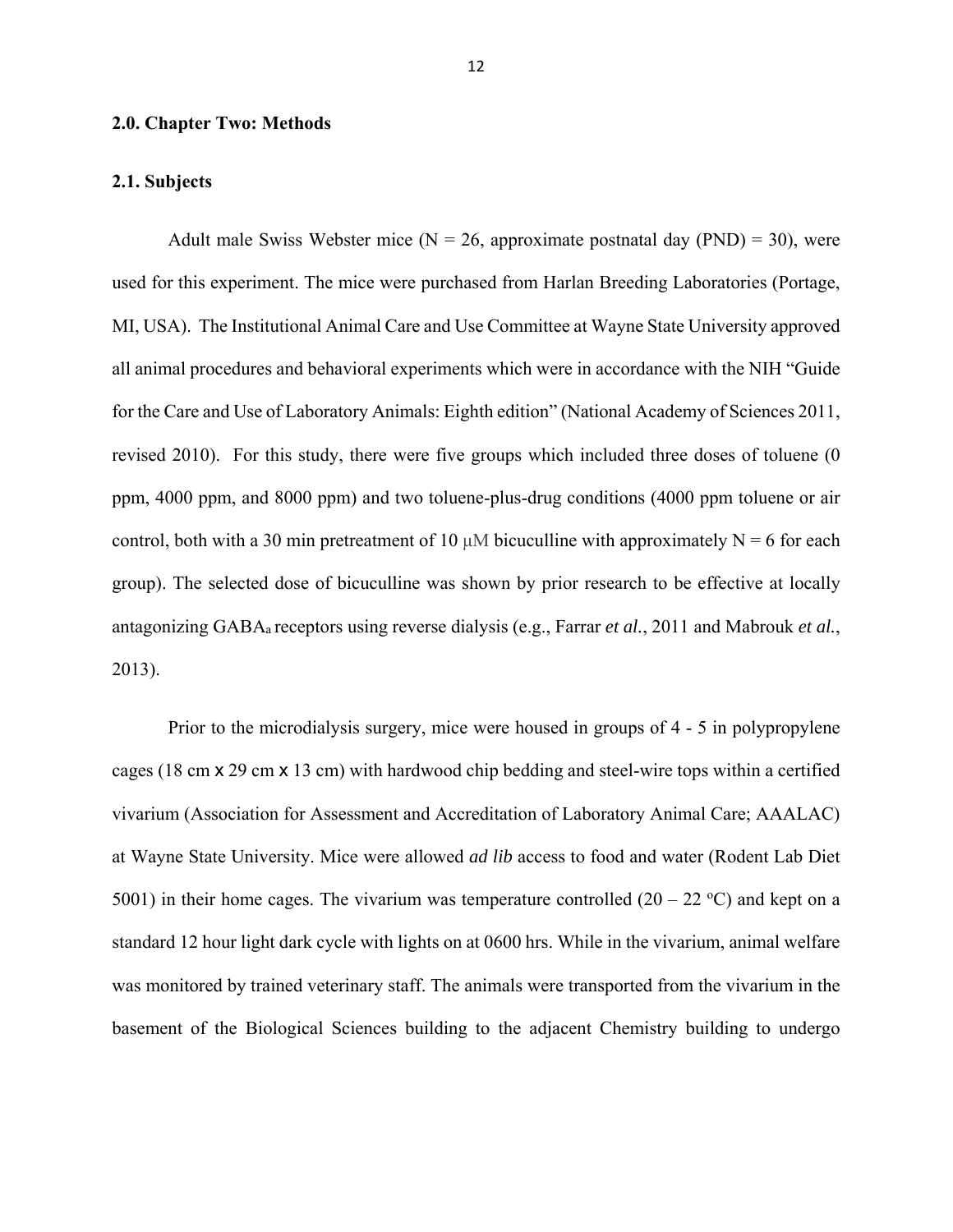surgery, after which they were singly housed. After surgery recovery, the animals were transported back to Biological Sciences to undergo behavioral/neurochemical testing.

#### **2.2. Surgery**

After arrival to the vivarium, the animals were allowed to acclimate for one week before undergoing microdialysis surgery. Prior to surgery, all surfaces of the surgical area were cleaned and disinfected and the surgeon thoroughly scrubbed their hands prior to putting on sterile surgery garments (i.e., gloves, cap, mask, and lab coat). Prior to surgery, all instruments were sterilized using an autoclave or sterilized with a disinfectant (in the case of instruments like the drill that could not be autoclaved).

Animals were anesthetized with Isoflurane® until the animal was judged to have lost reflexive movement in response to a pinch to the webbing between the toes on the hind limb ("toe pinch test"). The animal was then transported from the anesthesia-induction chamber to the stereotaxic frame (David Kopf Instruments, Tujunga, CA) where it was placed upon a microwavable heating pad covered in paper towels. After the animal was affixed to the stereotaxic frame using two non-puncturing ear bars and a mouse palate adapter, tubing was placed on the nose of the animal and Isoflurane® and oxygen administration was continued to ensure proper anesthesia. The "toe pinch test" was re-administered prior to surgery. To protect the eyes of the mouse from dehydration during the surgical procedure, sterile artificial tear lubricant ophthalmic ointment was applied to the eyes. The fur covering the skull was removed with a commercial electric razor and a local analgesic (Lidocaine®) was applied in a circle around the surgery site. The surgical site was disinfected with Betadine and ethanol before the skin was incised to expose the skull. Hydrogen peroxide was then applied to the skull with a Q-tip®. This step was both to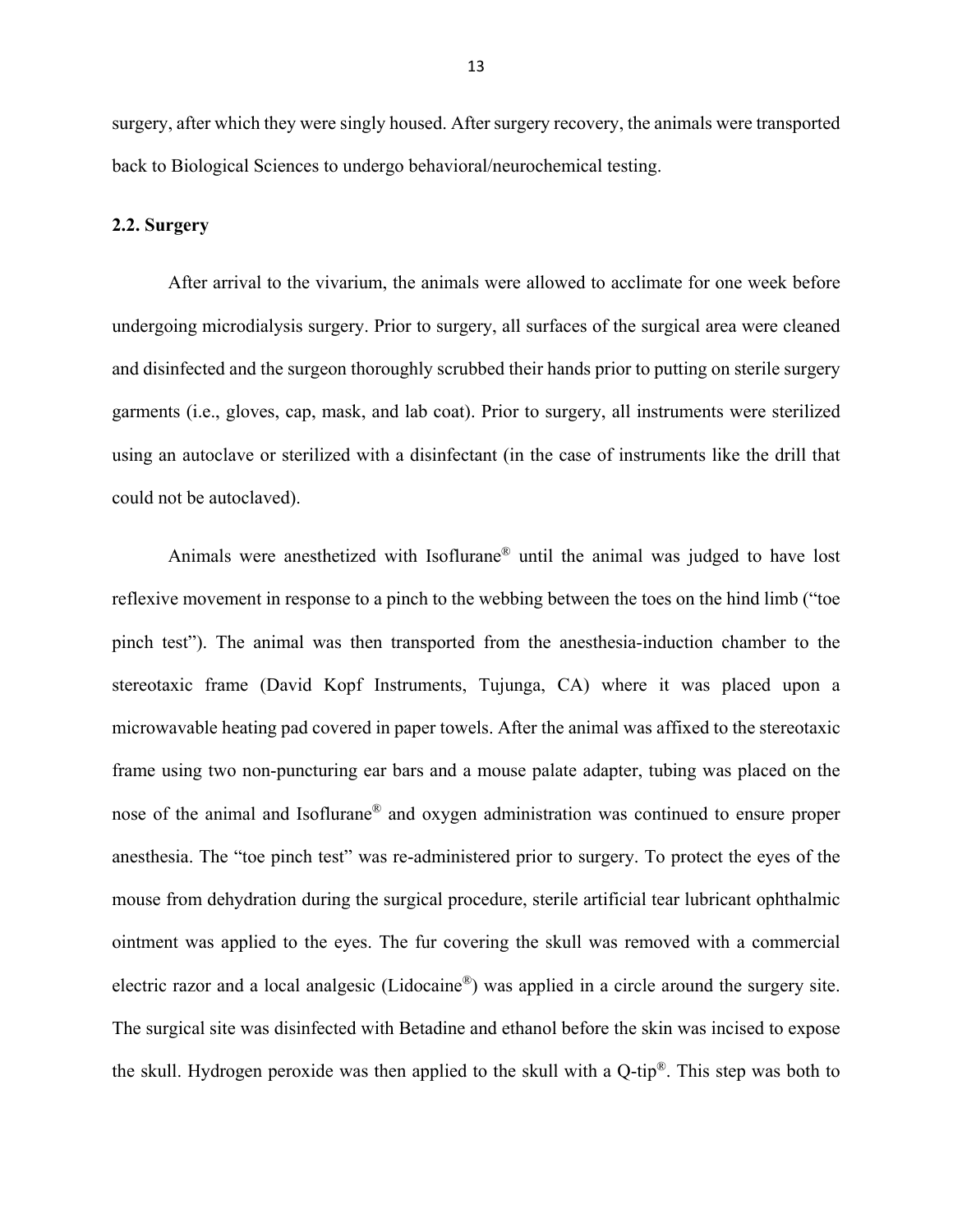ensure the removal of the membrane covering the skull and to highlight the Bregma and Lambda markings. Using a standard mouse atlas (Paxinos, 2001) the anterior-posterior and medial-lateral coordinates of the ventral portion of the striatum, specifically the CPu were located and marked. Once completed, a hole was drilled through the skull at the marked location. A sterile stainless steel guide cannula (CMA/7, 2mm) was then stereotaxically implanted unilaterally (right side) according to coordinates extrapolated from the mouse brain atlas. The coordinates (in mm) relative to the Bregma suture and the top of the skull were:  $AP +1$ , ML -1.6, DV -2.5. A second hole was drilled for a screw support. Dental cement was used to affix the cannula to the skull and hold it in place. The dental cement completely covered the exposed skull region so that no sutures or stitches were necessary. Each guide cannula was fitted with a dummy cannula that extended the length of the guide to keep it clear and free of debris. The animal was then placed in a heated recovery chamber and was monitored until independent locomotion was re-established. The animal was then individually housed until the beginning of microdialysis. The animals were allowed to recover for at least 72 hours before testing.

#### **2.3.** *In vivo* **microdialysis measurements**

Following recovery from surgery, the dummy cannula was removed and replaced with a CMA/7 dialysis probe 12 - 24 hours prior to beginning of the dialysis experiment. The cannula was perfused overnight with artificial cerebral spinal fluid (aCSF) consisting of 0.4 mM ascorbic acid, 126 mM NaCl, 2.5 mM KCl, 1.2 mM MgCl2, 2.4 mM CaCl2, 25 mM NaHCO3, 1.2 mM NaH2PO4, 11 mM D-glucose, pH 7.4, according to procedures described previously (see Bosse *et al.*, 2011). During data collection, flow rates for the dialysis pump were set to 1.1 μL/min for the duration of collection. To measure changes in DA levels, eight 15-min baseline dialysis samples were collected before toluene exposure began, two 15-min fractions were collected during toluene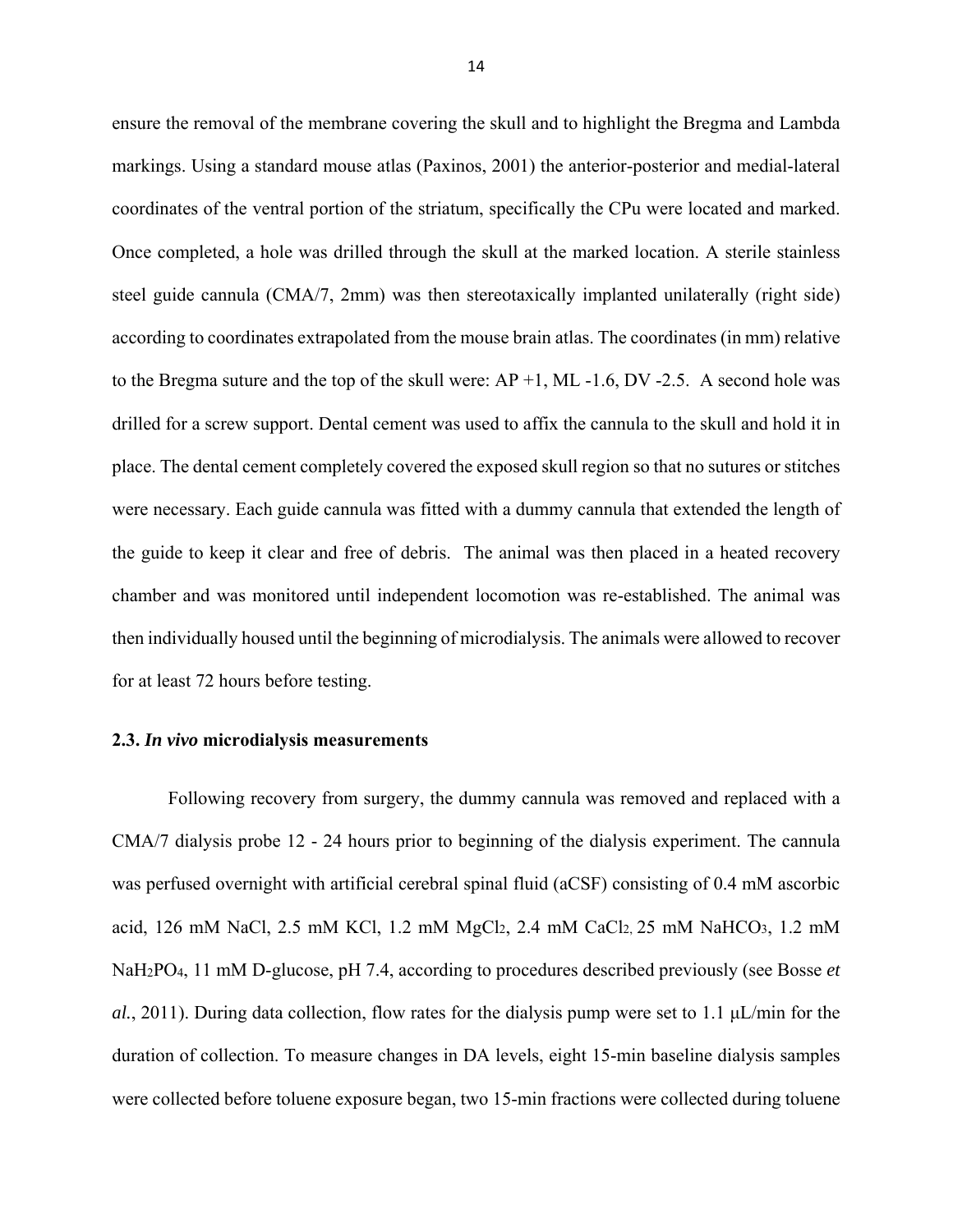exposure, and four subsequent 15-min samples were collected immediately following toluene inhalation. Following the conclusion of this recovery period, aCSF was switched to an aCSF solution containing 60 mM potassium for one fraction (15 min) before being returned to normal aCSF for four more fractions to monitor the effect of the high-potassium stimulation. During the receptor antagonist study, bicuculline was mixed into aCSF at a 10 μM concentration and was perfused directly into the CPu for the 30 min prior to toluene administration to locally antagonize GABAA receptors within the CPu. After the 30 min of bicuculline-aCSF administration, regular aCSF was used for toluene administration and recovery. For a schematic of the exposure paradigm, see Fig. 1.

| <b>IPO</b> | $K +$ | $st-K+$    |
|------------|-------|------------|
| $1 - 721$  |       | $-K4)$     |
|            |       |            |
|            |       | (KO)<br>15 |

*Figure 1*: Schematic outline of the exposure paradigm. After collecting 8 baseline fractions, animals were exposed to 30 min of toluene, followed by 1 hour of recovery. Then, animals were exposed to high-potassium aCSF for 15 min before being observed for 1 hour.

#### **2.4. Test Chemicals and Exposures**

Testing consisted of a single 30 min exposure to toluene vapor, a duration chosen to be consistent with prior research by this lab (Tomaszycki *et al.*, 2013; Bowen and Hannigan, 2013). The two doses chosen for this experiment, 4000 ppm and 8000 ppm, constitute moderate to high doses of toluene that have been shown in previous studies to be behaviorally active doses (Conti *et al.*, 2012). The 10 μM dose of bicuculline used may appear high, but the diffusion of bicuculline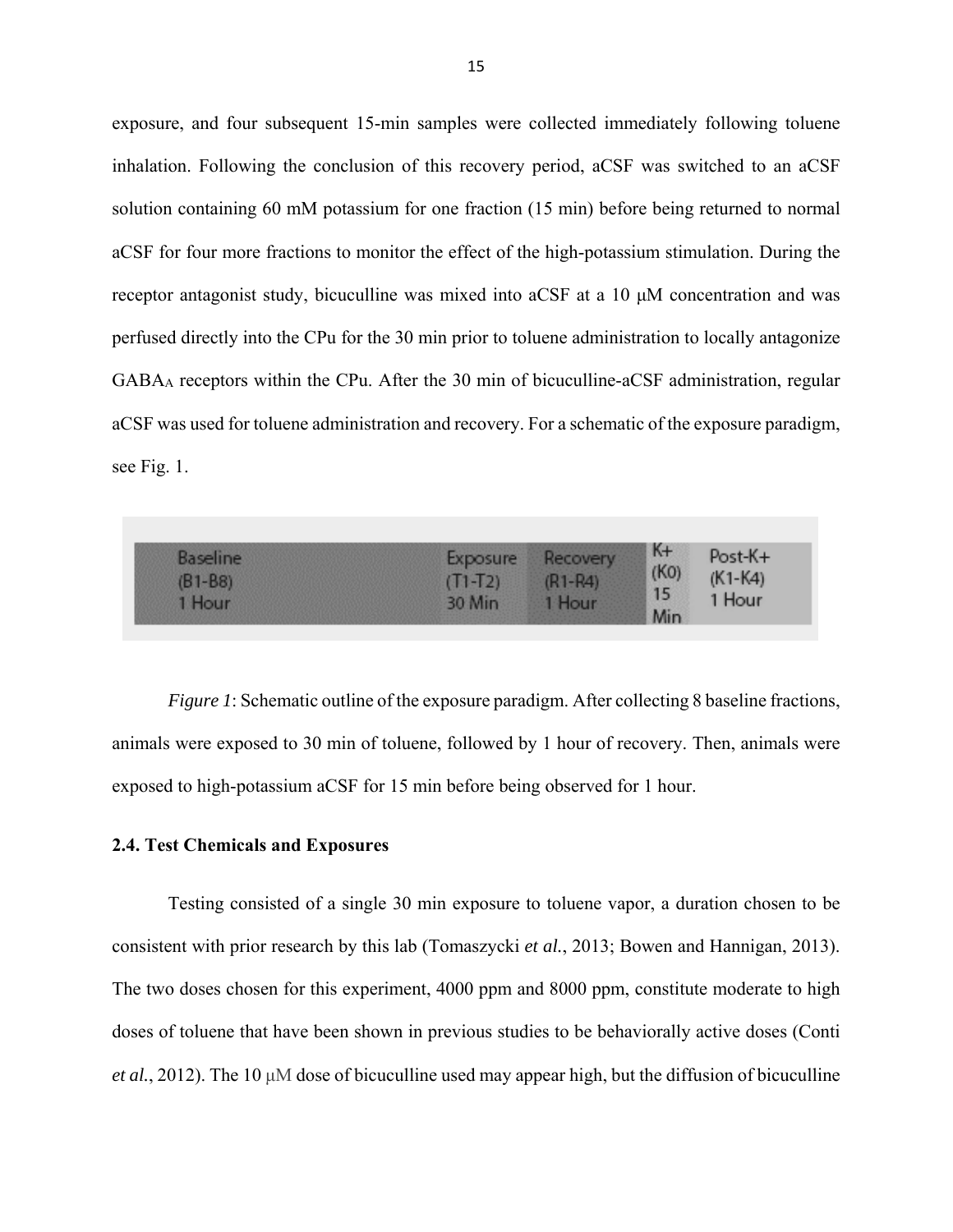out of the semi-permeable membrane is very low  $\approx 20\%$  of the concentration administered), suggesting that the administered dose must be high to ensure a meaningful concentration reaches the brain. The dose used was based on prior published work with bicuculline administered via reverse dialysis (e.g. Zackheim and Abercrombie, 2005; Whitehead, *et al.*, 2001).

#### **2.5. Solvent Exposure and Behavioral Testing**

A dynamic exposure system similar to that described by Bowen and Balster (1996) was used for toluene exposure (see Fig. 2). The chamber consists of a 37.8 L glass rectangular tank (51cm x 28cm x 12cm, 1428cm<sup>2</sup> floor area) fitted with a Plexiglas<sup>®</sup> lid into which toluene was delivered in the airflow. The lid was equipped with 1.2 cm access ports located at opposite ends which allowed for delivery of toluene vapor as well as the collection of dialysis samples. The mouse was restricted to a 30.4 cm x 20.32 cm section of the chamber through the insertion of two Plexiglas® walls. The stand for the microdialysis swivel was fixed to one of the Plexiglas walls (affixed approximately 2.5 cm from the back wall of the chamber). This allowed the injection and collection tubes to exit the chamber through one of the portholes. The second Plexiglas® wall (affixed approximately 15.2 cm from the back wall) was perforated with 12 equally spaced 2.5 cm diameter holes to allow airflow to pass unobstructed throughout the chamber. The porthole through which toluene vapor was administered was located 7.6 cm from this second wall. Vapor generation occurred by initially directing air flow through a bubbler that was immersed in a 500-ml solvent bath contained in a 1-L round-bottom flask. Air saturated with vapor exited the bath and was mixed with filtered laboratory (fresh) air that was then delivered to the exposure chamber for 30 min (see Fig. 1). Flow rates through the exposure chambers were maintained at 10 L/min and toluene concentration was determined on line using a single wavelength monitoring infrared (IR) spectrometer (Miran 1A, Foxboro Analytical, North Haven, CT). At the end of the exposure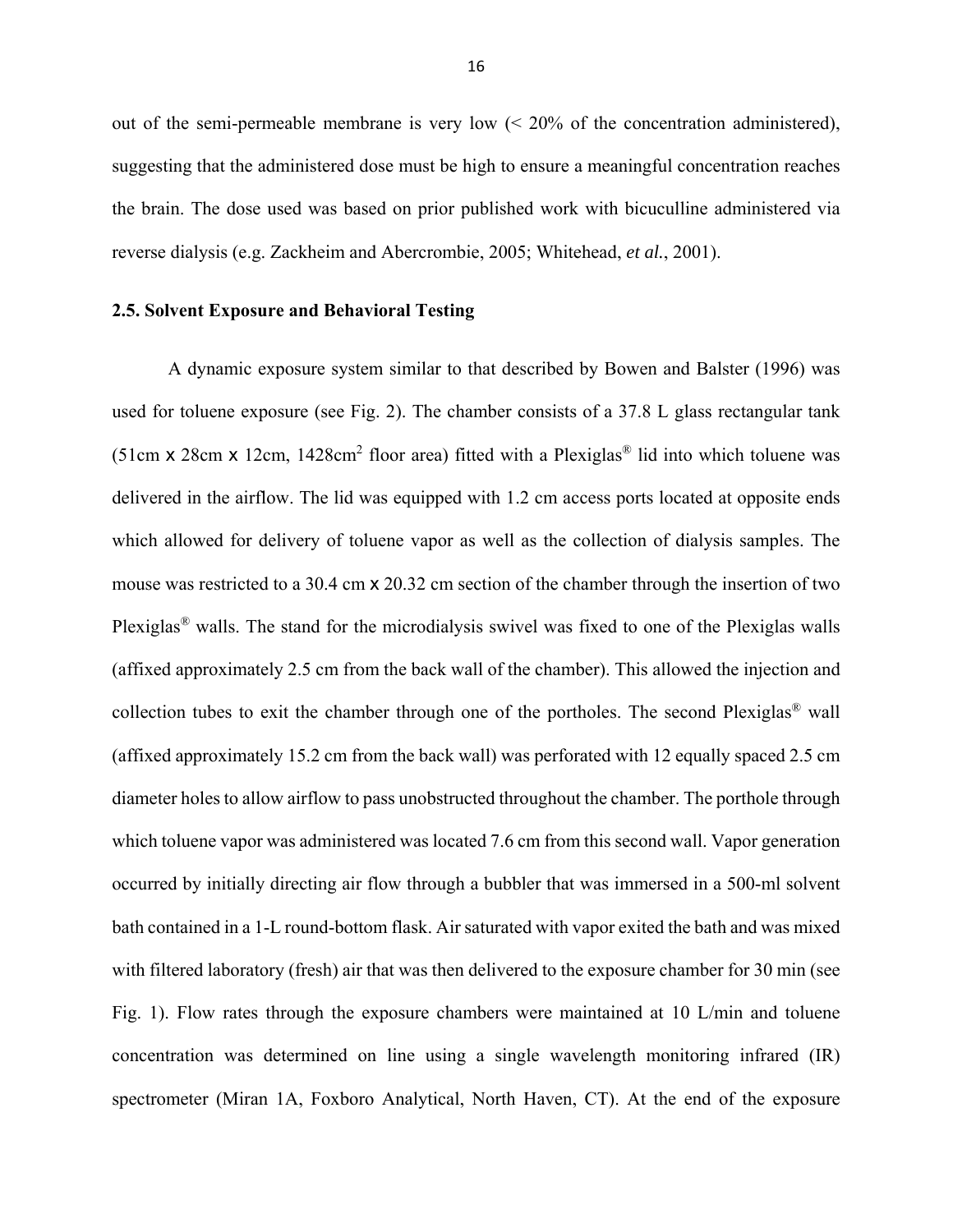period, toluene exposure was discontinued and the toluene tubing was replaced with a suction tube to facilitate evacuation of toluene vapor from the chamber. The dynamic exposure system was housed under a fume hood, which also served to provide white background noise and isolation from the laboratory environment.

During the exposure period, animals were allowed to freely move around the interior of the chamber. Locomotor activity was measured within the dynamic exposure chamber via 3 sets of 16-beam infrared (I/R) emitter–detector arrays (Med Associates, St. Albans, VT) mounted on Plexiglas bases around the sides of the exposure chambers. Interruptions of I/R beams resulted in



*Figure 2*: Schematic representation of the dynamic exposure system. Airflow from the air regulator is passed through the air bubbler filled with liquid toluene. The resulting toluene vapor is carried to the exposure chamber and mixed with clean air to control concentration and flow rate. The infrared beam grid is controlled by a computer interface that allows for real-time recording of locomotion.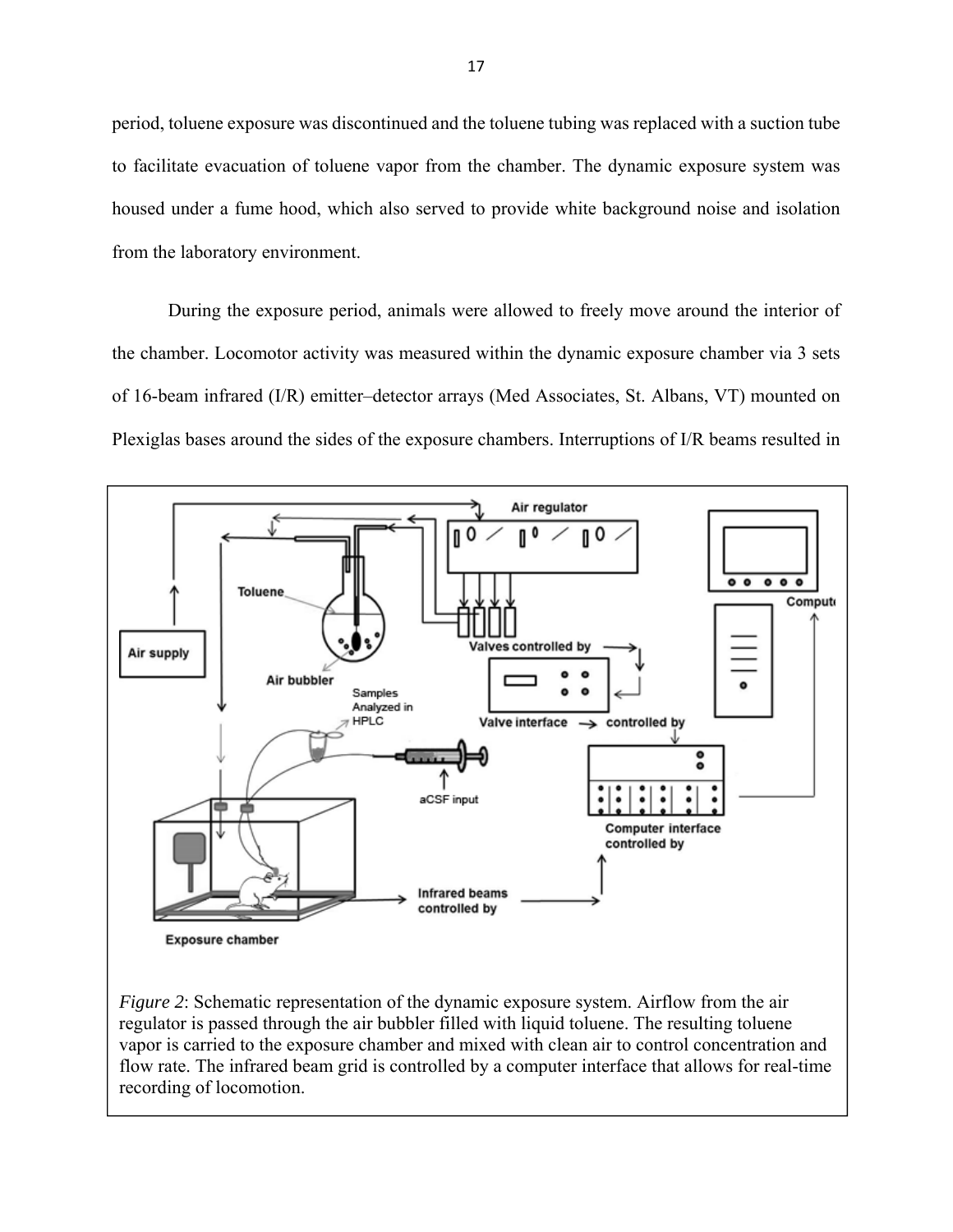an analog signal being recorded by automated activity software (Open Field Activity Software [SOF-811], Med Associates, St. Albans, VT). This system quantified total beam breaks in both the vertical and horizontal planes, specifically encoding measures of distance traveled (cm; calculated from number of breaks of adjacent beams) and number of rears (see Fig. 2). This automated measure of activity was transformed into 15-min blocks over the duration of the session.

#### **2.6. Liquid Chromatography**

All collected dialysate samples were stored in a - 80 $\degree$ C freezer and analyzed within two weeks of collection. High performance liquid chromatograph (HPLC; LC-20AD pump; Shimadzu, Columbia, MD) was used to analyze samples by manually injecting 10 µL of dialysate samples into a 10 µL injection loop. The mobile phase that was used to help separate the analytes was the ESA MDTM mobile phase (which consisted of: 75 mM NaH2PO4, 3 mM 1-octanesulfonic acid, 0.125 mM EDTA, 9 % acetonitrile, and 0.2 - 0.5 % triethylamine;  $pH = 3.0$ ) and was operated at a flow rate of 0.4 mL/min. The analytes were further separated using a  $C_{18}$  column (Luna 100 x 3) mm, C<sub>18</sub>, 2.6 μm column; Phenomenex, Torrance, CA). DA was electrochemically detected using ESA 5014B microdialysis cell (E1 = -150 mV; E2 = +220 mV; ESA Coulochem III (Thermo-Fisher, Chelmsford, MA) with an in-line ESA 5020 guard cell (potential of guard cell: + 350 mv) positioned before the injection loop. Separation and quantification of the analytes on the HPLC system was controlled by LC Solutions Software (Shimadzu, Columbia, MD). The approximate retention time of DA was at approximately 7 - 8 min. Integration and quantification of DA peak area were performed against known concentrations of DA standards (0, 2.5, 5, and 10 nM).

#### **2.7. Histological verification of microdialysis probe placement**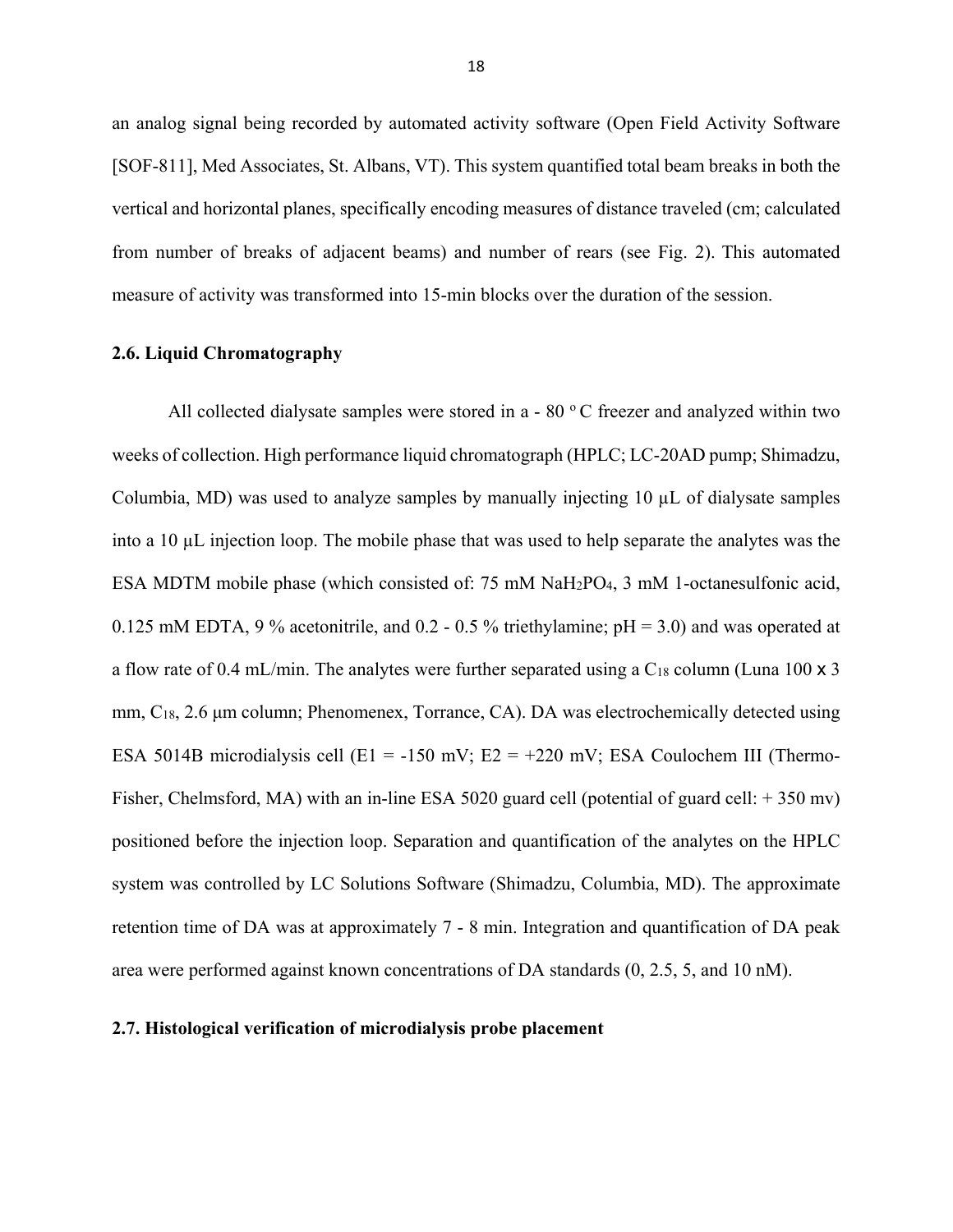After the conclusion of microdialysis testing, the mice were sacrificed using  $CO<sub>2</sub>$  narcosis. Their brains were then removed and stored in 3.7% formaldehyde solution until histology. During histology, brains were transferred to a solution containing 2% Cresyl violent dye and allowed to sit for approximately 18 hours. Brains were then removed and rinsed three times with 95% ethanol before being placed in a solution of 70% ethanol and water and set on a plate shaker for 3-4 hours to wash off excess dye. The solution was changed and replaced and the brains were left in 70% ethanol and allowed to shake overnight. The next day, the brains were rinsed again by letting them sit in 95% ethanol in water for 30 min followed by 45 min sitting in water. After this, brains were fixed in 2% agarose solution to aid in cutting. After the agarose had set, brains were sectioned into 150 µm coronal slices using a Vibratome (Vibratome, St. Louis, MO) until slices of the striatum containing the CPu were obtained. These slices were then examined under a microscope (Olympus SZX7) and photomicrographs of the track marks were taken.

#### **2.8. Data analysis**

Spontaneous locomotor data was converted to a percentage of baseline activity to control for increased variability due to the small sample size. Without conversion to percent of baseline, individual differences in basal ambulatory distance would have obscured any locomotor trends. Additionally, the use of percent of control for the locomotor data allowed for easy comparison with the dialysis data. Locomotor data was analyzed with SPSS using a mixed-factorial ANOVA for both exposure and recovery, with time bins serving as the repeated measures variable (2 bins for exposure and 4 bins for recovery) and dose-condition and bicuculline condition serving as the independent variables in both analyses. An alpha level of  $p<0.05$  determined statistical significance. Tukey's HSD post-hoc contrasts were used to determine the locus of significant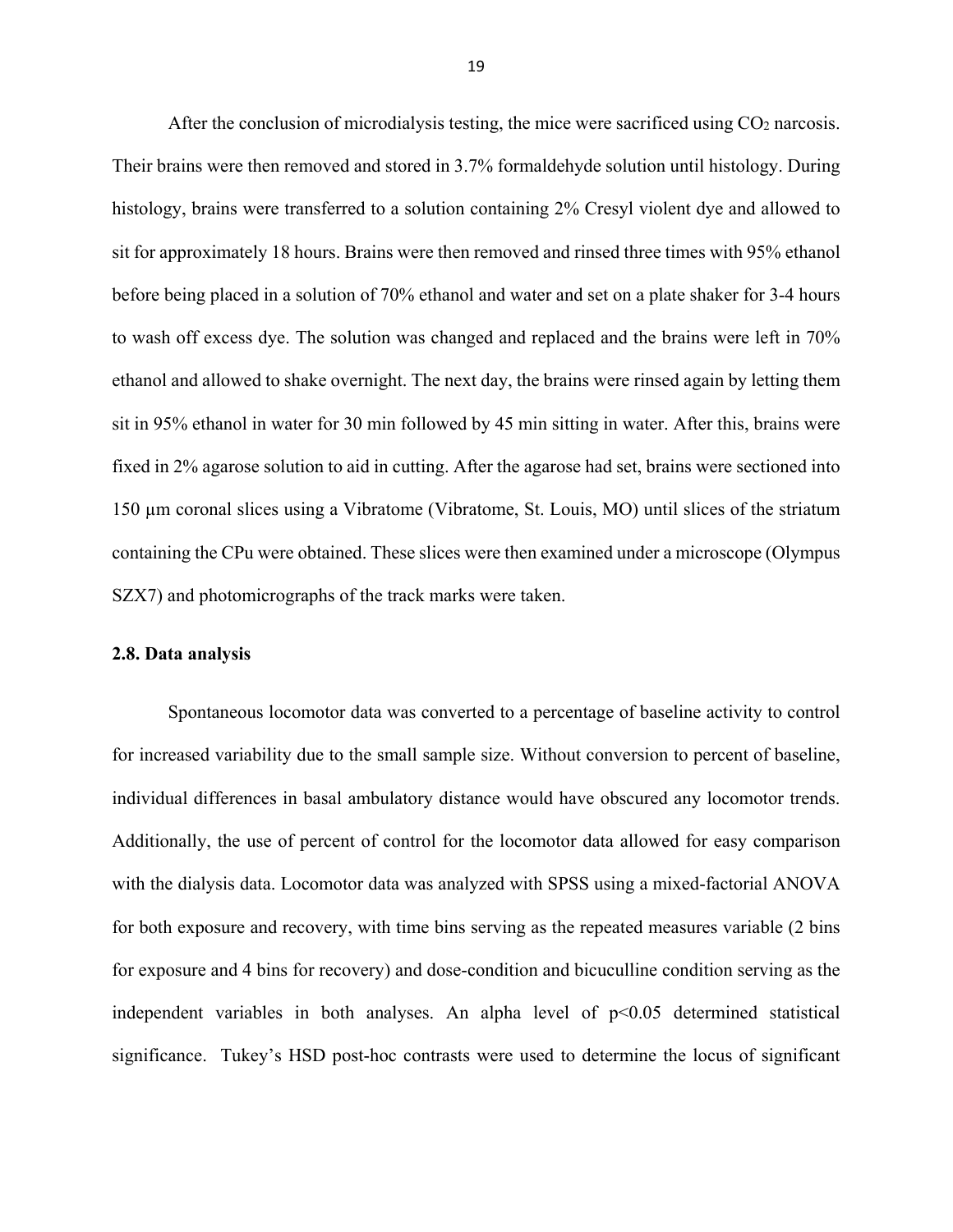main effects and interactions. Individual fractions were assessed as single univariate ANOVAs with dose and bicuculline condition serving as between-subjects variables.

Statistical analyses of all neurochemical measurements were also done using SPSS. Baseline DA levels were calculated by averaging DA levels found in the 8 baseline fractions. Outlier baseline fractions were determined using the criteria  $Z > 2.5$ . DA levels during the experimental phase were represented as a percent of that baseline average as previously reported in Bosse and Mathews (2011) and Mathews *et al.* (2006). The toluene administration study was analyzed with a 2 x 3 x 2 Mixed Design ANOVA for exposure and a 2 x 3 x 4 Mixed Design ANOVA for recovery, with dose and bicuculline condition serving as the between subjects variables, and the two fractions of toluene exposure or four fractions of recovery serving as the within subjects factors. Post-hoc tests were performed using Tukey's HSD. Extracellular DA levels was further analyzed for the two toluene administration fractions with two 2 x 2 ANOVAs with dose and bicuculline condition serving as the between-subjects variables. The high potassium experiments were analyzed with two separate univariate ANOVAs (both 3 x 2 ANOVAs), one each for the 15 min of potassium exposure and the 15 min immediately following exposure. For the Mixed ANOVAs analyses, in cases where sphericity was violated, the Huynh-Feldt degrees of freedom correction was utilized.

#### **3.0. Results**

### **3.1. Dynamic Exposure System**

 For the 4000 ppm condition, the average time until concentration asymptote and concentration elimination was approximately 7.5 min (see Fig. 3), while the 8000 ppm condition took approximately 7.5 min to asymptote and 9.5 min for elimination. The concentration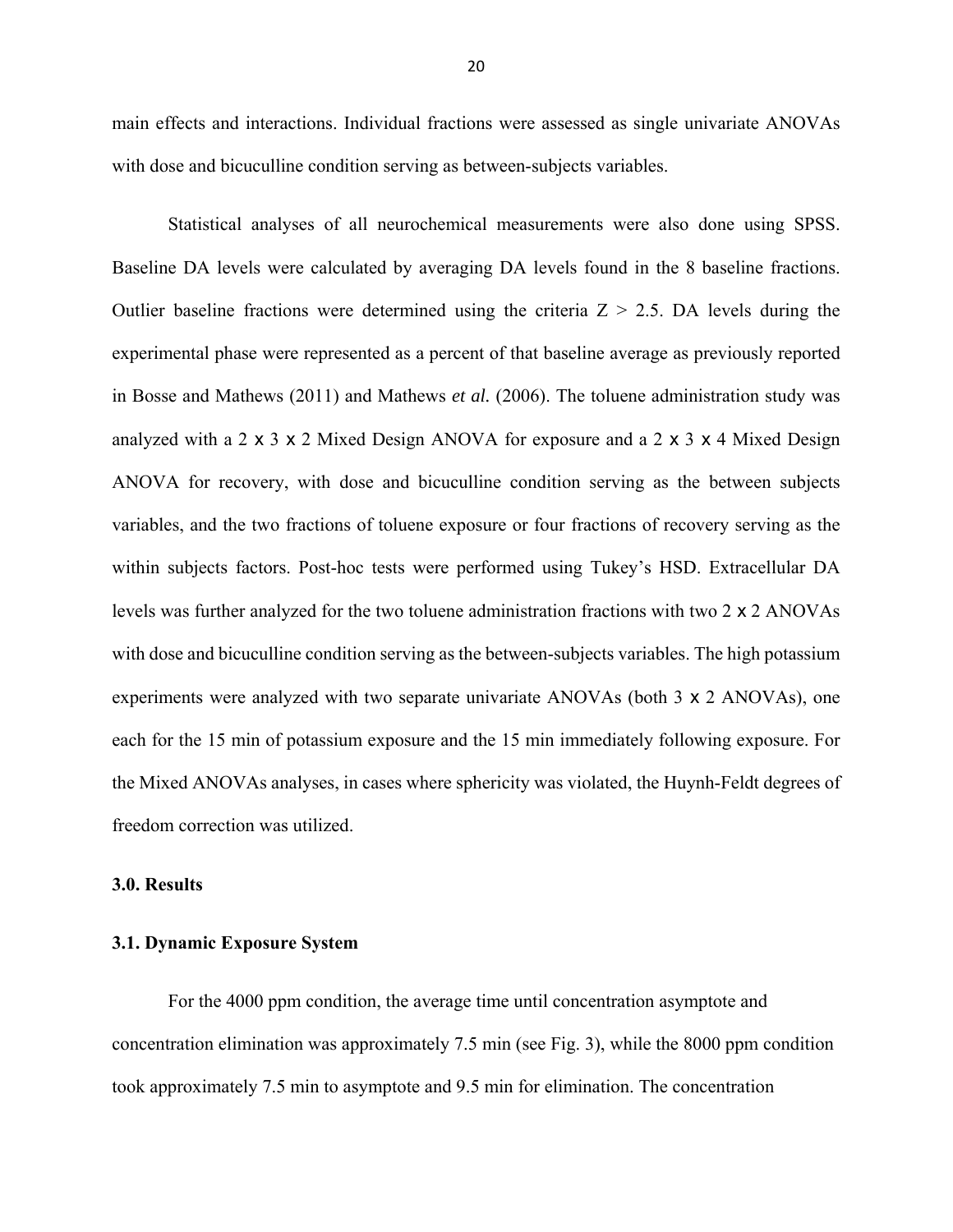remained stable for the entire exposure duration, and no meaningful traces of the solvent remained in the chamber after testing.



*Figure 3*: Infrared spectroscopy plot of increasing and decreasing toluene concentrations within the dynamic exposure chamber. Each vertical line represents one min. Toluene concentration reached the target 4000 ppm or 8000 ppm in approximately 7.5 min and remained constant until exposure was discontinued at thirty min. Evacuation of toluene from the chamber took between 7.5 and 9.5 min, depending on the dose utilized.

#### **3.2. Locomotor activity (or distance travelled) during acute toluene administration**

During toluene exposure, there was a significant effect of time,  $F(1, 22) = 8.44$ ,  $p < 0.05$ , such that as time increased, locomotor activity decreased, irrespective of treatment condition (see Fig. 4). While there were no significant time x dose ( $F = 1.8$ ,  $p = 0.18$ ), time x bicuculline ( $F =$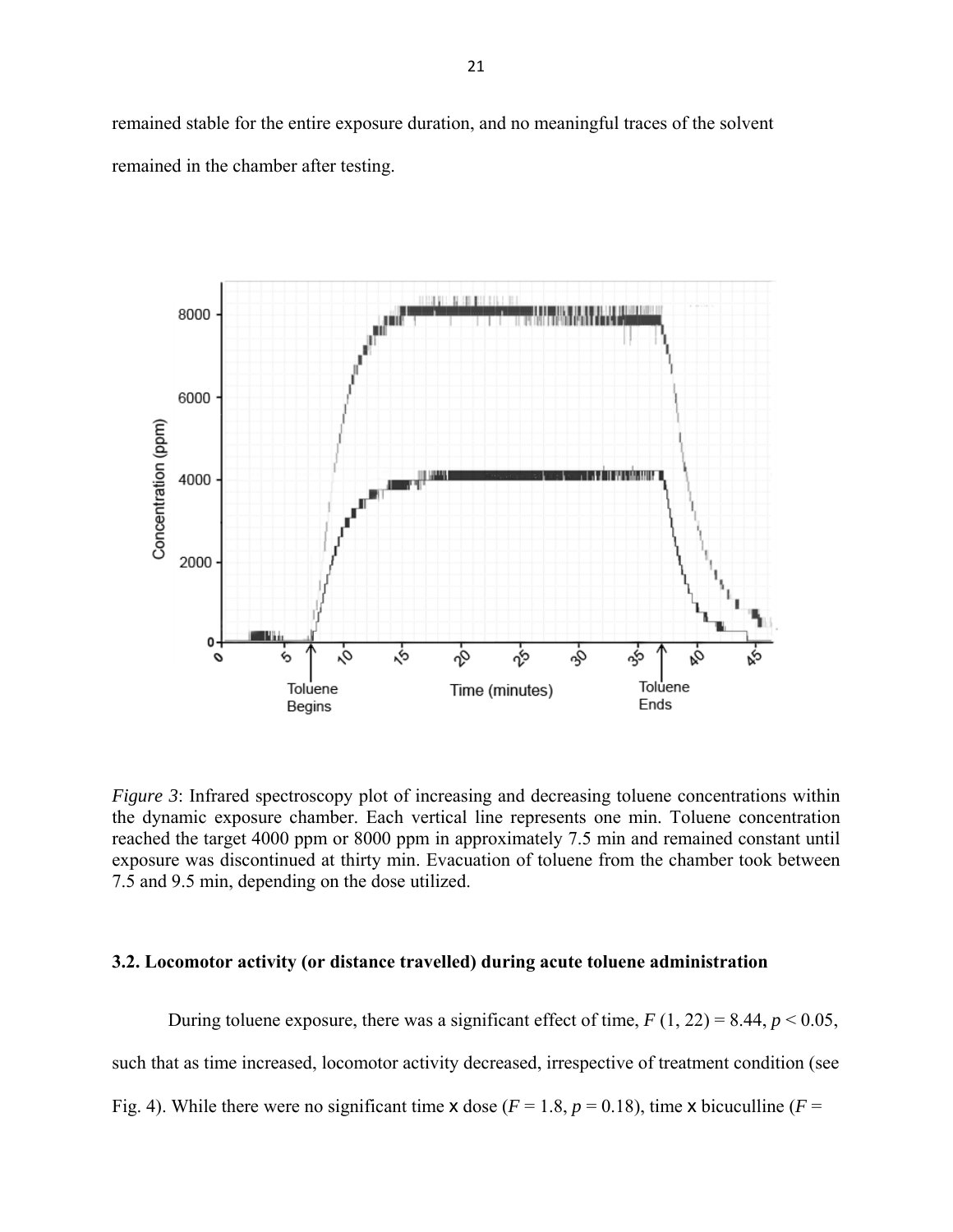0.045,  $p = 0.83$ ), or time x dose x bicuculline interactions ( $F = 0.087$ ,  $p = 0.77$ ), there was a significant between-subjects effect of toluene dose,  $F(2, 22) = 3.90, p < 0.05$ , with animals in the 4000 ppm group showing significantly elevated locomotor distances as compared to air controls. There was no effect of bicuculline,  $F(1, 22) = 1.03$ ,  $p = 0.32$ , and no dose x bicuculline interaction ( $F = 0.72$ ,  $p = 0.39$ ).



*Figure 4.* Locomotor distance traveled (mean  $\pm$  SEM) during toluene exposure in fifteen min bins. T1 denotes the first fifteen min of exposure while T2 denotes the second fifteen min. Data is represented as percent of average locomotor distance traveled during the second hour of baseline.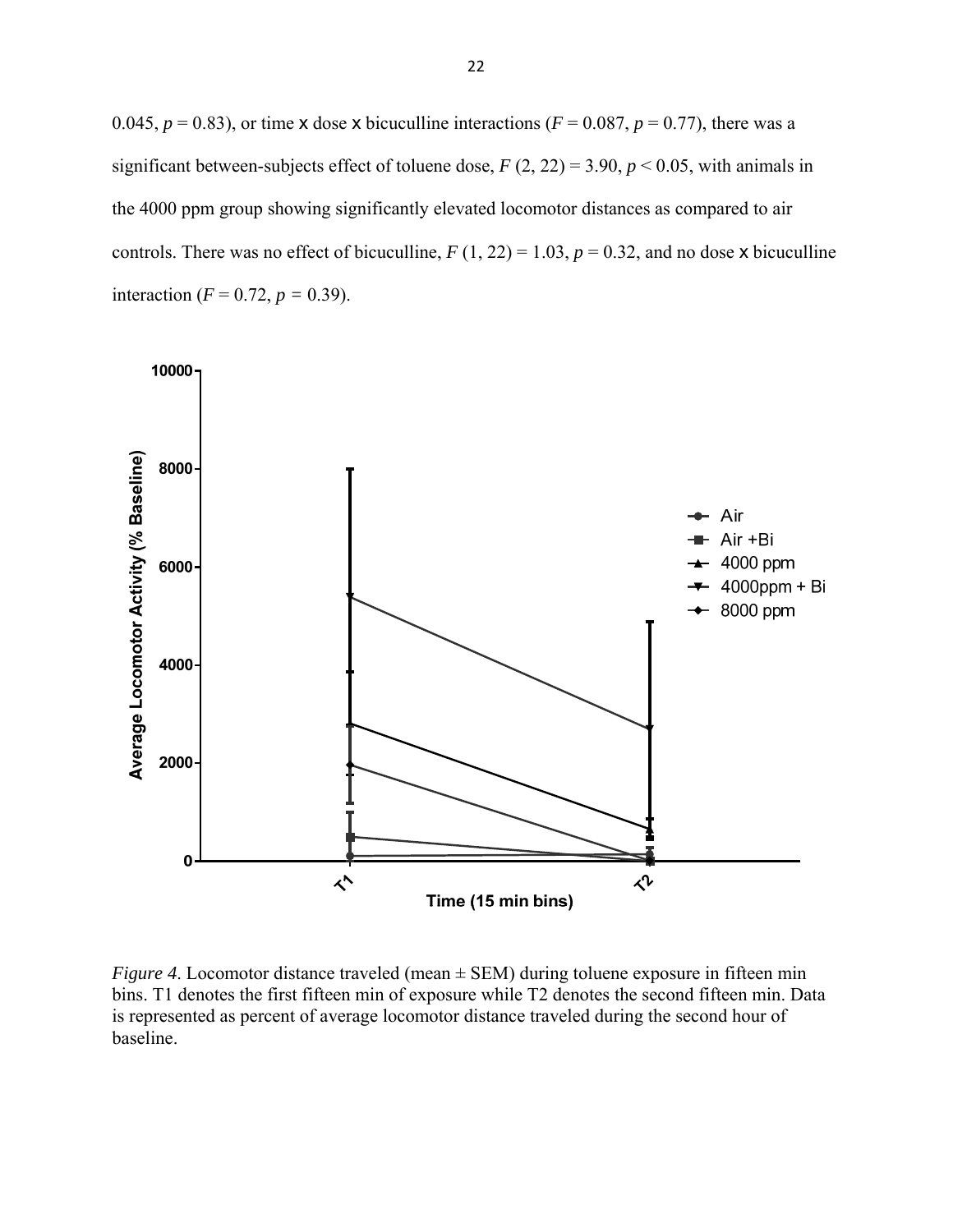#### **3.3. Locomotor activity (or distance travelled) during acute toluene recovery**

 During recovery from toluene exposure, there was a significant main effect of time, *F*  $(1.44, 31.75) = 7.09$ ,  $p < 0.001$ , such that as time increased, locomotor activity decreased irrespective of treatment condition (see Fig. 5). There was no significant time  $x$  dose ( $F = 1.14$ ,  $p$  $= 0.34$ ), time x bicuculline ( $F = 1.93$ ,  $p = 0.13$ ), or time x dose x bicuculline interactions ( $F = 0.34$ ) 1.08,  $p = 0.32$ ). There was no between-subjects effect of dose,  $F(1, 22) = 1.58$ ,  $p = 0.22$ , or of bicuculline,  $F(1,22) = 2.78$ ,  $p = 0.109$ . There was a trending dose x bicuculline interaction,  $F(1, 1)$  $22$ ) = 3.23,  $p = 0.086$ , suggesting that the animals in the toluene x bicuculline condition were more active during the recovery phase, and remained more active than animals in the toluene, air, or air x bicuculline conditions.



*Figure 5*. Locomotor distance traveled (mean  $\pm$  SEM) after toluene exposure in fifteen min bins (R1, R2, etc.). Data is represented as percent of average locomotor distance traveled during the second hour of baseline.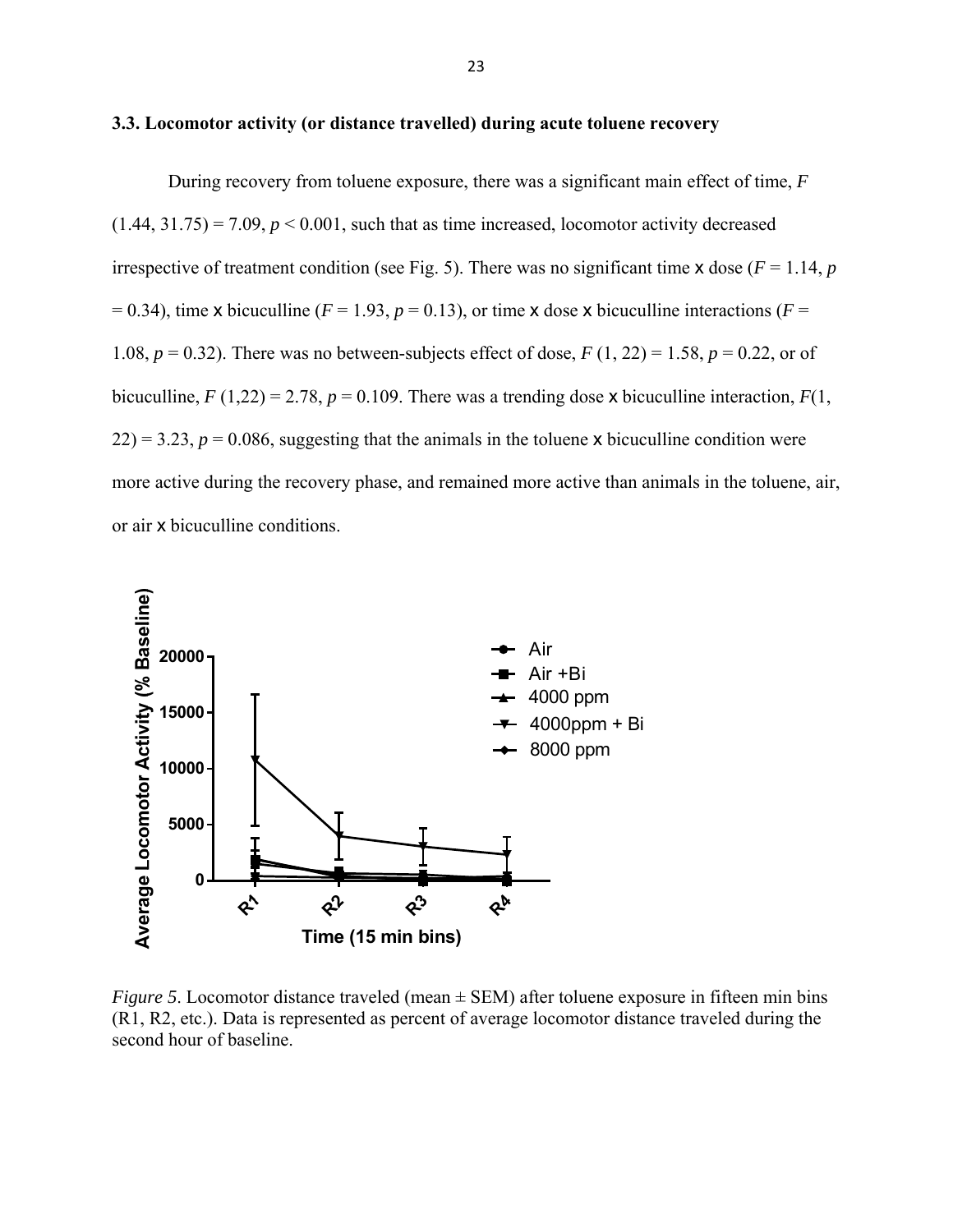#### **3.4. Neurochemistry**

#### **3.4.1. Extracellular DA levels during acute toluene administration**

 During toluene administration, no significant main effect of time was observed, *F* (1, 21)  $= 0.069$ ,  $p = 0.795$ . However, a between-subjects effect of dose was found,  $F(2, 21) = 7.67$ ,  $p \le$ 0.01. *Post-hoc* analysis revealed that the 8000 ppm dose of toluene significantly elevated extracellular DA levels as compared to both air and 4000 ppm doses ( $p < 0.05$ ; see Fig. 6). Finally, there was a trending non-significant time x dose interaction, *F* (2, 21) = 2.78, *p =* 0.084, with the 8000 ppm condition displaying an upward trend across time, while all other conditions remained stable or slightly decreased over time.

# **3.4.2.** *Extracellular DA levels during acute toluene administration following bicuculline pretreatment*

As seen in Fig. 6, there was no effect of bicuculline treatment  $(F = 0.041, p = 0.67)$ . No significant interactions were found for time x bicuculline, or time x bicuculline x dose effects (*p*'s = 0.18 and 0.18, respectively). Analysis of the two fractions during toluene exposure revealed no effect of toluene ( $p = 0.40$ ) or bicuculline ( $p = 0.41$ ) during the first 15 min. However, during the second fifteen min of exposure there was a significant effect of toluene dose,  $F(1, 17) = 5.79$ ,  $p < 0.05$ , with the 4000 ppm conditions having higher extracellular DA, as well as a significant effect of bicuculline,  $F(1, 17) = 22.95$ ,  $p < 0.001$ , with the bicuculline conditions having higher extracellular DA. There was also a significant toluene dose x bicuculline interaction,  $F(1, 17) = 17.09$ ,  $p < 0.01$ , indicating that DA levels for the 4000 ppm x bicuculline condition increased during the second 15 min of exposure, while the other three conditions remained at baseline levels for all other conditions (see Fig. 6).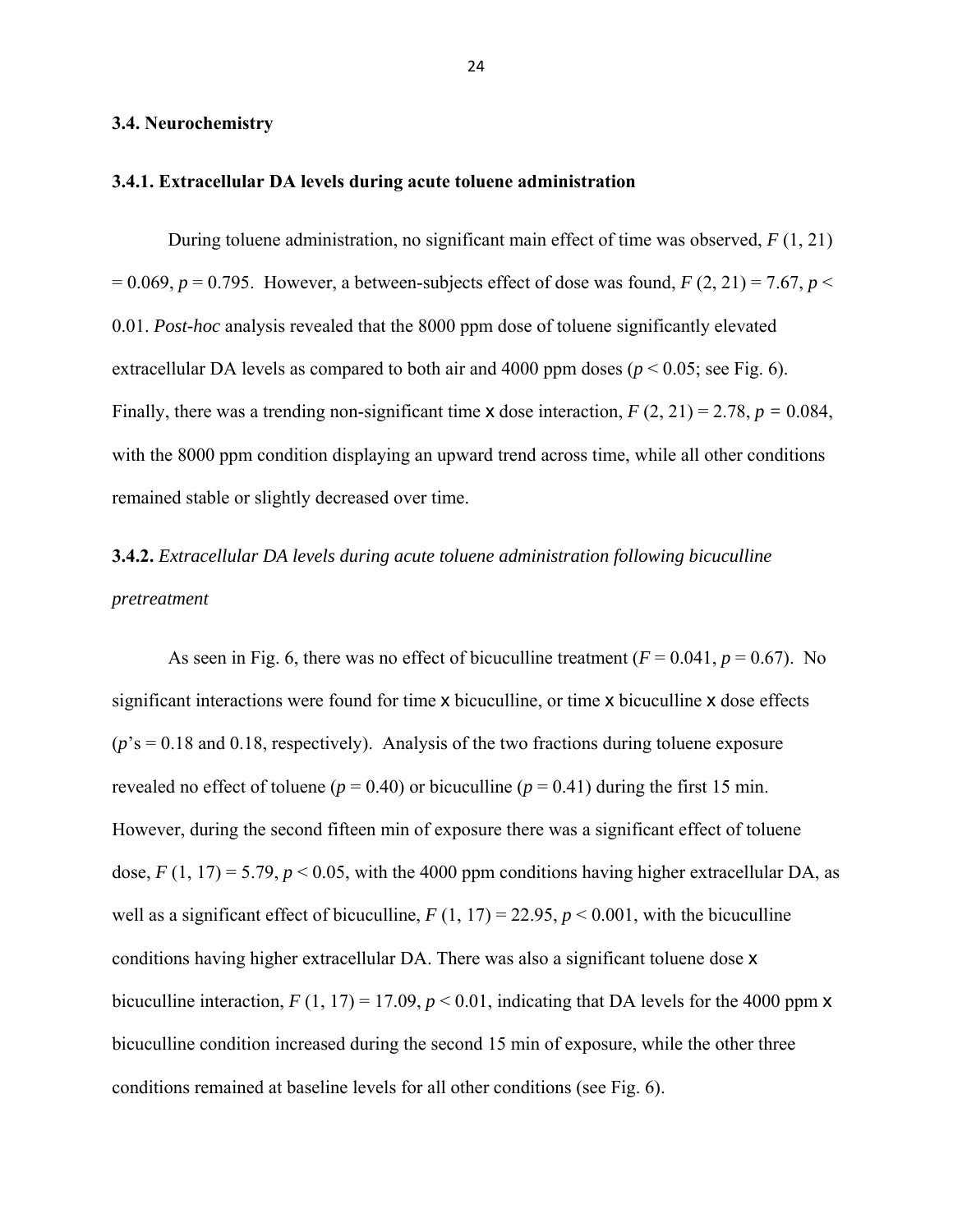

*Figure 6.* The effect of acute toluene on extracellular DA (mean  $\pm$  SEM) during toluene exposure in fifteen min bins. Data is represented as percent of baseline DA levels.

### **3.4.3. Extracellular DA during acute toluene recovery**

During recovery from toluene exposure, there was no main effect of time,  $p = 0.645$  (see Fig. 6). There were no time x dose, time x bicuculline, or time x dose x bicuculline interaction effects ( $p$ 's = 0.30, 0.26, and 0.20, respectively). However, there was a significant betweensubjects effect of toluene dose,  $F(2, 21) = 8.39$ ,  $p < 0.01$ . *Post-hoc* analysis revealed that the 8000 ppm dose significantly elevated DA levels as compared to both air control and 4000 ppm groups ( $p < 0.05$ ). There was no effect of bicuculline or drug x bicuculline interaction ( $p's =$ 0.55 and 0.22, respectively).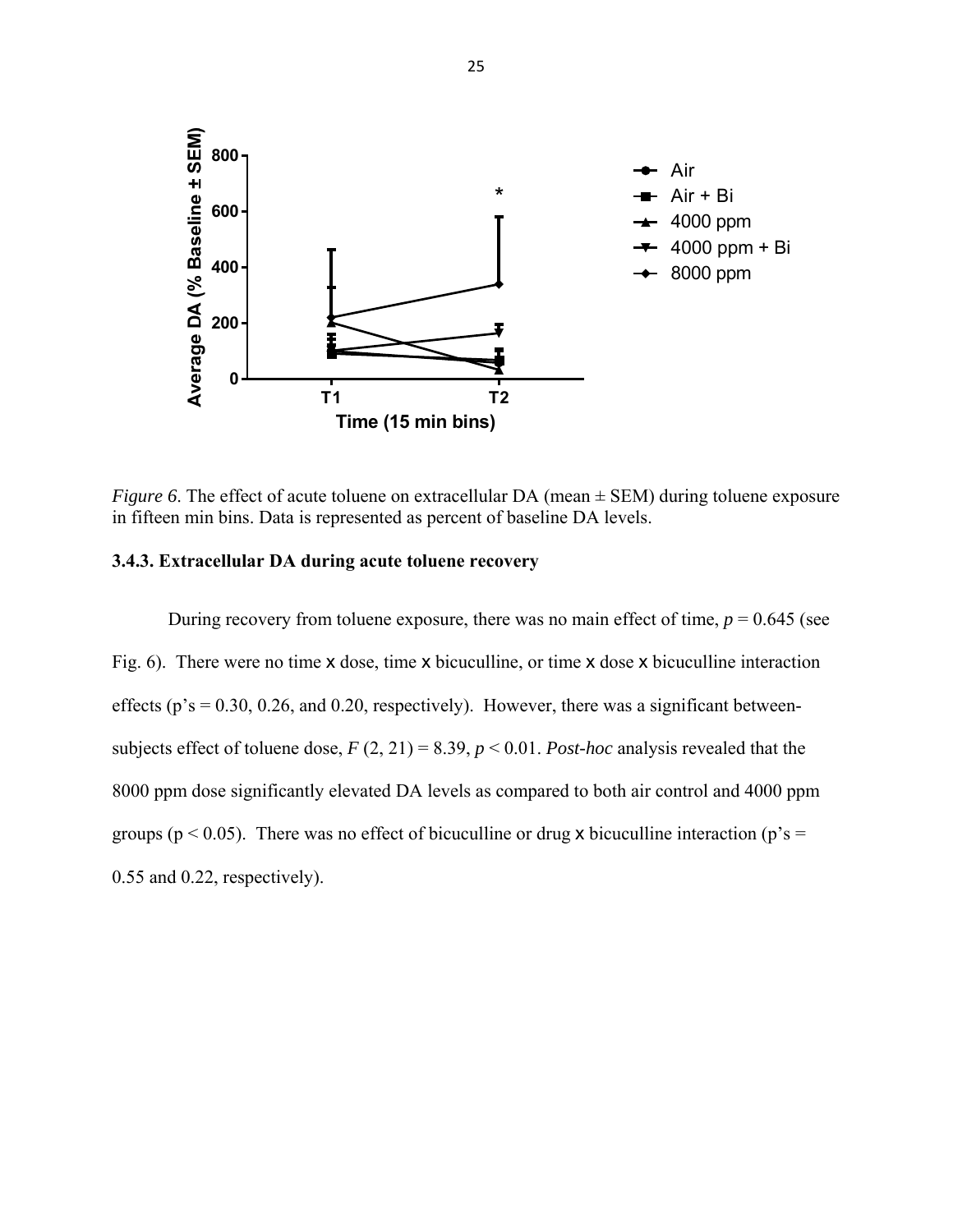

*Figure 7.* Extracellular DA levels in the mouse CPu during recovery from toluene exposure (mean  $\pm$  SEM). Data are represented as a percent of average baseline DA levels in fifteen min bins (R1, R2, etc.).

## **3.4.4. High potassium stimulation following acute toluene administration**

 During the 15 min of high potassium stimulation, there was no main effect of dose (1, 21)  $= 1.91, p = 0.17$ , or bicuculline,  $F(1, 21) = 1.12, p = 0.30$ . However, there was a significant dose x bicuculline interaction,  $F(1, 21) = 7.59$ ,  $p < 0.05$ , with animals in the 4000 ppm and 8000 ppm groups showing elevated DA levels as compared to animals in the air control group or the two bicuculline groups (see Fig. 8).

 During the fifteen min immediately following the high potassium infusion, there was no main effect of dose,  $F(2, 21) = 2.18$ ,  $p = 0.14$ , or bicuculline,  $F(1, 21) = 0.28$ ,  $p = 0.60$ , nor was there a dose x bicuculline interaction,  $F(1, 21) = 2.08$ ,  $p = .164$ .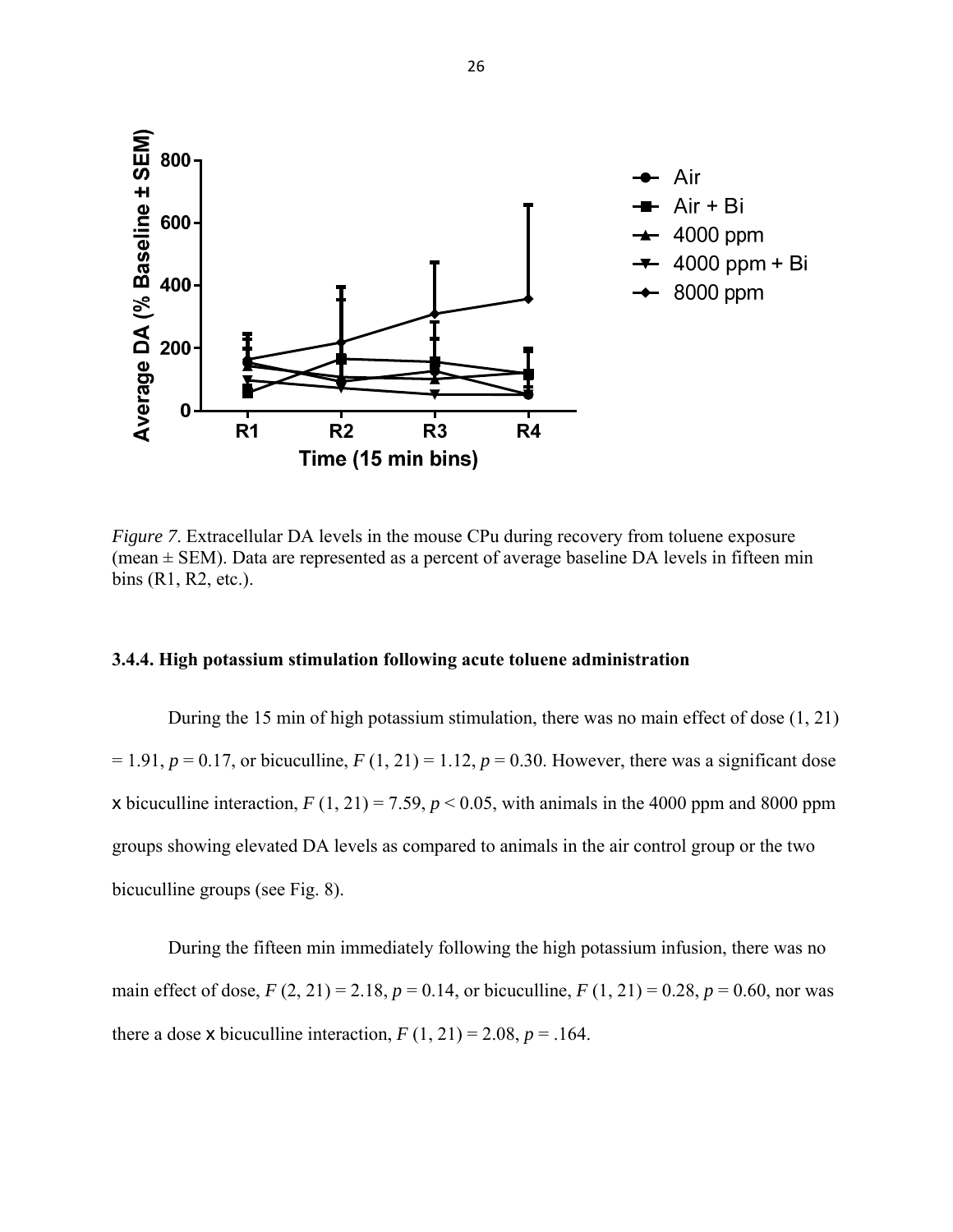

*Figure 8:* The effect of high potassium stimulation on DA levels following toluene exposure. Data are represented as percent of extracellular DA levels during baseline in fifteen min bins. Bicuculline conditions are checkered for ease of comparison.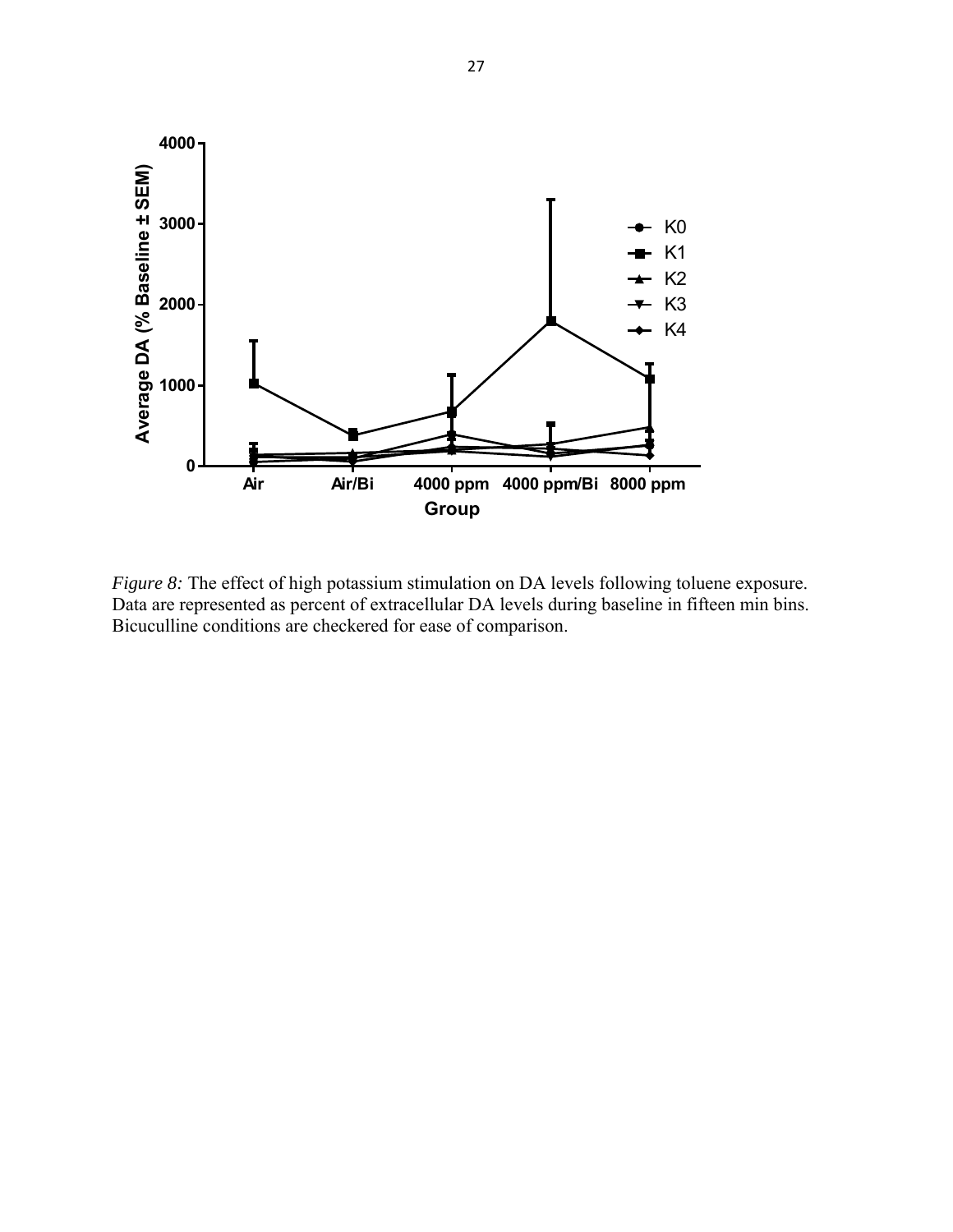#### **4.0. Discussion**

The primary purpose of the present research was to develop a novel method for characterizing *in vivo* neurochemical and behavioral characteristics of freely moving mice while being exposed to the volatilized solvent toluene. In this study, a unique dynamic exposure system custom-built to enable the concurrent use of *in vivo* microdialysis and infrared locomotor measurement techniques during solvent exposure was employed. I demonstrated toluene dosedependent alterations in locomotor activity and extracellular DA levels in free-moving, acutely exposed mice. To my knowledge, this is the first such report to examine these variables concurrently during active solvent exposure, and the first to examine toluene-induced alterations in extracellular DA in mice at all. Furthermore, my work here is the first to utilize reversedialysis infusion as a brain-region specific pretreatment in free-moving mice exposed to toluene. Finally, I utilized the GABAA antagonist, bicuculline, to investigate whether or not the actions of toluene on the striatal DA system are related to toluene's action on GABA.

#### **4.1. Dynamic Exposure System**

 This dynamic exposure system is the first free-moving microdialysis system developed for solvent abuse models that does not utilize some sort of restraint on animal movement. Additionally, this system is the first apparatus of any kind designed to enable simultaneous toluene exposure and dialysate collection in a mouse model. The chamber achieved the requisite dose quickly and maintained the dose throughout testing (see Fig 2). Additionally, this system represents the first use by this research group of a dynamic chamber for solvent abuse research.

Compared to the static exposure system utilized by this research group, the dynamic exposure system took considerably longer to reach asymptotic concentration. The static system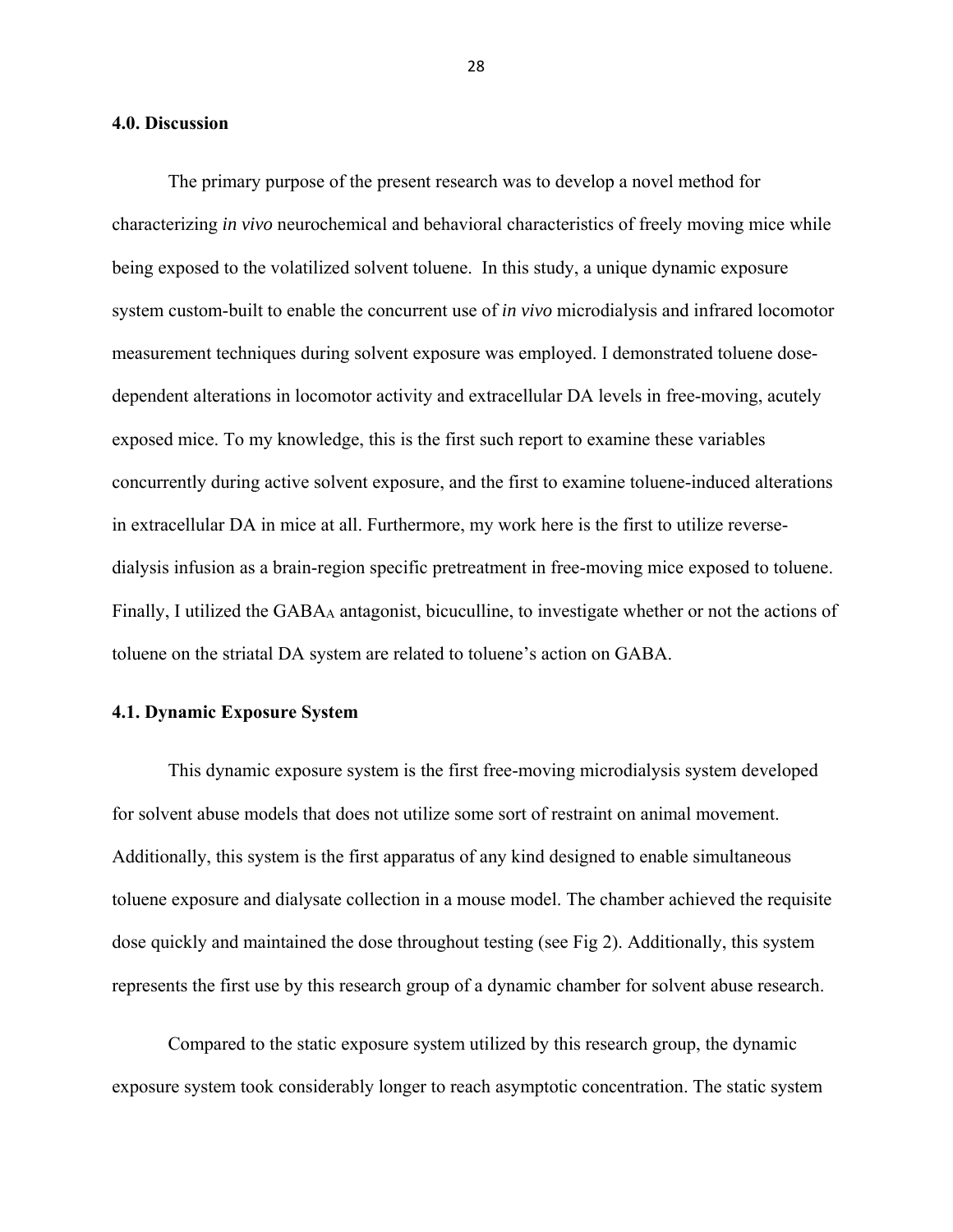utilized by this group reached asymptotic concentration between 1 and 3 min after initiation of exposure (Warren et al, 2000), while the present dynamic system took approximately 7.5 min to reach stable levels**.** Consistent with the findings of Balster *et al.* (1982), who reported that 4000 ppm and 8000 ppm in their dynamic exposure system took approximately the same amount of time to reach asymptote and to empty after exposure, our dynamic exposure system was very similar in the amount of time it took for 4000 ppm and 8000 ppm of toluene to fill the chamber (7.5 min for both) with only a slightly longer time to void the chamber (8000 ppm took 2 min longer to void than 4000 ppm). The toluene concentration for both conditions was very stable, varying by approximately  $\pm 5\%$  for both conditions ( $\pm 200$  ppm for 4000 ppm, and  $\pm 400$  ppm for 8000 ppm). It is doubtful that the difference in elimination time would impact behavioral results, and the difference is an unavoidable product of the higher concentration present in our dynamic chamber. In addition, the higher toluene concentration of 8000 ppm appears to have a deleterious effect on the rubber tubing used for carrying the vapor to the test chamber. There was evidence of liquid toluene accumulation inside the tubing during exposure, and the tubing had to be changed regularly because of signs of discoloration in the tubing, suggesting toluene accumulation was damaging the tubes. For these reasons, it appears that 8000 ppm toluene might be an upper limit on the concentration curve achievable by this system.

#### **4.2. Toluene administration dose-dependently altered locomotor behavior in naïve animals**

A key finding in the present experiment was that acute toluene administration resulted in qualitatively similar acute behavioral effects in our mice (see Fig. 3) as compared to previous reports (Bowen *et al.*, 2010; Conti *et al.*, 2012). That is, in the present experiment, the results clearly demonstrated that the new dynamic toluene inhalation exposure system resulted in dosedependent biphasic effects on spontaneous locomotor activity in mice. At the lowest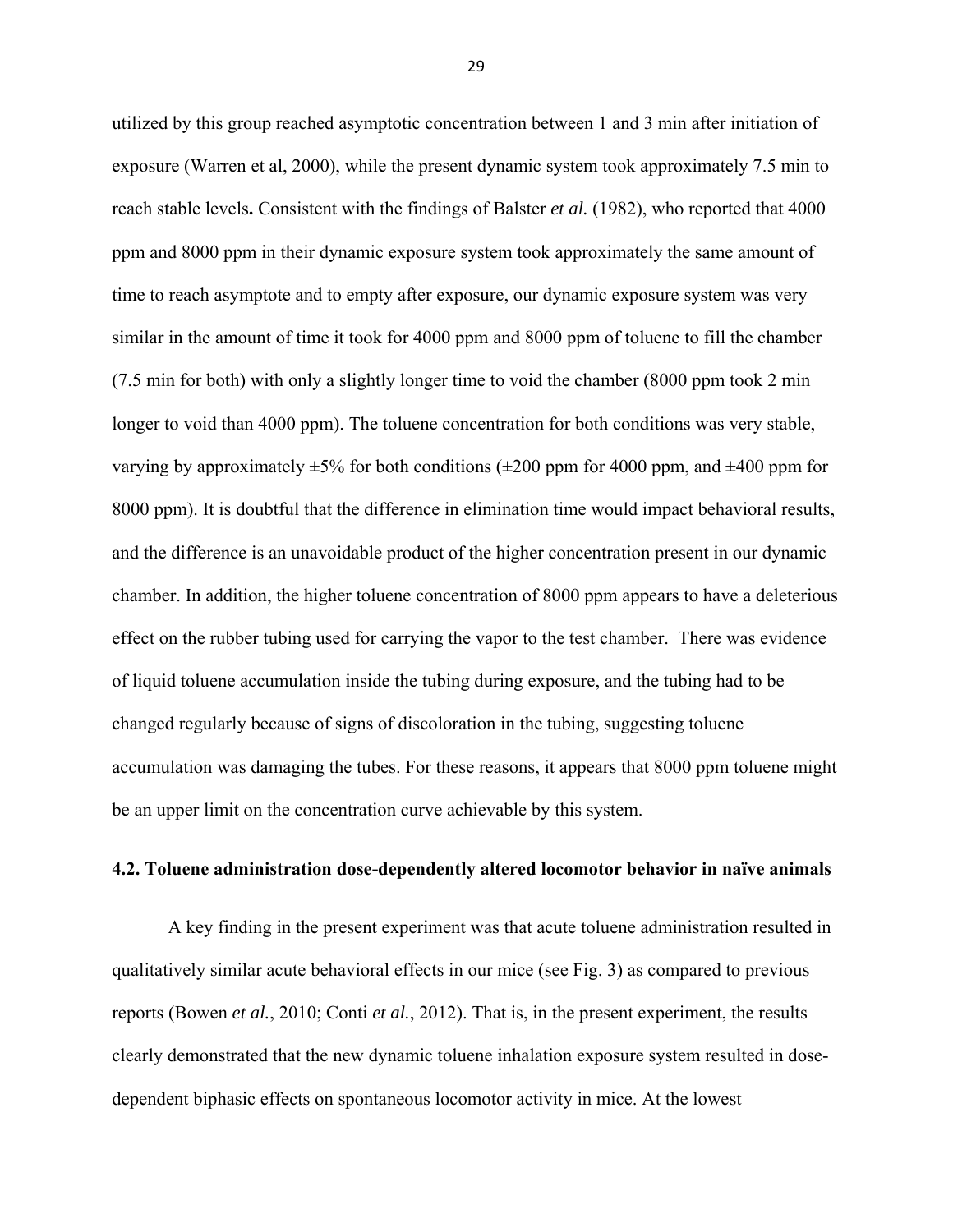concentration (4000 ppm), toluene increased locomotor activity during the first fifteen min of exposure (see Fig. 4). However, unlike previous reports (Conti *et al.,* 2012; Bowen et al, 2010), this activity was not persistent over time, but instead returned to baseline levels during the next fifteen min of exposure. In these prior reports, activity for locomotor stimulating doses (2000 ppm for both studies) increased activity, which remained elevated for the duration of toluene exposure (Conti *et al.,* 2012; Bowen et al., 2010).

At the highest concentration (8000 ppm), locomotor activity was suppressed with animals displaying little to no motor activity following the first fifteen min of exposure (T1) for the remainder of the exposure and recovery periods (see Fig. 4 and 5), although functional observational battery assessments were not performed. Even after recovery, most animals appeared sedated and did not engage in voluntary locomotor activity. During the 8000 ppm toluene exposure, there was evidence of myoclonic tail twitching ("straub tail") in all of the animals. While toluene is classically reported to have anticonvulsant properties (Wood *et al.*, 1984), the dose utilized here was significantly higher than those used in previous reports and may be suggestive of toluene's convulsant properties at higher concentrations. This twitching resulted in locomotor beam breaks that accounted for the small amount of activity seen following the T1 time block. The initial increase in locomotor activity during T1 is most likely the result of the relatively slow rise to asymptote of the dynamic system. As noted above, it took approximately half of the first exposure dialysate collection period for the concentration to become stable (7.5 min). During that time, the toluene concentration in the chamber was still rising. The rate of rise was asymptotic, such that the chamber concentrations spent more time at doses approaching 8000 ppm than at lower concentrations. However, there was still a period of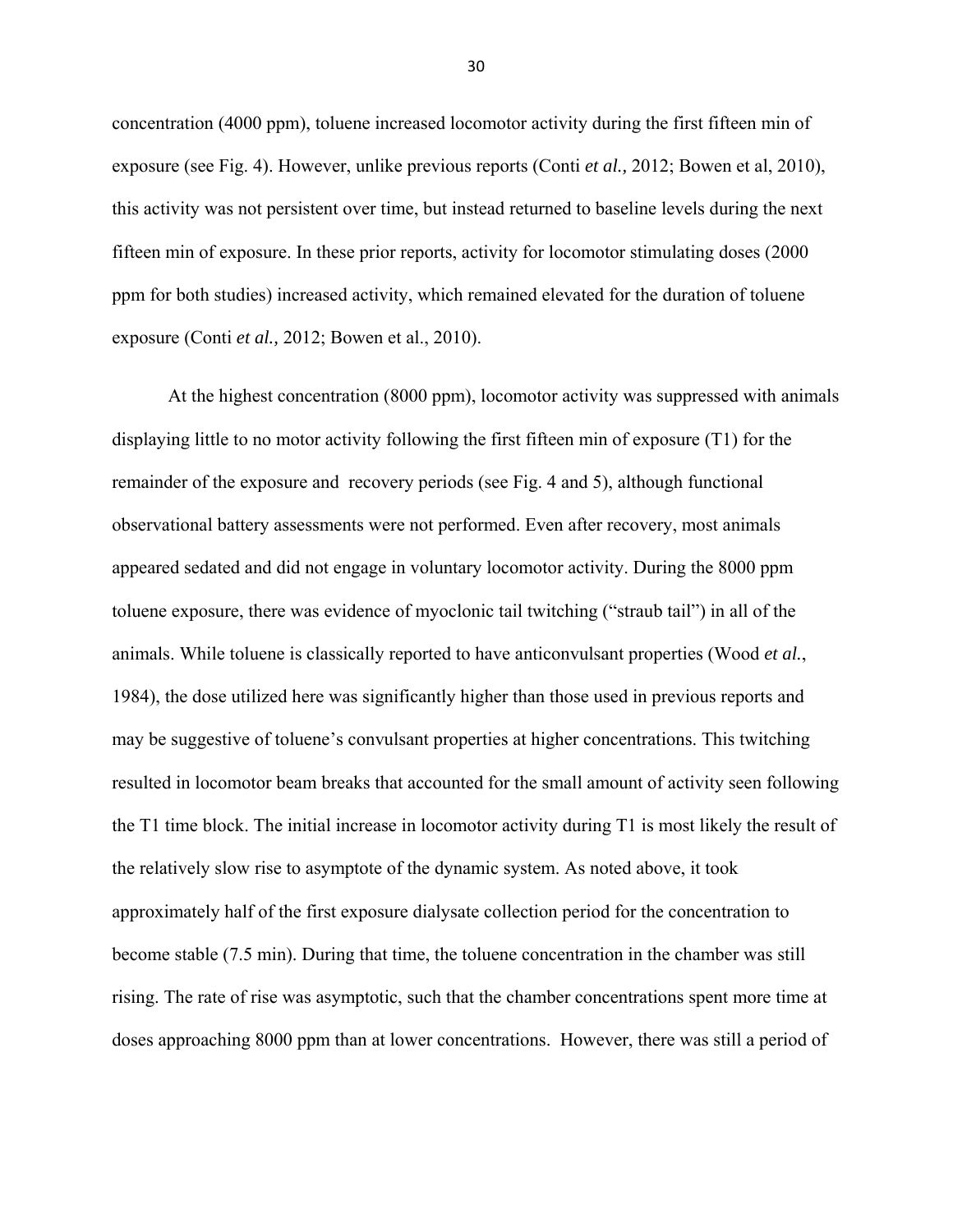time when the toluene concentrations within the chamber were below 8000 ppm and at a locomotor-stimulating level (< 6000 ppm; Bowen and Balster, 1998).

Because this report represents the first use of this exposure apparatus, the locomotor activity results cannot be directly compared to those previously achieved with the static exposure chambers used previously (e.g. Bowen *et al.*, 2010). However, the present results are similar to previous reports which have demonstrated that acute inhalation of toluene in Swiss Webster mice produces a profile of effects that progress from motor excitation at lower concentrations (i.e., 500–4000 ppm) to motor impairment, sedation, and anesthesia at concentrations above 6000 ppm (Bowen and Balster, 1998). Similar increases in motor activity have been found when toluene was administered in rats via inhalation (Himnan, 1984) and systemically (Riegel *et al.*, 2003; Riegel and French, 1999). It is also important to note that the animals in these experiments were placed in the exposure chamber the night before toluene exposure to allow for physical habituation to the microdialysis probe. An unintended side-effect of this step could be that the animals were able to habituate to the testing chamber itself, resulting in much lower baseline locomotor rates. To our knowledge, these findings are the first to report toluene effects on mouse locomotor activity in a dynamic system, and the first to explore the administration of toluene vapor to animals that have spent the previous night in the exposure chamber. It is possible that the different behavioral pattern observed in the 4000 ppm condition is an artifact of habituation or a unique feature of this dynamic exposure protocol. If the observed pattern of locomotor activity is due to habituation, this might suggest that toluene exposure might be better viewed as a locomotion-moderator rather than a locomotion-inducer. Direct experimental investigation is necessary to determine the cause of this discrepant result.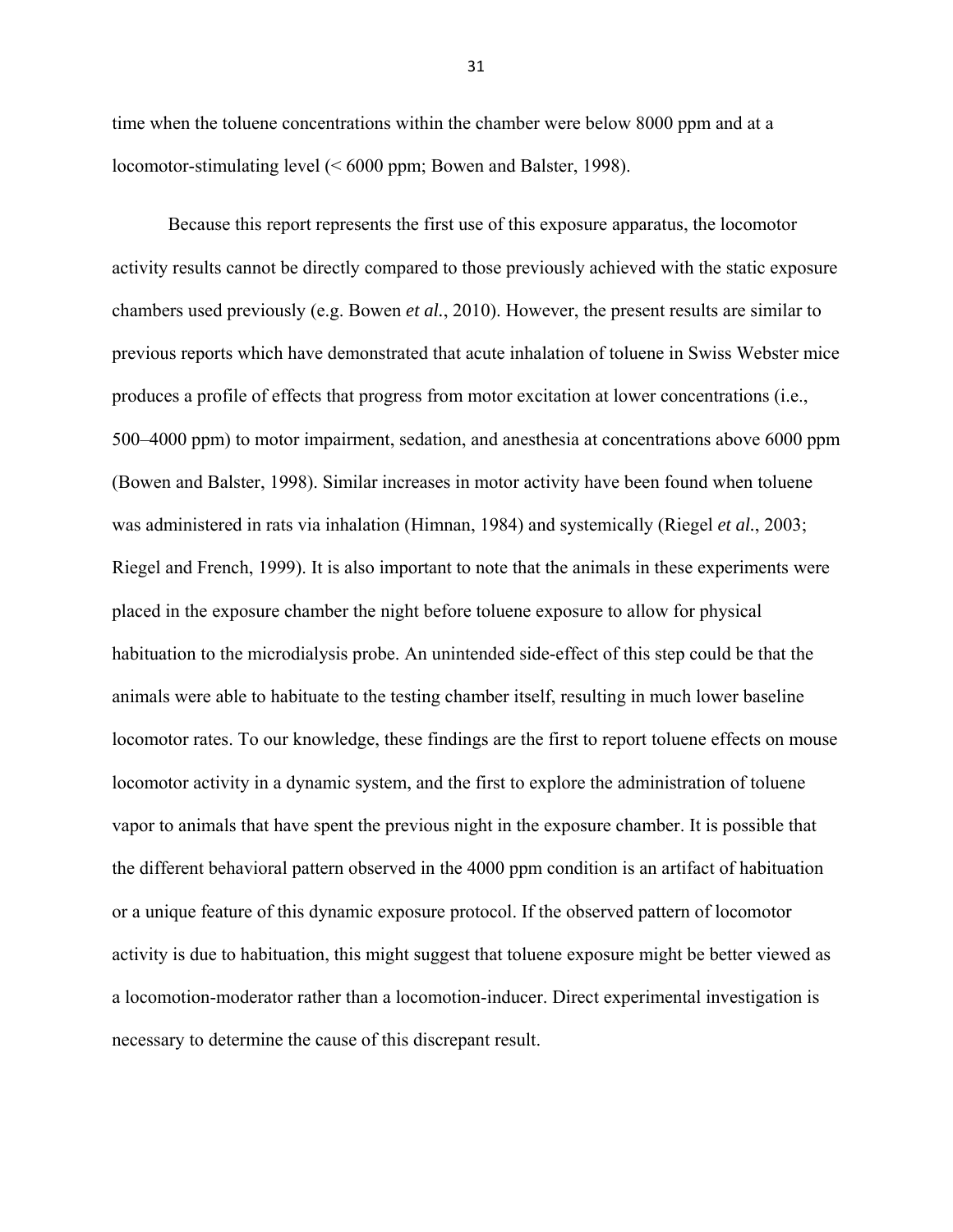**4.3. The GABA antagonist, bicuculline, enhances the locomotor increasing effects of toluene**

The locomotor effects of the GABAA antagonist, bicuculline, on CPu DA levels are particularly interesting. To our knowledge, this investigation represents the first use of bicuculline pretreatment in a toluene locomotor experiment. As would be expected of a GABA antagonist, the bicuculline dose of 10 μM had no effect on locomotor behavior during air control exposures (see Figs. 4 and 5). However, when mice were pretreated with bicuculline and then exposed to inhaled toluene, an increase in locomotor activity was observed which persisted for the duration of both the toluene exposure and recovery phases. The present locomotor results argue that toluene's ability to induce dose-dependent, biphasic alterations in spontaneous locomotor activity is likely related to decreased GABA neurotransmission in the CPu, as this effect was significantly enhanced following blockade of CPu GABA receptors.

These results are contrary to the prior work of Beckstead *et al.* (2000), who found that *in vitro* toluene administration increased GABAA receptor function in rat hippocampal slices. However, the current work differs from Beckstead *et al.* (2000) in several ways. The present study was *in vivo* and examined extracellular DA, instead of receptor functioning. Extracellular levels of DA in the CPu may be moderated by additional mechanisms, including internal cellular actions, afferent pathway signaling, and neurotransmission from neurons within the CPu (reviewed by Kreitzer and Malenka, 2008). It is distinctly possible that receptor functioning in response to drug administration may vary from brain region to brain region due to the influences of these outside factors. Next, the present study used mice instead of rats, and there may be species-specific differences in CPu DA-GABA dynamics. Finally, in the present study, the region of interest was the CPu instead of the hippocampus. The effect of toluene exposure on the CPu GABA receptors may well differ from the hippocampus due to the action of presynaptic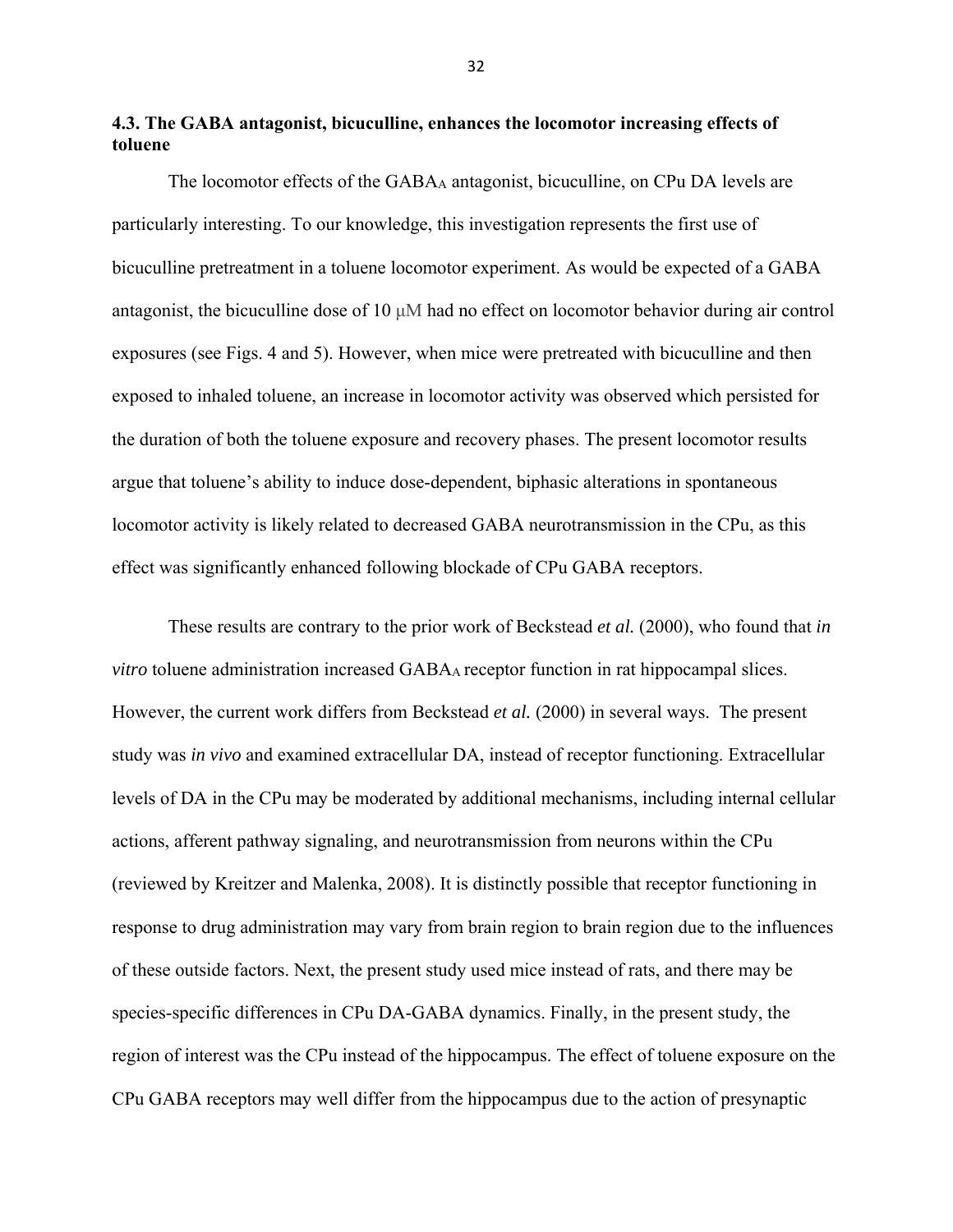modulation by other neurons. This current finding is also contrary to Stengard and O'Connor (1994), who found that administration of 2000 ppm toluene did not decrease striatal GABA in rats. However, it is possible that 2000 ppm toluene, even when given for 2 hours, is not sufficient to depress striatal GABA levels. Indeed, the use of quantitative pharmacokinetic modeling indicates that 2000 ppm toluene, if inhaled for two hours, resulted in an estimated 31.19 ppm blood toluene concentration, which is less than the estimated 50.88 ppm obtained with a half hour of 4000 ppm exposure (estimated peak blood concentrations based on formula developed in Callan *et al.*, 2014, in revision). This suggests that a higher dose of toluene, even if given for a shorter time, would result in a higher concentration of toluene present in the body. It is possible that the effect of toluene and GABA receptor function in the CPu is biphasic: excitatory at low doses, but inhibitory at high doses. Additionally, the present study used a unilateral administration of bicuculline which may have attributed to our result, as total CPu antagonism was impossible in the current design. Future studies should investigate the effect of bilateral CPu infusion of bicuculline prior to toluene exposure on locomotor behavior.

#### **4.4. Acute Toluene exposure increases extracellular DA in the mouse CPu**

 Acute toluene administration had a dose-dependent effect of CPu DA levels. While 4000 ppm of toluene did not significantly elevate DA levels, the highest exposure of 8000 ppm toluene significantly increased extracellular DA levels and this persisted throughout exposure and recovery. The increase in extracellular DA in the CPu is consistent with findings from other toluene doses in rats (Riegel *et al.*, 2004; Stengard *et al.*, 1994). Stengard *et al.* (1994) demonstrated that in rats, two hour exposures of 2000 ppm of toluene increased extracellular DA within the striatum. Gospe and Al-Bayati (1994) have also demonstrated that the blood concentration of toluene will continue to rise for up to two hours before becoming asymptotic.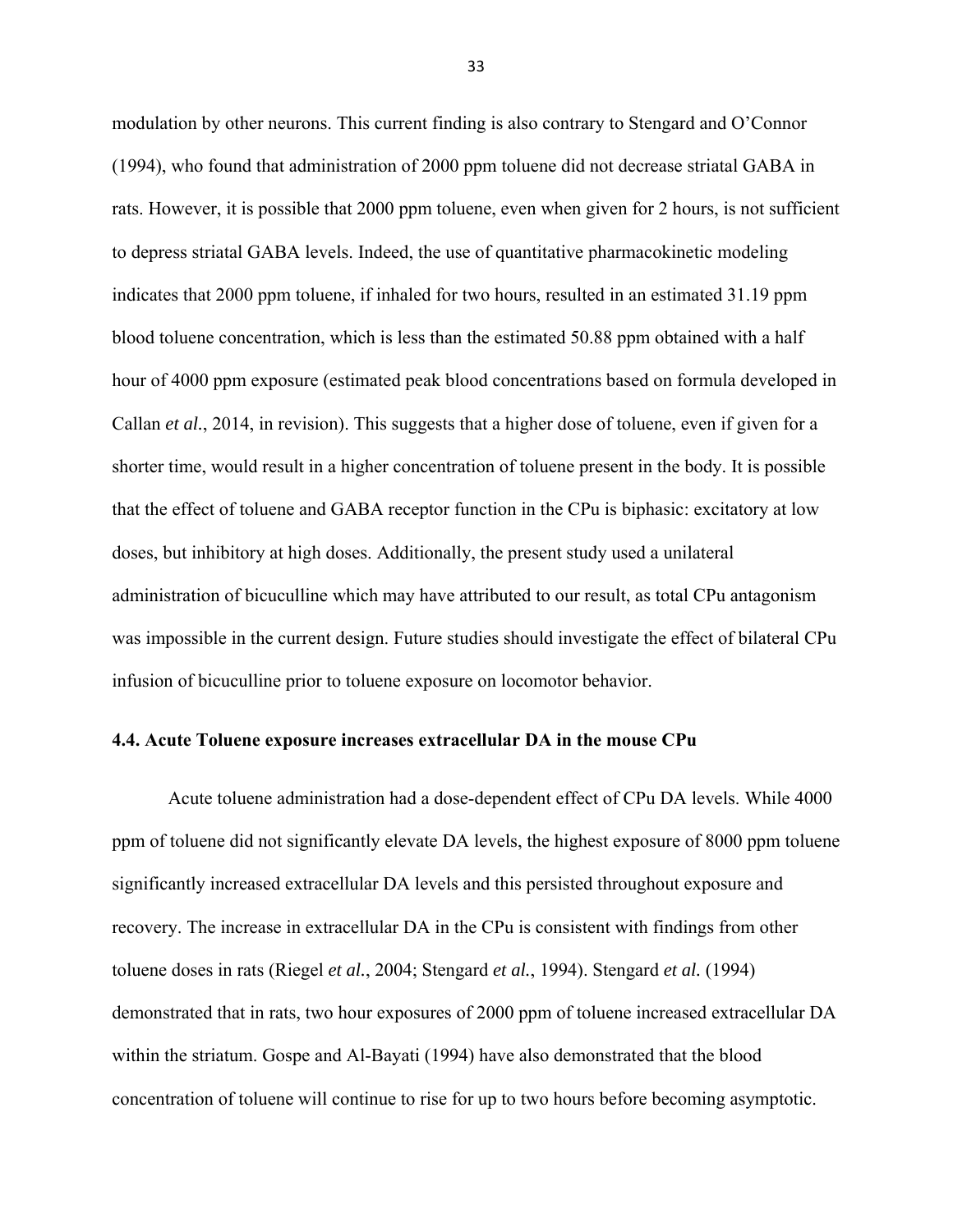As such, it is entirely plausible that the difference between the current findings with 4000 ppm and those of Stengard *et al.* (1994) with 2000 ppm is a function of duration of exposure. Additionally, although their work was done *ex vivo,* Riegel *et al.* (2004) demonstrated that repeated injections of toluene increased CPu DA which persisted for several hours. These results are consistent with our current findings at 8000 ppm, in which the increase in extracellular DA persisted for at least an hour after exposure. These findings suggest that CPu DA alone is not sufficient to alter locomotor activity, as locomotor activity increased in the 4000 ppm condition despite DA levels remaining unchanged. Indeed, this effect is similar to Rose *et al.* (2013), who reported that ethanol-induced locomotor activity was not related to differences in striatal DA dynamics in two strains of mice. This suggests that increases in locomotor activity during toluene exposure may be related to an interaction between DA and GABA providing further evidence for the hypothesis that toluene acts as a moderator of basal locomotor activity, rather than as an inducer of novel activity.

 Despite the discrepancies between this report and other published microdialysis studies, these findings are noteworthy in several ways. First, the results obtained here represent the first time toluene-induced DA effects have been observed in a mouse model. Secondly, these results obtained here represents the first time that freely-moving animals have been exposed to toluene during microdialysis. The present study indicates that toluene appears to have a dose-dependent effect upon CPu DA dynamics in the mouse brain, suggesting that toluene's effect on the DA system may not be uniform between different brain regions, and that the action of toluene at neurotransmitter receptors may be dose dependent. Additionally, the CPu is classically thought to be important for aspects of planning and executive functioning (Kreitzer and Malenka, 2008), and alterations to neurotransmitters within this region provide insight into the impact of acute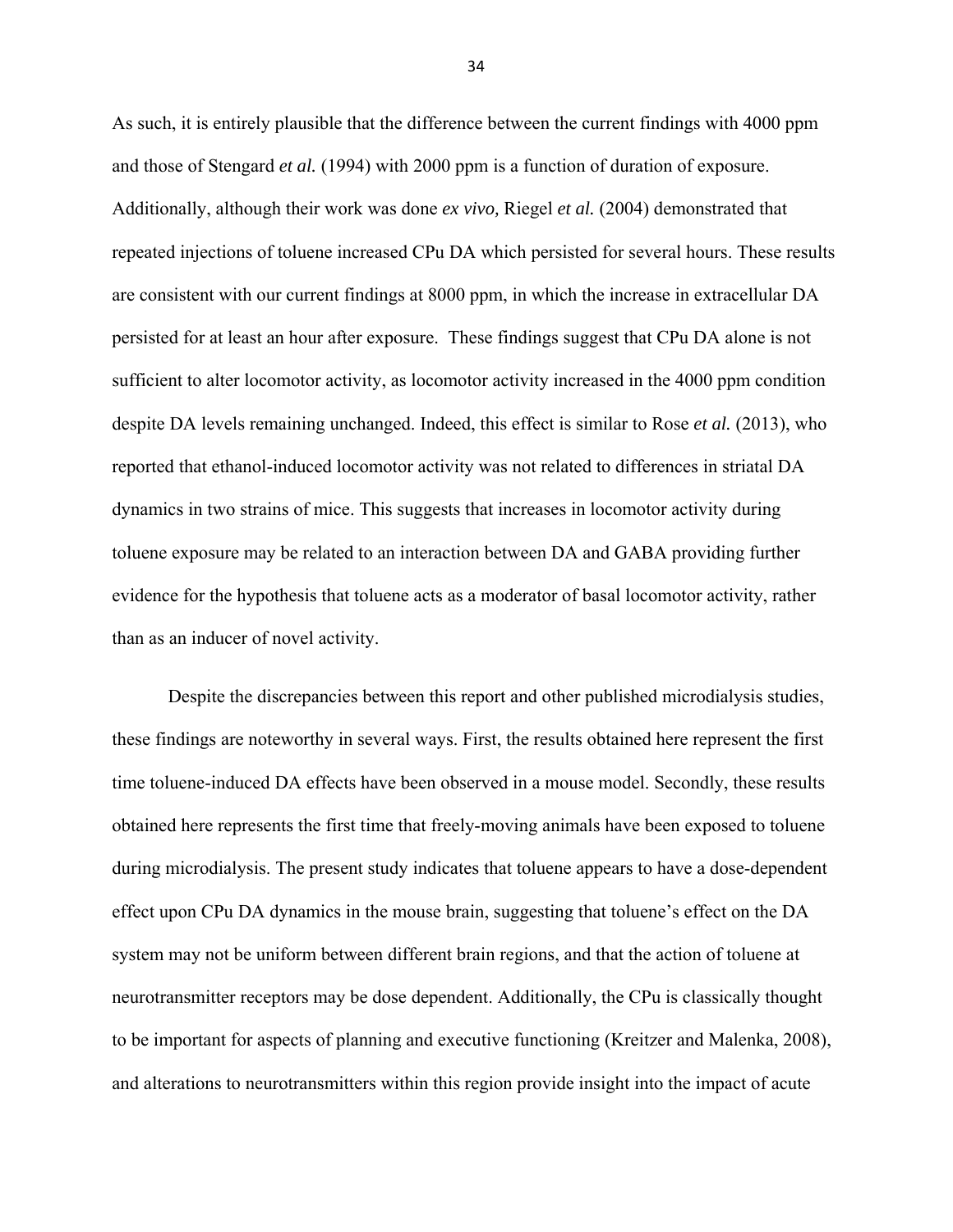toluene misuse on these processes. Indeed, the apparent dose-dependent effect of toluene on CPu DA might provide an explanation for seemingly transient nature of solvent misuse, as this critical region for the planning of drug seeking behavior does not appear to be as strongly impacted by toluene inhalation as other brain regions (e.g. the NAc; Riegel *et al.*, 2007).

#### **4.5. GABA Antagonism increases DA levels during acute toluene exposure**

 This paper represents the first use of bicuculline in a toluene microdialysis study. Prior *ex-vivo* work via fast-scan cyclic voltammetry has suggested that GABAA agonism increases striatal DA levels (Avshalumov *et al.*, 2003). These authors proposed a mechanism through which GABAergic neurons act upon glutamatergic neurons (specifically, AMPA neurons), which in turn have a negative modulatory effect on dopaminergic neurons. However, in the current report, GABAA antagonism in conjunction with toluene administration led to a small increase in extracellular DA. It is possible that the action of toluene on DA is also mediated by glutamatergic neurons, and in the absence of GABAergic stimulation, the excitatory effect of glutamate was increased. It is also possible that not all GABAergic neurons in the striatum are acting to inhibit AMPA receptor-containing neurons. There may alternative inhibitory pathways acting directly on DA (see Fig. 9 ). Inhibition of these pathways by bicuculline may have enhanced DA levels. Likewise, it is possible that there are  $GABA_B$  or  $GABA_C$  containing neurons that are acting on the pathway explored by Avshalumov *et al.* (2003), and it is possible that toluene's actions at these sub-receptors was sufficient to increase DA levels in the CPu. Indeed, there is evidence that suggests that the theory put forward by Avshalumov *et al.* (2003) may not be accurate. In their review on the function of the CPu, Kreitzer and Malenka (2008) note that the CPu is almost entirely absent of glutamatergic signaling, which would make the mediated mechanism suggested by Avshalumov impossible. This theoretical framework suggests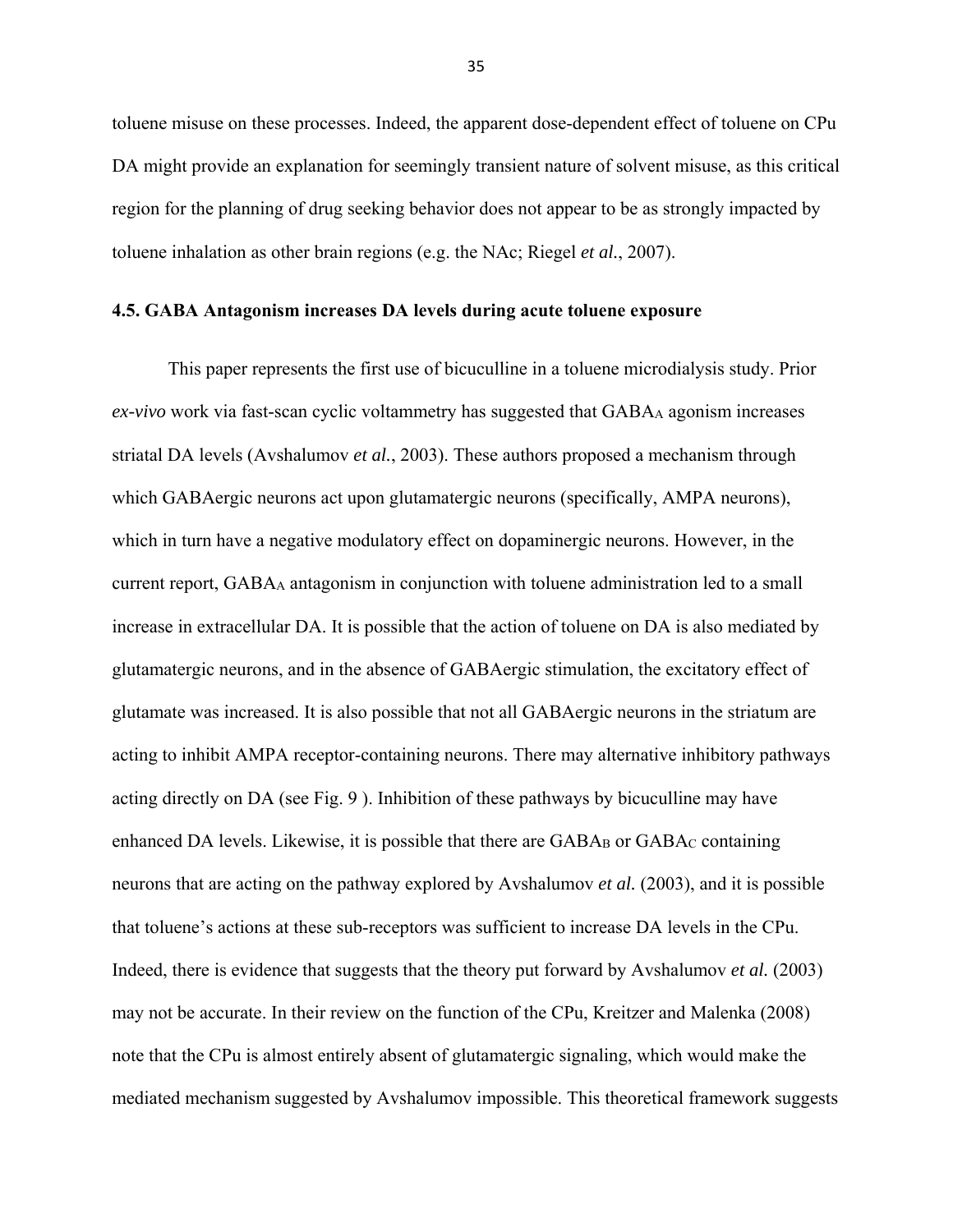that GABAA receptors within the CPU may have a primarily inhibitory action on DA neurons, and antagonism of GABAA would be expected to produce the obtained increase in extracellular DA (see Fig. 9). Indeed, the mechanism for this pathway may occur outside the CPu itself. Toluene's action on CPu GABA could have an inhibitory effect on the dis-inhibitory efferent GABA pathway from the CPu to the substantia nigra (SNr). This, in turn, would decrease efferent DA pathway from the SNr the CPU. Pretreatment with bicuculline blocked internal CPu GABA signaling, which stopped toluene's inhibitory action on the CPu-SNr GABA pathway. This resulted in an increase in efferent GABA to the SNr, which acted to dis-inhibit DA release in the SNr, which resulted in increased DA release from the SNr to the CPu. In this manner, toluene's mechanism of action upon DA within the CPu, at least at high concentrations of toluene, can be viewed as dis-dis-inhibitory. Thus, the current results provide evidence for the hypothesis that, while not critical, DA does play a role in toluene-related locomotor activity.

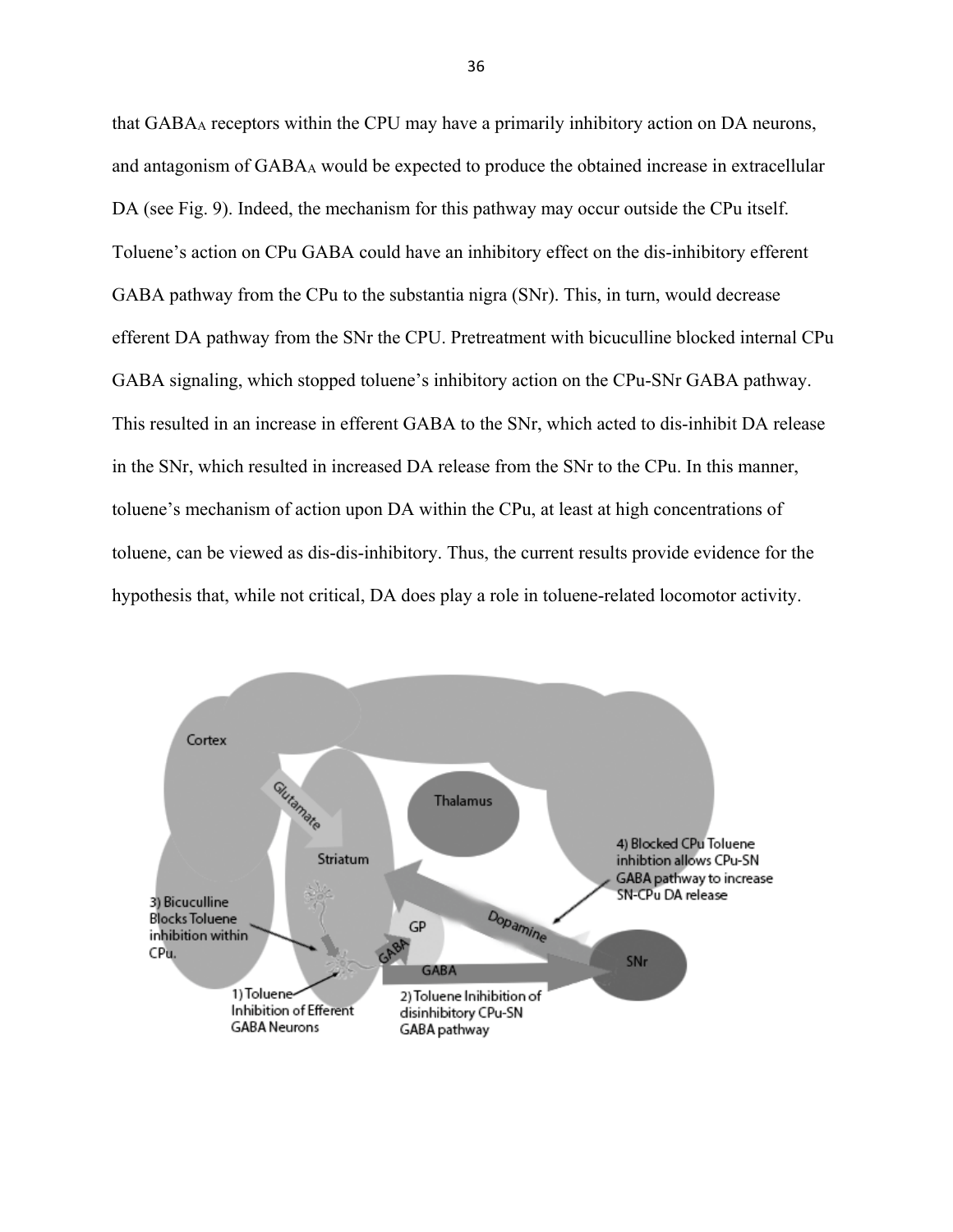*Figure 9:* Schematic representation of toluene's action within the CPu. Toluene inhibits CPu GABAergic neurons, which in turn increases CPu DA release within the CPu.

#### **4.6. Acute Toluene Inhalation Increases Sensitivity to High Potassium Stimulation**

 Following acute toluene exposure, high potassium was directly infused into the mouse's CPu. While the overall magnitude of the increase in DA levels following high potassium stimulation didn't differ between groups, the 4000 ppm and 8000 ppm toluene groups had elevated DA levels one fraction sooner (15 min) than air controls. Indeed, the 4000 ppm toluene exposure group, which had no effect of toluene administration, demonstrated a robust response to potassium during the fifteen min of administration, while the animals in the air condition did not respond until fifteen min later. This finding differs from what has been observed with amphetamine (Casanova *et al.*, 2013) and opioid agonists (Fuentealba *et al.*, 2010) which increased the amplitude of the high potassium stimulated DA release in the medial prefrontal cortex, but not the speed at which DA release occurred. Our high potassium extracellular DA levels suggest cellular sensitization, though the mechanism of this action is unclear and requires further investigation. This hypothesis of cellular sensitization fits with the locomotor findings of this paper, suggesting that toluene's actions (both cellular and behavioral) are at least partially modulatory in nature. In this experiment, 4000 ppm toluene was not sufficient to raise extracellular DA levels. However, 4000 ppm of toluene exposure was sufficient to increase the sensitivity of DA neurons to other forms of stimulation. This sensitizing effect is consistent with Gerasimov *et al.* (2002), who found that toluene increased DA levels in the NAc only when paired with cocaine stimulation. This sensitization suggests that toluene is simultaneously a modest releaser of DA and a positive modulator for cellular sensitivity, though whether or not that modulation is mediation or moderation is presently unknown. The effects of bicuculline on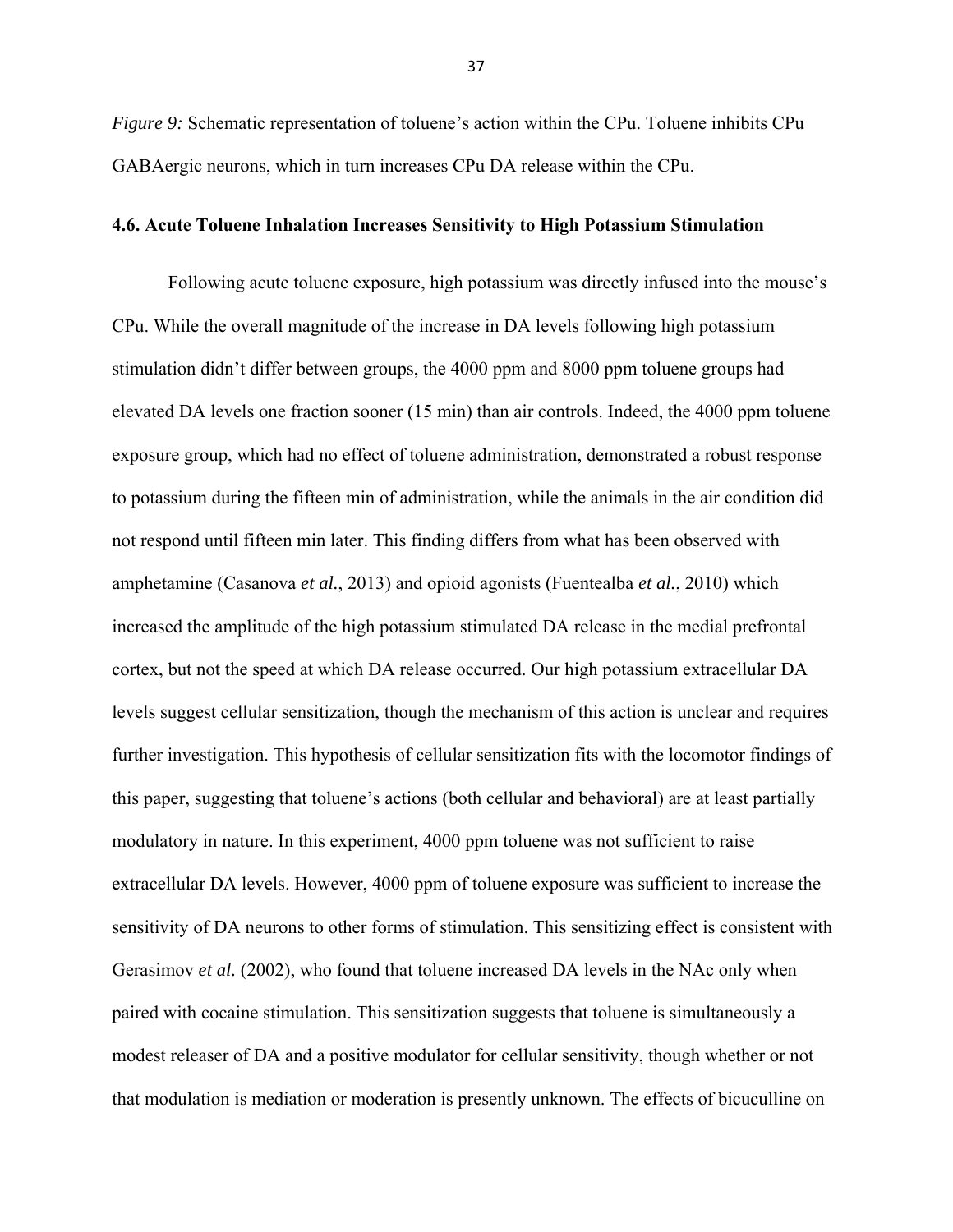toluene-induced locomotor effects and changes to extracellular DA levels suggests that the sensitizing actions of toluene appear to be dependent on normal GABAergic functioning. It is possible that the cellular sensitization that underlies the increase in stimulated DA release is occurring in GABA receptor-containing neurons and antagonism of GABA inhibits the as yetunknown mechanism that causes this effect. It is worth noting the seeming discrepancy of the toluene + bicuculline group during high potassium stimulation. While the toluene + bicuculline group's stimulated DA levels seem low, the effect is not significant and as such should not be over-interpreted.

#### **4.7. Future Directions**

 This report has created a number of opportunities for future research, both in terms of the findings of the project and the avenues of research opened by the creation of this new combined method of simultaneously measuring activity and performing microdialysis in freely moving mice during solvent inhalation. First, the findings of this study should be validated by replication to confirm the validity of this method. Secondly, the exposure window should be varied experimentally to determine that the effect of 4000 ppm toluene on DA levels is indeed an artifact of exposure timing and not a species-specific difference in toluene sensitivity. Third, our findings suggest that the action of toluene on locomotor activity is, in part, mediated by GABA activity, and future studies should investigate this by measuring extracellular GABA during toluene exposure with and without pretreatment with bicuculline. The effect of bicuculline discovered by our present results strongly suggests that a change in extracellular GABA levels will occur in the CPu during toluene administration. Fourth, the action of other GABA receptors should be explored to provide further insight into the relationship between toluene, GABA, and DA. Fifth, the effects of repeated toluene exposure on DA levels in the CPu should be explored.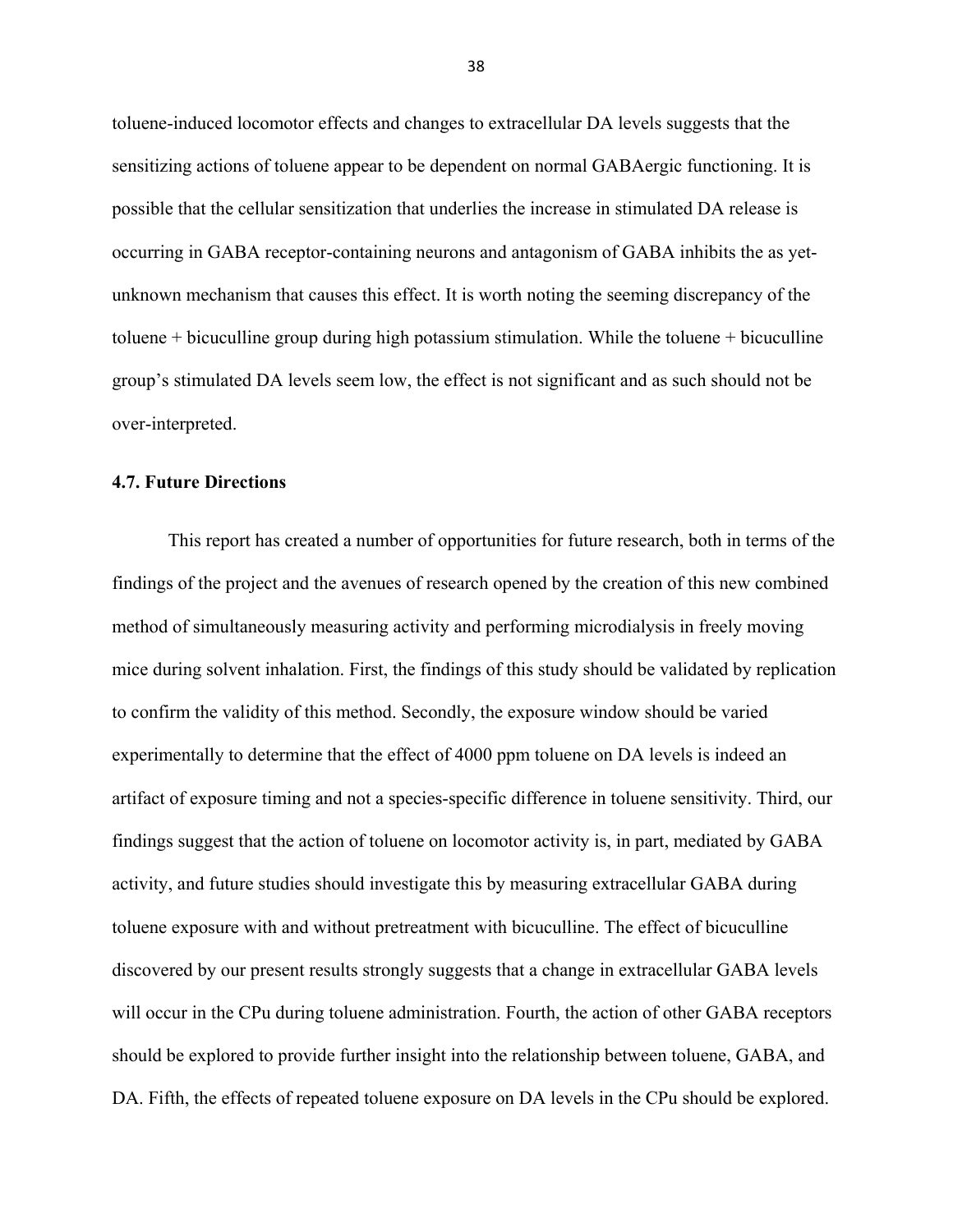Sixth, this exposure chamber allows for the unique opportunity to selectively apply pharmacological mediation to specific brain regions before, during, and after toluene exposure. Indeed, future studies should concentrate on the effects of applying sub-receptor specific antagonists and agonists to CPu and NAc tissue before toluene administration to observe the effects of various receptors on toluene-induced activity. Seventh, as this study represents the first freely moving microdialysis model of inhalant abuse in mice, this project sets the stage for future work only possible in mouse models. Indeed, future studies should make use of genetically altered mouse models, or site-specific genetic knockdowns, to provide further mechanistic control of their inhalant studies. Finally, this system can easily be adapted to allow for other behavioral assays, including open field, conditioned place preference, marble burying, pain sensitivity, and a variety of operant tasks.

#### **4.8. Conclusions**

I hypothesized (Hypothesis 1) that acutely inhaled toluene would increase DA levels present in the CPu. This hypothesis was supported. Acutely administered toluene increased DA levels 3 fold in the mouse CPu at the highest toluene dose, and we are the first to demonstrate this in mice. The prediction that the above effect would be exacerbated by high-potassium aCSF posttoluene exposure (Hypothesis 2) was also supported, albeit in a surprising manner. Instead of having elevated DA levels compared to controls, the toluene-treated animals displayed a sensitization effect with DA levels increasing more quickly than controls. Taken together, these results suggest that toluene both increases extracellular DA and acutely alters cellular dynamics to increase sensitivity to future stimulation, though the mechanism for this second effect is as yet unknown.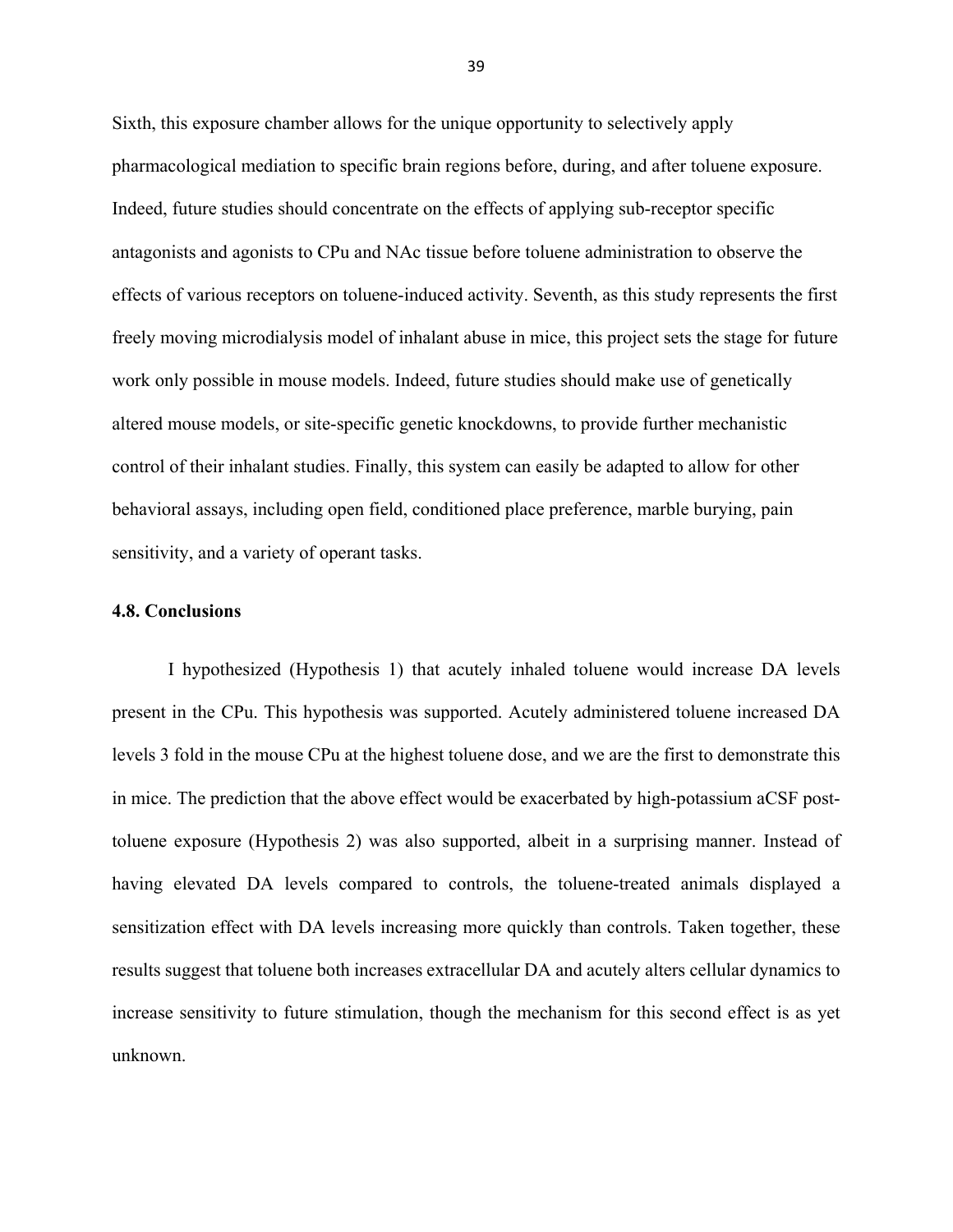The final hypothesis, proposing that the increase in DA levels and locomotor activity observed would be attenuated by pretreatment with the GABAA antagonist bicuculline, was not supported. Instead, pretreatment with bicuculline increased the effect of toluene on both locomotor behavior and extracellular DA levels in the CPu, suggesting that the mechanism of toluene's action on the brain may be more complicated than hypothesized. This result is contrary to prior published work suggesting that acute toluene either increases or does not affect GABA signaling in the CPu, though this is the first such model to measure DA as an outcome of GABAA antagonism in conjunction with toluene exposure, and the first *in vivo* microdialysis model of toluene abuse developed in the mouse. As such these discrepant results are in need of further validation and examination.

In conclusion, I have developed a novel approach to inhalant abuse research: a method by which freely moving mice can be exposed to inhalants during microdialysis collection. Additionally, this is the first attempt to examine the DA dynamics of toluene in a living mouse model, which opens the field for numerous studies that take advantage of the unique capabilities of mouse models. Furthermore, toluene may be best viewed as a modulator of behavioral activity, rather than as an activity inducer. Finally, the DA dynamics of acute toluene inhalation are related to GABAergic functioning, suggesting that CPu DA alone does not explain toluenerelated locomotor behavior. In conclusion, we have made novel contributions to the inhalant literature on empirical and methodological grounds, and have raised a substantial number of important questions in need of thorough examination.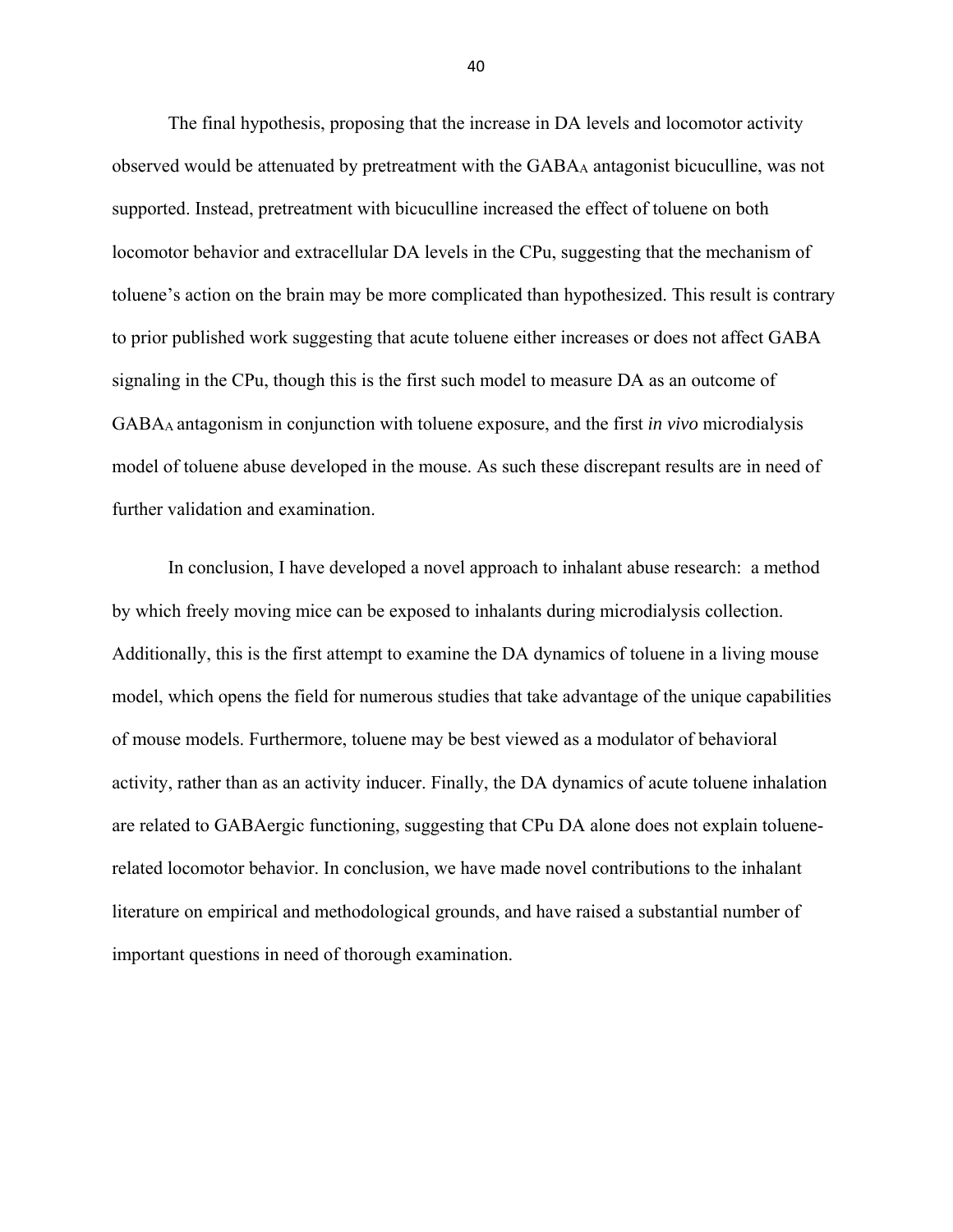#### **References**

- Anderson, CE and Loomis, GA. (2003). Recognition and Prevention of Inhalant Abuse. *American Family Physician*, 68(5), pp. 869-874.
- ASTDR. (2000). Toxicological profile for toluene in US Dept. of Health and Human Services. Atlanta, U.S. Public Health Service: 1-357.
- Avshalumov, MV; Chen, BT; Marshall, SP; Pena, DM, Rice, ME. (2003). Glutamate-dependent inhibition of dopamine release in striatum is mediated by a new diffusible messenger, H2O2. *Journal of Neuroscience*, 23(7), pp. 2744-2750.
- Bale, AS; Tu, Y; Carpenter-Hyland, EP; Chandler, LJ; Woodward, JJ. (2005). Alterations in glutaminergic and GABAergic ion channel activity in hippocampal neurons following exposure to the abused inhalant toluene. *Neuroscience*, 130, pp. 197-206.
- Balster, RL; Moser, VC; Woolverton, WL. (1982). Concurrent measurement of solvent vapor concentrations and effects on operant behavior using a dynamic exposure system. *Journal of Pharmacology Methods,* 8(4), pp. 299-309.
- Beckstead, MJ; Weiner, JL; Eger II, EI; Gong, DH; Mihic, SJ. (2000). Glycine and γ-Aminobutyric Acid<sub>A</sub> Receptor Function Is Enhanced by Inhaled Drugs of Abuse. *Molecular Pharmacology*, 57, pp. 2299-1205.
- Bennett, ME; Walters, ST; Miller, JH; Woodall, WG. (2000). Relationship of early inhalant use to substance use in college students. *Journal of Substance Abuse*, 12, pp. 227-240.
- Beyer, CE; Stafford, D; LeSage, MG; Glowa, JR; Steketee, JD. (2001). Repeated exposure to inhaled toluene induces behavioral and neurochemical cross-sensitization to cocaine in rats. *Psychopharmacology (Berlin),* 198-204*.*
- Bosse, KE and Mathews, TA. (2011). Ethanol-induced increases in extracellular dopamine are blunted in brain-derived neurotrophic factor heterozygous mice. *Neuroscience letters*, 489(3), pp. 172-176.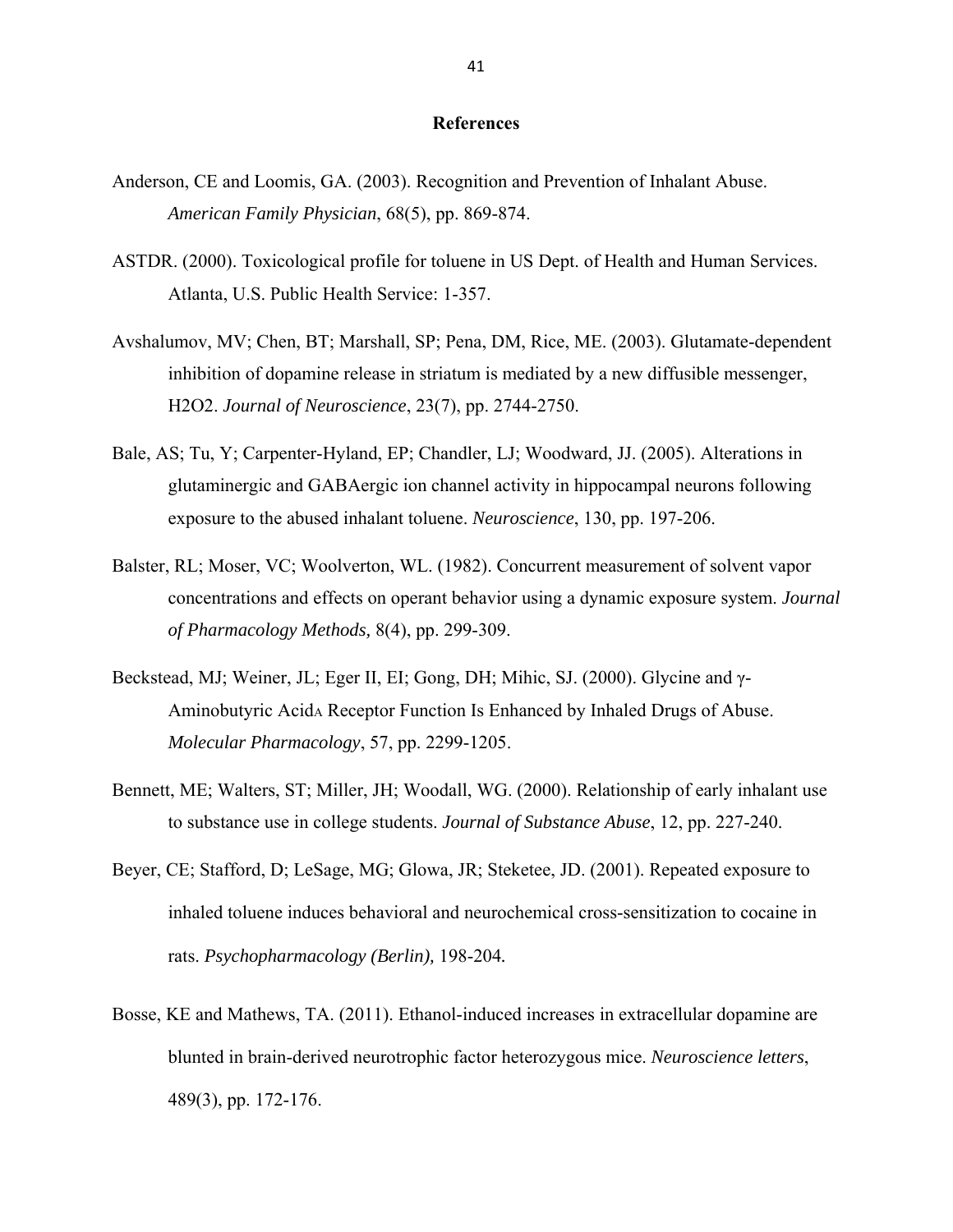- Bowen, SE and Balster, RL. (1996). Effects of inhaled 1,1,1-trichloroethane on locomotor activity in mice. *Neurotoxicology and Teratology*, 18(1), pp. 77-81.
- Bowen, SE and Cruz, SL (2014). Inhalants: Addiction and toxic effects in the human. In: B. Madras  $\& M.$  Kuhar (Eds.), The Effects of Drug Abuse on the Human Nervous System (pp 553-569). Oxford, UK: Academic Press. https://www.elsevier.com/books/theeffects-of-drug-abuse-on-the-human-nervous-system/madras/978-0-12-418679-8.
- Bowen, SE; Daniel, J; Balster, RL. (1999). Deaths Associated with inhalant abuse in Virginia from 1987 to 1996. *Drug and Alcohol Dependence*, 53, pp. 239-245.
- Bowen, SE and Hannigan, JH. (2013). Binge toluene exposure in pregnancy and pre-weaning developmental consequences in rats. *Neurotoxicology and Teratology*, 38, pp. 29-35.
- Bowen, SE. (2011). Two serious and challenging medical complications associated with volatile substance misuse: sudden sniffing death and Fetal Solvent Syndrome. *Substance Use & Misuse*, 46, pp 68-72.
- Bowen, SE; Batis, JC; Paez-Martinez, N; Cruz, SL. (2006). The last decade of solvent research in animal models of abuse: Mechanistic and behavioral studies. *Neurotoxicology and Teratology*, 28, pp. 636-647.
- Bowen, SE; Kimar, S; Irtenkauf, S. (2010). Comparison of toluene-induced locomotor activity in four mouse strains. *Pharmacology, Biochemistry, and Behavior*, 95, pp. 249-257.
- Butland, BK; Field-Smith, ME; Ramsey, JD; Anderson, HR. (2012). Twenty-five years of volatile substance abuse mortality: a national mortality surveillance programme. *Addiction*, 108(2), pp. 385-393.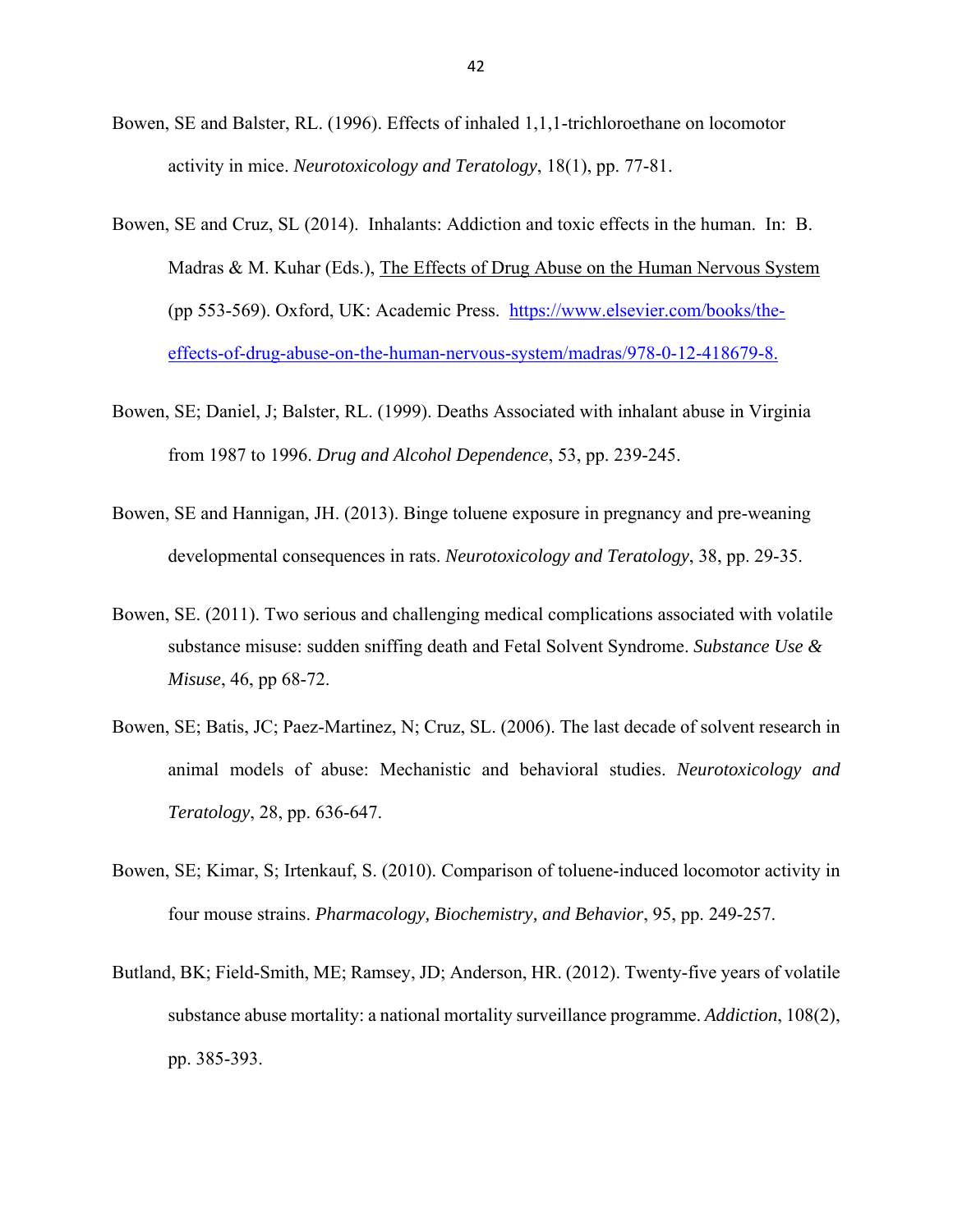- Callan, SP; Kott, JM; Cleary, JP; McCarthy, M; Baltes, BB; Bowen, SE. (2014, in revision). Changes in Developmental Body Weight as a Function of Toluene Exposure: A Meta-Analysis of the Preclinical Literature. *Neurotoxicology and Teratology*, in revision.
- Casanova, JP; Velis, GP; Fuentealba, JA. (2013). Amphetamine locomotor sensitization is accompanied with an enhanced high K+-stimulated Dopamine release in the rat medial prefrontal cortex. *Behavioral Brain Research*, 237, pp. 313-317.
- Conti, AC; Lowing, JL; Susick, LL; Bowen, SE. (2012). Investigation of calcium-stimulated adenylyl cyclases 1 and 8 on toluene and ethanol neurobehavioral actions. *Neurotoxicology and Teratology*, 34, pp. 481-488.
- Cruz, SL. (2011). The Latest Evidence of Solvent Misuse: An Article Written for Service Providers. *Substance Use and Misuse*, 46, 62-67.
- Cruz, SL and Bowen, SE. (2008). Inhalant abuse. In Ubach, MM and Mondragon-Ceballos, R (Eds.), *Neural Mechanisms of Action of Drugs of Abuse and Natural Reinforcers* (61-87). Kerala, India: Research Signpost.
- Cruz, SL; Gauthereau, MY; Camacho-Munoz, C; Lopez-Rubalcava, C; Balster, RL. (2003). Effects of inhaled toluene and 1,1,1 –trichloroethane on seizures and death produced by N-methyl-D-aspartic acid in mice. *Behavioral Brain Research*, 140(1-2), pp. 195-202.
- Dell, CA; Gust, SW; MacLean, S. (2011). Global Issues in Volatile Substance Misuse. *Substance Use and Misuse*, 46 (suppl 1), pp. 1-7.
- Donald, JM; Hooper, K; Hopenhayn-Rich, C. (1991) Reproductive and Developmental toxicity of toluene: a review. *Environmental Health Perspectives*, 94, pp. 237-244.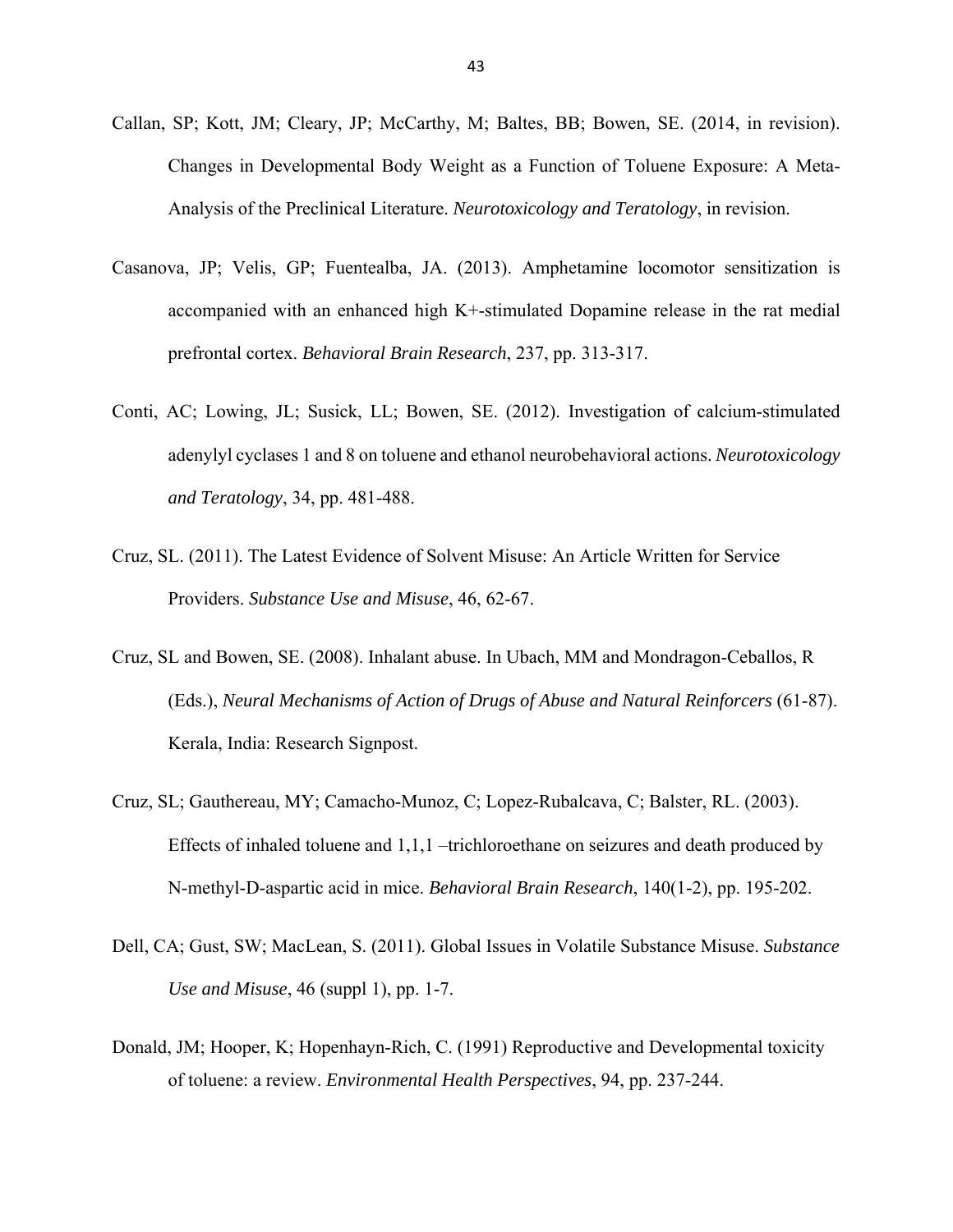- Elfenbein, DS and Felice, ME. (2003). Adolescent pregnancy. *The Pediatric Clinics of North America*, 50, pp. 781-800.
- Farrar, AM; Callahan, JW; Abercrombie, ED. (2011). Reduced striatal acetylcholine efflux in the R6/2 mouse model of Huntington's disease: An examination of the role of altered inhibitory and excitatory mechanisms. *Experimental Neurology*, 232, pp. 119-125.
- Flanagan, RJ; Ruprah, M; Meredith, TJ; Ramsey, JD. (1990). An Introduction to the Clinical Toxicology of Volatile Substances. *Drug Safety*, 5(5), pp. 359-383.
- Fuentealba, JA, Gysling, K; Andres, ME. (2010). Repeated treatment with the k-Opioid agonist U-69593 increases K+-stimulated dopamine release in the rat medial prefrontal cortex. *Synapse*, 60(12), pp. 896-904.
- Gerasimov, MR; Schiffer, WK; Marstellar, D; Ferrieri, R; Alexoff, D; Dewey, SL. (2002). Toluene inhalation produces regionally specific changes in extracellular dopamine. *Drug and Alcohol Dependence*, 65(3), pp. 243-251.
- Gospe, SM; Al-Bayati, MAS. (1994). Comparison of Oral and Inhalation Exposures to Toluene. *Journal of the American College of Toxicology*, 13(1), pp. 21-32.
- Hannigan, JH & Bowen, SE. (2010). Reproductive Toxicology and Teratology of Abused Toluene. *Systems Biology in Reproductive Medicine*, 56, pp, 184-200.
- Hass, U; Lund, SP; Hougaard, KS; Simonsen, L. (1999). Developmental Neurotoxicity after toluene inhalation exposure in rats. *Neurotoxicology and Teratology,* 21(4), pp. 349-357.
- Henretig, F.(1996). Inhalant abuse in children and adolescents. *Pediatric Annals*, 25(1), pp. 47- 52.
- Himnan, DJ. (1987). Biphasic Dose-Response relationship for effects of Toluene inhalation on locomotor activity. *Pharmacology Biochemistry and behavior*, 26, pp. 65-69.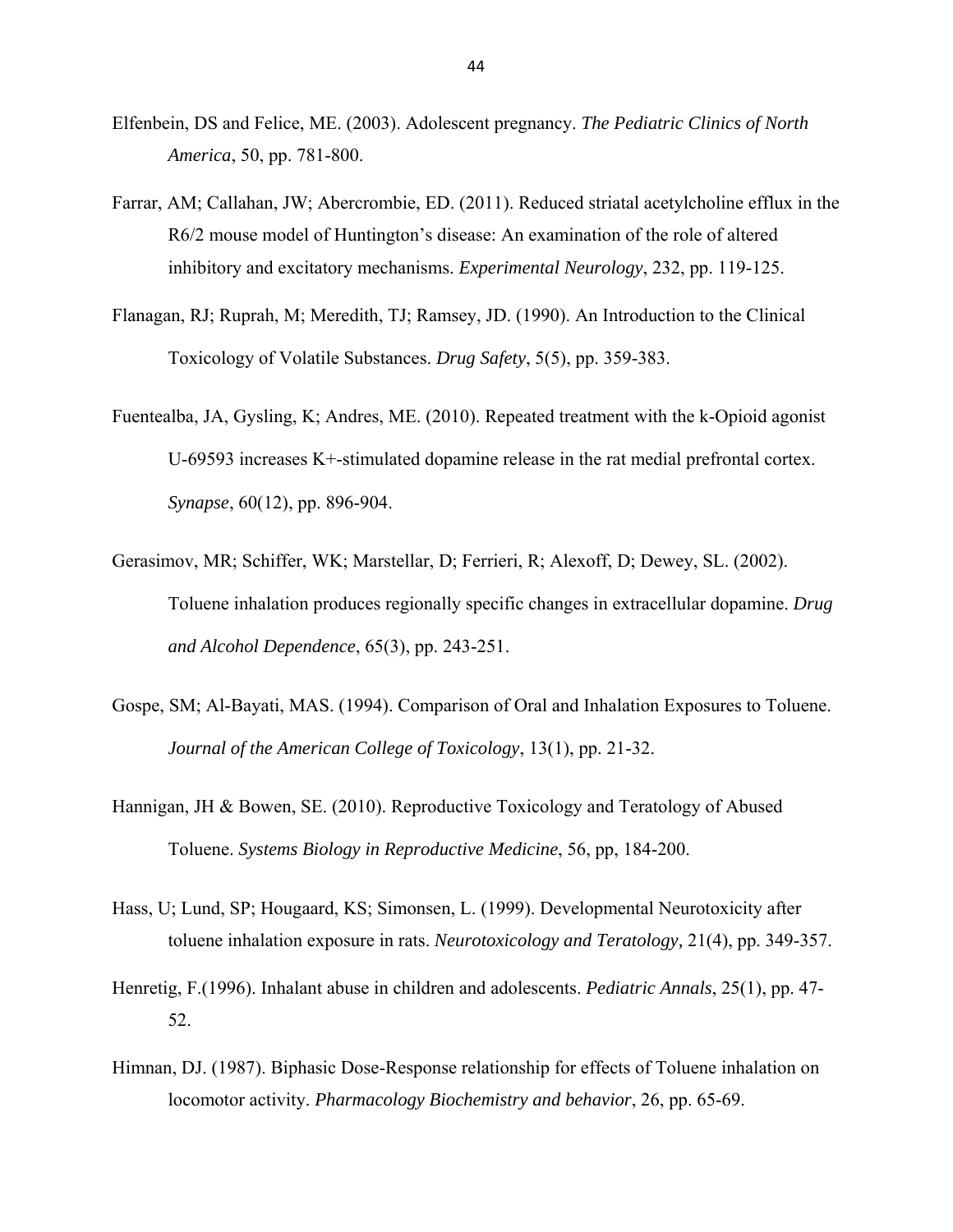- Himnan, DJ. (1984). Tolerance and Reverse Tolerance to Toluene Inhalation: Effects on Open-Field Behavior. *Pharmacology, Biochemistry, and Behavior*, 21 (4), pp. 625-631.
- Howard, MO; Bowen, SE; Garland, EL; Perron, BE; Vaughn, MG. (2011). Inhalant use and inhalant use disorders in the United States. *Addictive Sciences and Clinical Practice,* 6(1), pp. 18-31.
- IARC. (1989). IARC Monographs on the Evaluation of Carcinogenic Risks to Humans: Some Organic Solvents, Resin Monomers and Related Compounds, Pigment and Occupational Exposures in Paint Manufacturing and Painting. Lyon, France, World Health Organization.
- Johnston, L.D., *et al.*, 2007. *Monitoring the Future National Survey Results on Drug Use, 1975- 2006.* Vol. I: Secondary school students. NIH Publication Number 07-6205. Bethesda, MD: National Institute on Drug Abuse.
- Kondo, H; Huang, J; Ichihara, G; Kamijima, M; Saito, I; Shibata, E; Ono, Y; Hisanaga, N; Takeuchi, Y; Nakahara, D. (1995). Toluene induces behavioral activation without affecting striatal dopamine metabolism in the rat: behavioral and microdialysis studies. *Pharmacology, Biochemistry, and Behavior*, 51(1), pp. 97-101.
- Kreitzer, AC and Malenka, RC. (2008). Striatal Plasticity and Basal Ganglia Circuit Function. *Neuron Review*, 60, pp. 543-554
- Mathews, TA; John, CE; Lapa, GB; Budygin, EA; Jones, SR. (2006). No Role of the Dopamine Transporter in Acute Ethanol Effects on Striatal Dopamine Dynamics. *Synapse*, 60, pp. 288-294.
- Mabrouk, OS; Semaan, DZ; Mikelman, S; Gnegy, ME; Kennedy, RT. (2013). Amphetamine stimulates movement through thalamocortical glutamate release. *Journal of Neurochemistry*, 128 (1), pp. 152-161.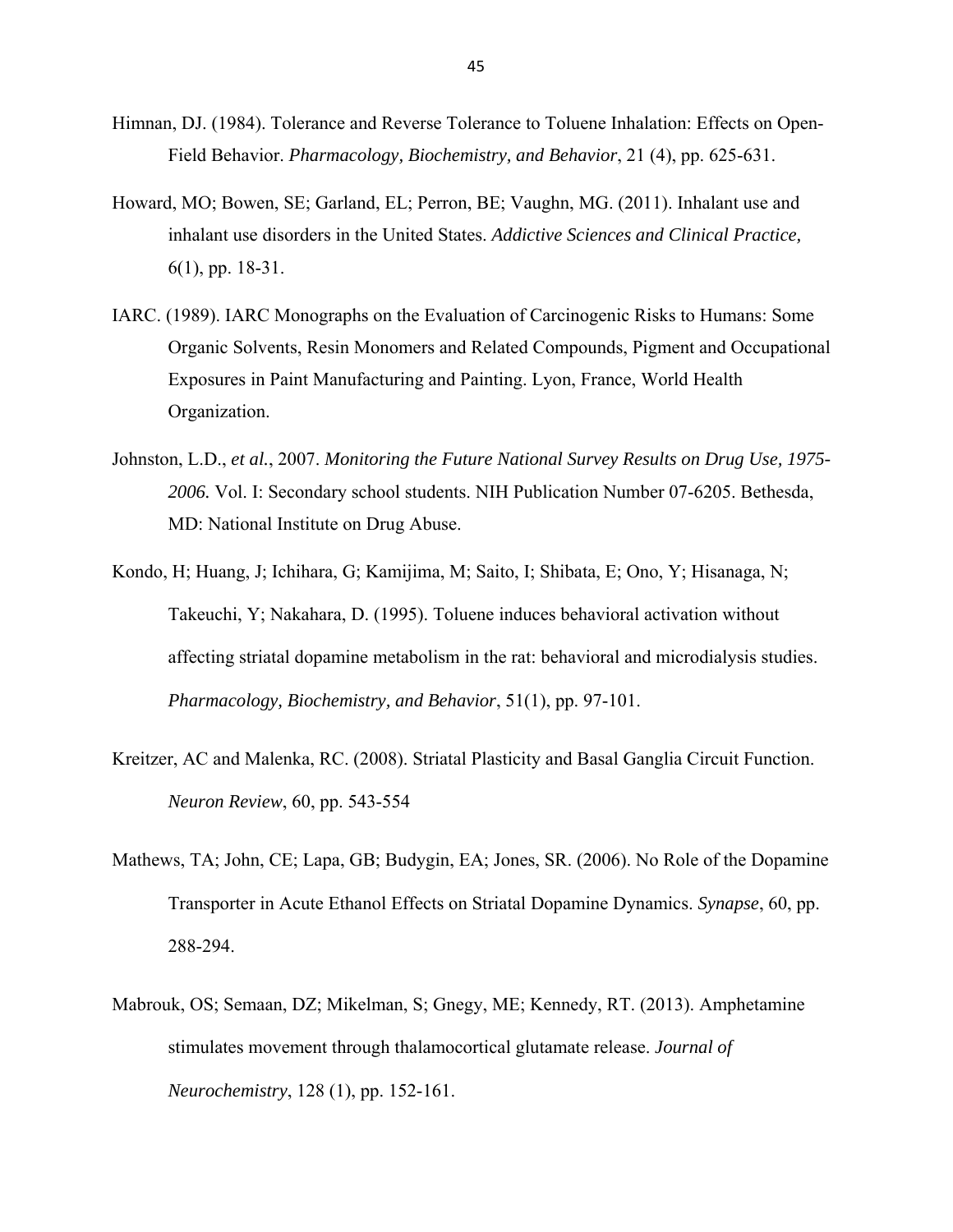- Medina-Mora, ME and Real, T. (2008). Epidemiology of inhalant use. *Current Opinions in Psychiatry*, 21(3), pp.247-251.
- O'Leary-Moore, SK; Galloway, MP; McMechan, AP; Hannigan, JH; Bowen, SE. (2007). Region-dependent alterations in glutamate and GABA measured by high-resolution magnetic resonance spectroscopy following acute binge inhalation of toluene in juvenile rats. *Neurotoxicology and Teratology*, 29(4), pp. 466-475.
- Paez-Martinez, N; Aldrete-Audiffred, J; Gallardo-Tenorio, A; Castro-Garcia, M; Estrada-Camarena, E; Lopez-Rubalcava, C. (2013). Participation of GABAa, GABAb receptors and neurosteroids in toluene-induced hypothermia: Evidence of concentration dependent differences in the mechanism of action. *European Journal of Pharmacology*, 698, pp. 178-185.
- Paxinos G, F. K. J. B. (2001) *The Mouse Brain: In Stereotaxic Coordinates*, Second edition ed., Academic Press, San Diego, CA.
- Perron, BE; Howard, MO; Maitra, S; Vaugh, MG. (2009). Prevalence, timing, and predictors of transitions from inhalant use to Inhalant Use Disorders. *Drug and Alcohol Dependence*, 100, pp. 277-284.
- Plenge-Bonig, A and Karmaus, W. (1999). Exposure to toluene in the printing industry is associated with subfecundity in women but not in men. *Occupational Environmental Medicine*, 56, pp. 443-448.
- Perit, KE; Gmaz, JM; Browne, JDC; Matthews, BA; Dunn, MBF; Yang, L; Raaphorst, T; Mallet, PE; McKay, BE. (2012). Distribution of c-Fos immunoreactivity in the rat brain following abuse-like toluene vapor inhalation. *Neurotoxicology and Teratology*, 34, pp. 37-46.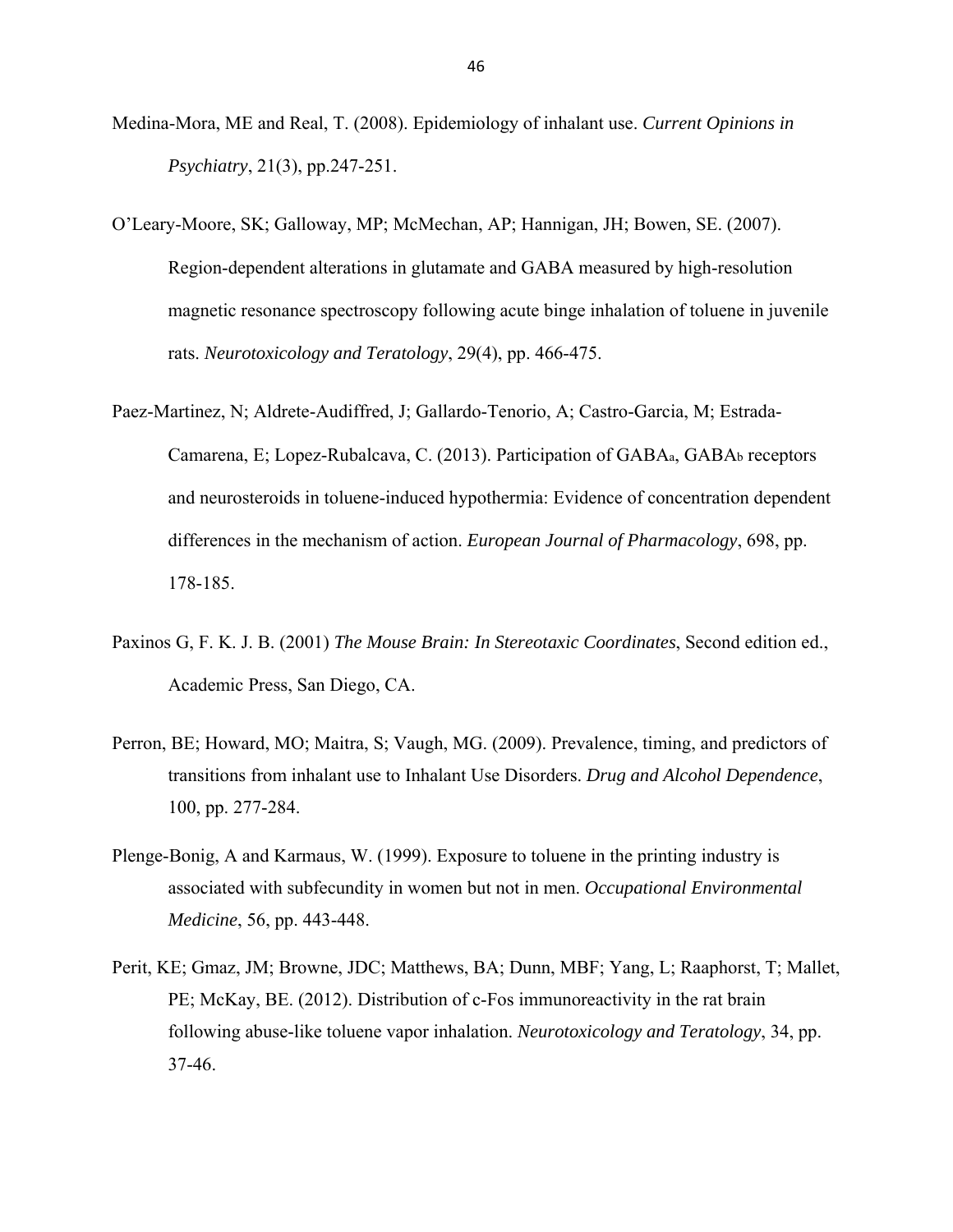- Raman, L; Tkac, I; Ennis, K; Georgieff, MK; Gruetter, R; Rao, R. (2005) In vivo effect of chronic hypoxia on the neurochemical profile of the developing rat hippocampus. *Developmental Brain Research*, 156, pp. 202-209.
- Riegel, AC and French, ED. (1999). Acute toluene induces biphasic changes in rat spontaneous locomotor activity which are blocked by remoxipride. *Pharmacology, Biochemistry, and Behavior*, 62(3), pp. 399-402.
- Riegel, AC; Zapata, A; Shippenberg, TS; French, ED. (2007). The abused inhalant toluene increases dopamine release in the nucleus accumbens by directly stimulating ventral tegmental area neurons. *Neuropsychopharmacology*, 32(7), pp. 1558-1569.
- Riegel, AC; Ali, SF; Torinese, S; French, ED. (2004). Repeated exposure to the abused inhalant toluene alters levels of neurotransmitters and generates peroxynitrite in nigrostriatal and mesolimbic nuclei in rat. Annals of the New York Academy of Science, 1025, pp. 543- 551.
- Robinson, TE and Berridge, KC. (2003). Addiction. *Annual Review of Psychology*, 54, pp. 25- 53.
- Rose, JH; Calipari, ES; Mathews, TA; Jones, SR. (2013). Greater ethanol-induced locomotor activation in DBA/2J versus C57BL/6J mice is not predicted by presynaptic striatal dopamine dynamics. *PLoS One*, 8(12), e83852.
- Scheeres, JJ and Chudley, AE. (2001) Solvent Abuse in Pregnancy: A Perinatal Perspective. *Journal of obstetrics and Gynecology (Canada)*, 24(1) pp. 22-26.
- Siegel, JT; Alvaro, EM; Patel, N; Crano, WD. (2009). "…you would probably want to do it. Cause that's what made them popular": Exploring Perceptions of Inhalant Utility Among Young Adolescent Nonusers and Occasional Users. *Substance Use & Misuse*, 44(5), pp. 597-615.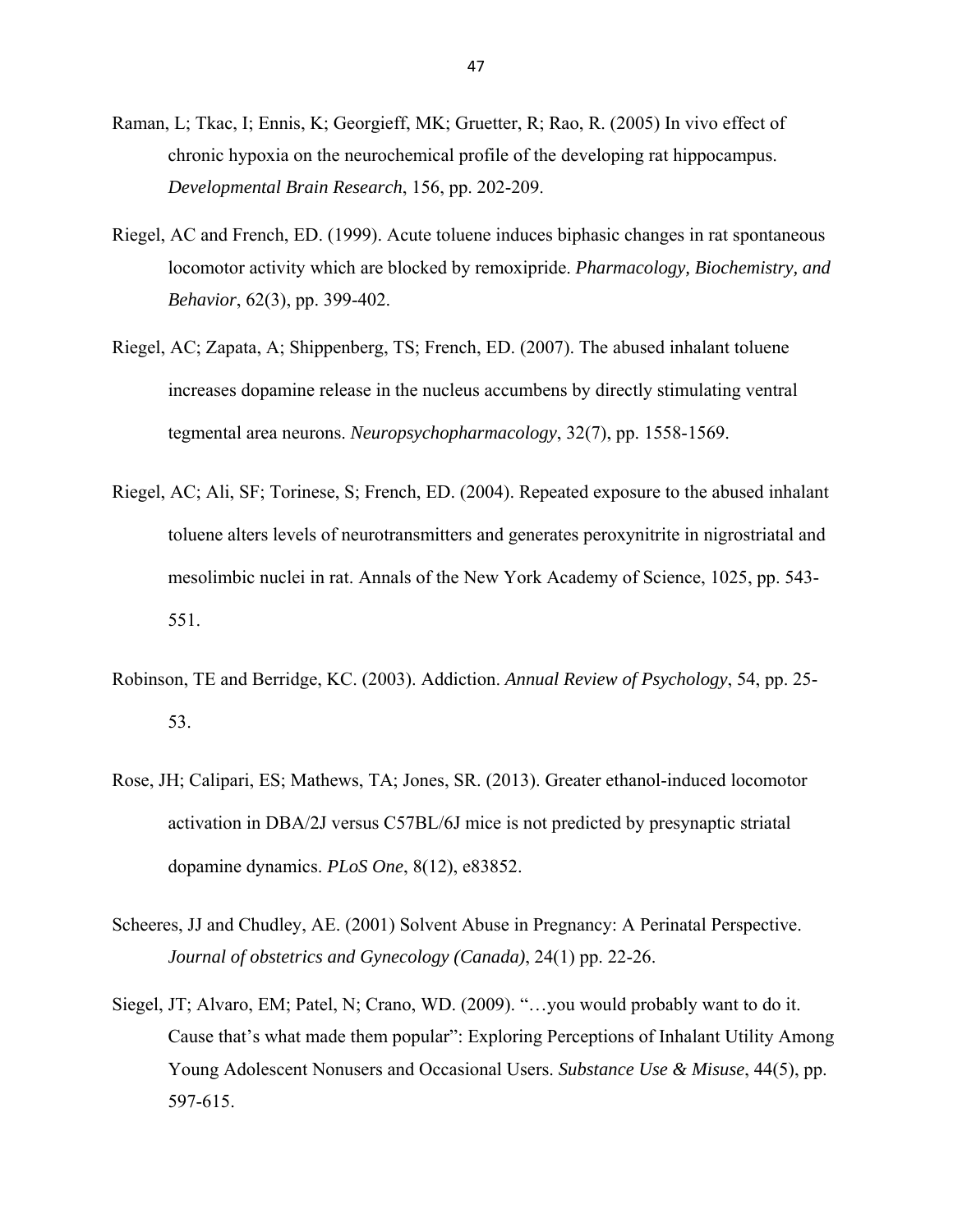- Solomon, RL. (1980). The Opponent-Process Theory of Acquired Motivation: The Costs of Pleasure and the Benefits of Pain. *American Psychologist*, 35(8), pp. 691-712.
- Stengard, K; Hoglund, G; Ungerstedt, U. (1994). Extracellular dopamine levels within the striatum increase during inhalation exposure to toluene: a microdialysis study in awake, freely moving rats. *Toxicology Letters*, 71(3), pp. 245-255.
- Stengard, K; Tham, R; O'Connor, WT; Hoglund, G; Ungerstedt, U. (1993). Acute toluene exposure increases extracellular GABA in the cerebellum of rat: a microdialysis study. *Pharmacology and Toxicology*, 73(6), pp. 315-318. , 154(2), pp. 315-318.
- Stollery, BT. (1996). Long-Term Cognitive Sequelae of Solvent Intoxication. *Neurotoxicology and Teratology*, 18(4), pp. 471-476.
- SAMHSA. (2012). Results from the 2011 National Survey on Drug use and Health: Summary of National Findings.
- SAMHSA. (2007). The NSDUH report: Patterns and trends in inhalant use by adolescent males and females, 2002–2005.
- Tomaszycki, ML; Aulerich, KE; Bowen, SE. (2013). Repeated toluene exposure increases c-Fos in catecholaminergic cells of the nucleus accumbens shell. *Neurotoxicology and Teratology*, 40, pp. 28-34.
- Warren, DA; Bowen, SE; Jennings, WB; Dallas, CE; Balster, RL. (2000). Biphasic Effects of 1,1,1-Trichloroethane on the Locomotor Activity of Mice: Relationship to Blood and Brain Solvent Concentrations. *Toxicological Sciences*, 56, pp. 365-373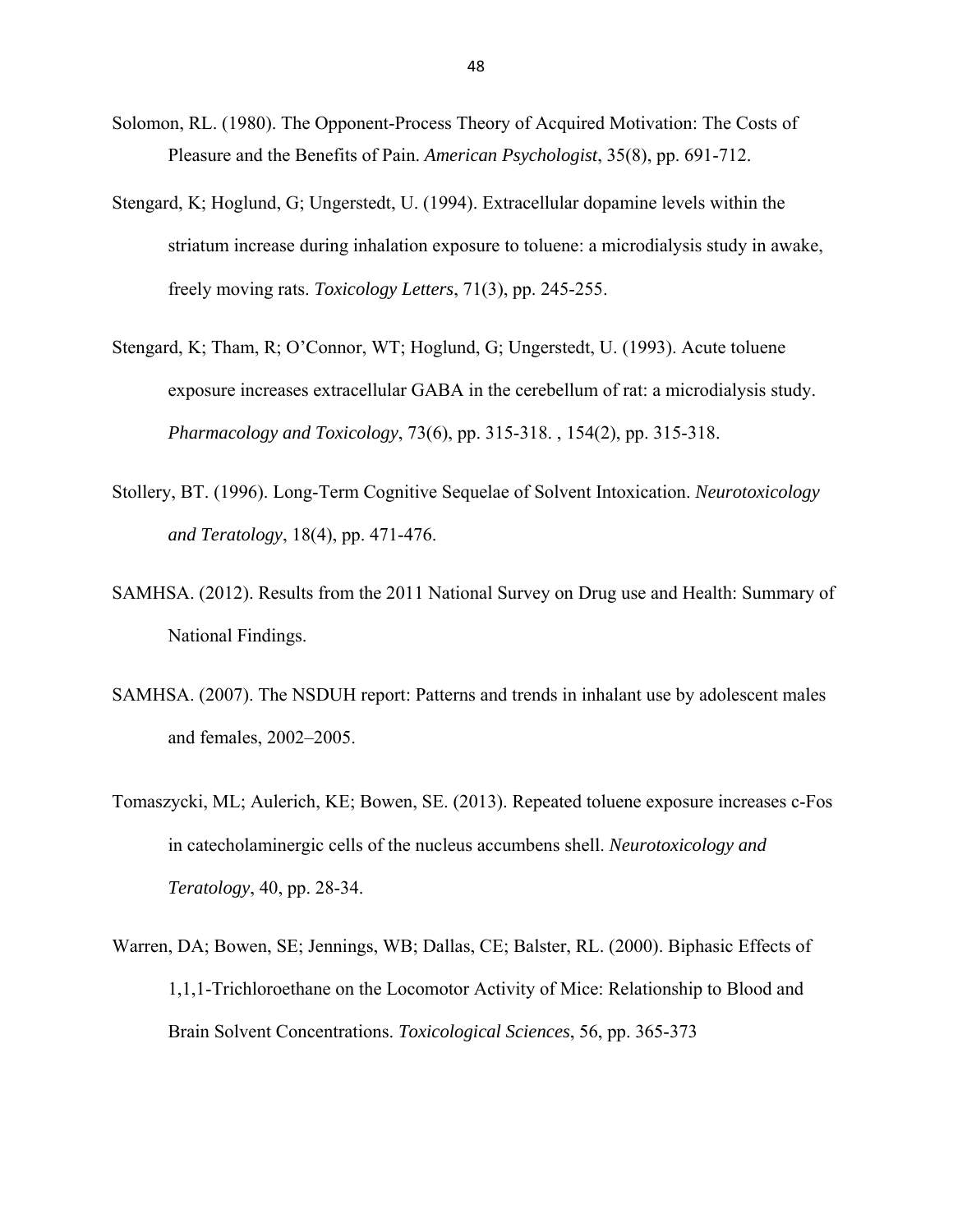- Whitehead, KJ; Rose, S; Jenner, P. (2001). Involvement of intrinsic cholinergic and GABAergic innervation in the effect of NMDA on striatal dopamine efflux and metabolism as assessed by microdialysis studies in freely moving rats. *European Journal of Neuroscience*, 14(5), pp. 851-860.
- Williams, JF and Storck, M. (2007) Inhalant Abuse. *Pediatrics*, 119, pp. 1009-1017.Yavich, L and Zvartau, E. (1994). A Comparison of the Effects of Individual Organic Solvents and Their Mixture on Brain Stimulation Reward. *Pharmacology, Biochemistry, and Behavior*, 48(3), pp. 661-664.
- Wood, RW; Coleman, JB; Schuler, R; Christopher C. (1984). Anticonvulsant and Antipunishment Effects of Toluene. *The Journal of Pharmacology and Experimental Therapeutics*, 230(2), pp. 407-412
- Zackheim, J and Abercrombie, E.D. (2005) Thalamic regulation of striatal acetylcholine efflux is both direct and indirect and qualitatively altered in the dopamine-depleted striatum. *Neuroscience*, 131 (2), pp. 423-436.
- Zacny, JP; Janiszewski, D; Sadeghi, P; Black, ML. (1999). Reinforcing, subjective, and psychomotor effects of sevoflurane and nitrous oxide in moderate-drinking healthy volunteers. *Addiction*, 94(12), pp. 1817-1828.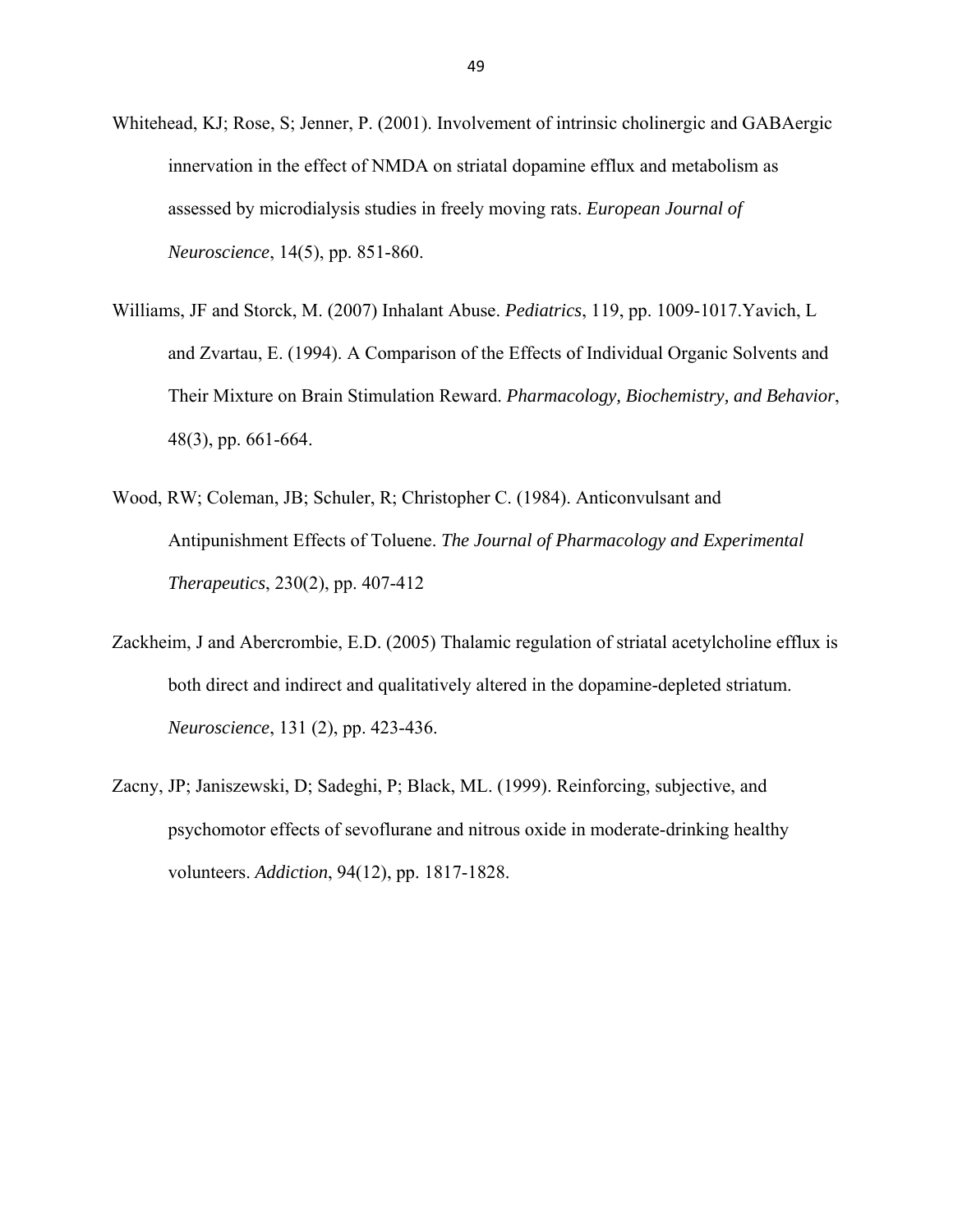#### **ABSTRACT**

# **THE EFFECT OF NMDA AND GABA ANTAGONISM ON DOPAMINE RELEASE IN THE MOUSE CAUDATE PUTAMEN FOLLOWING ACUTE TOLUENE INHALATION: AN IN-VIVO MICRODIALYSIS STUDY**

by

#### **SEAN CALLAN**

#### **December 2014**

**Advisor**: Dr. Scott E. Bowen

**Major**: Psychology (Behavioral and Cognitive Neuroscience)

**Degree**: Master of Art

Toluene is ubiquitous solvent commonly inhaled recreationally. Despite its frequency of misuse, there is little understanding of how toluene acts within the brain. To examine this, this master's thesis examined the impact of acutely inhaled toluene on dopamine (DA) release in the mouse CPu *in vivo* using microdialysis techniques. Toluene inhalation produced dose-dependent increases in DA levels as well as changes in locomotor activity. These effects were potentiated by pre-treatment with the GABAA antagonist bicuculline via reverse microdialysis delivery. These results suggest that the DA dynamics of toluene abuse are related to toluene's previously explored effects on the GABA system. It is possible that the action of toluene on GABA in the caudate actually inhibits toluene's action on DA. Another theory is that toluene activates multiple GABA receptor sites, and blocking GABAA blocked a primarily inhibitory pathway.